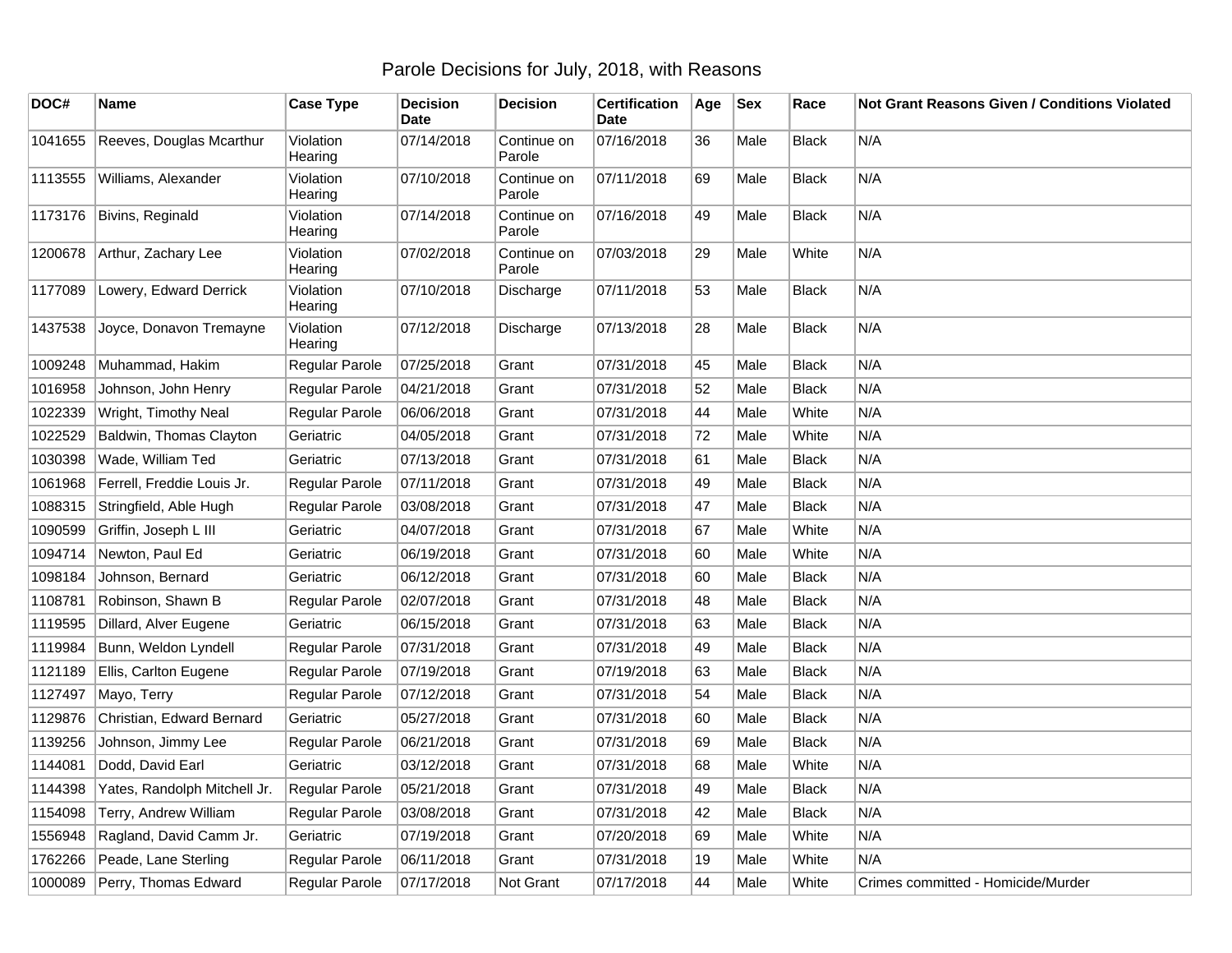| DOC#    | Name                  | <b>Case Type</b>      | <b>Decision</b><br><b>Date</b> | <b>Decision</b> | <b>Certification</b><br><b>Date</b> | Age | <b>Sex</b> | Race         | <b>Not Grant Reasons Given / Conditions Violated</b>                                                                                                  |
|---------|-----------------------|-----------------------|--------------------------------|-----------------|-------------------------------------|-----|------------|--------------|-------------------------------------------------------------------------------------------------------------------------------------------------------|
| 1000089 | Perry, Thomas Edward  | Regular Parole        | 07/17/2018                     | Not Grant       | 07/17/2018                          | 44  | Male       | White        | Release at this time would diminish seriousness of<br>crime                                                                                           |
|         |                       |                       |                                |                 |                                     |     |            |              | Serious nature and circumstances of your offense(s).                                                                                                  |
|         |                       |                       |                                |                 |                                     |     |            |              | The Board concludes that you should serve more of<br>your sentence prior to release on parole.                                                        |
|         |                       |                       |                                |                 |                                     |     |            |              | You need to show a longer period of stable<br>adjustment.                                                                                             |
|         |                       |                       |                                |                 |                                     |     |            |              | Your record of institutional infractions indicates a<br>disregard for rules and that you are not ready to<br>conform to society.                      |
| 1000454 | Stevenson, Joe        | Regular Parole        | 07/27/2018                     | Not Grant       | 07/31/2018                          | 66  | Male       | <b>Black</b> | Extensive criminal record                                                                                                                             |
|         |                       |                       |                                |                 |                                     |     |            |              | Serious nature and circumstances of your offense(s).                                                                                                  |
| 1001340 | Canelas, Abel Paguada | <b>Regular Parole</b> | 07/04/2018                     | Not Grant       | 07/05/2018                          | 70  | Male       | White        | Crimes committed - Sex Assault, Rape; Sexual<br>Assault/Battery-Misd                                                                                  |
|         |                       |                       |                                |                 |                                     |     |            |              | Release at this time would diminish seriousness of<br>crime                                                                                           |
|         |                       |                       |                                |                 |                                     |     |            |              | Serious nature and circumstances of your offense(s).                                                                                                  |
|         |                       |                       |                                |                 |                                     |     |            |              | The Board concludes that you should serve more of<br>your sentence prior to release on parole.                                                        |
|         |                       |                       |                                |                 |                                     |     |            |              | The Board considers you to be a risk to the<br>community.                                                                                             |
| 1002822 | Wilson, Ellis Price   | Geriatric             | 07/03/2018                     | Not Grant       | 07/05/2018                          | 62  | Male       | <b>Black</b> | Crimes committed - Robbery; Robbery; Malicious<br>Wounding                                                                                            |
|         |                       |                       |                                |                 |                                     |     |            |              | Extensive criminal record                                                                                                                             |
|         |                       |                       |                                |                 |                                     |     |            |              | History of substance abuse.                                                                                                                           |
|         |                       |                       |                                |                 |                                     |     |            |              | History of violence.                                                                                                                                  |
|         |                       |                       |                                |                 |                                     |     |            |              | Release at this time would diminish seriousness of<br>crime                                                                                           |
|         |                       |                       |                                |                 |                                     |     |            |              | Serious nature and circumstances of your offense(s).                                                                                                  |
| 1002930 | Palmer, Steven John   | Regular Parole        | 07/10/2018                     | Not Grant       | 07/12/2018                          | 53  | Male       | White        | Extensive criminal record                                                                                                                             |
|         |                       |                       |                                |                 |                                     |     |            |              | History of violence.                                                                                                                                  |
|         |                       |                       |                                |                 |                                     |     |            |              | Release at this time would diminish seriousness of<br>crime                                                                                           |
|         |                       |                       |                                |                 |                                     |     |            |              | Serious nature and circumstances of your offense(s).                                                                                                  |
|         |                       |                       |                                |                 |                                     |     |            |              | The Board considers you to be a risk to the<br>community.                                                                                             |
|         |                       |                       |                                |                 |                                     |     |            |              | Your prior failure(s) and/or convictions while under<br>community supervision indicate that you are unlikely<br>to comply with conditions of release. |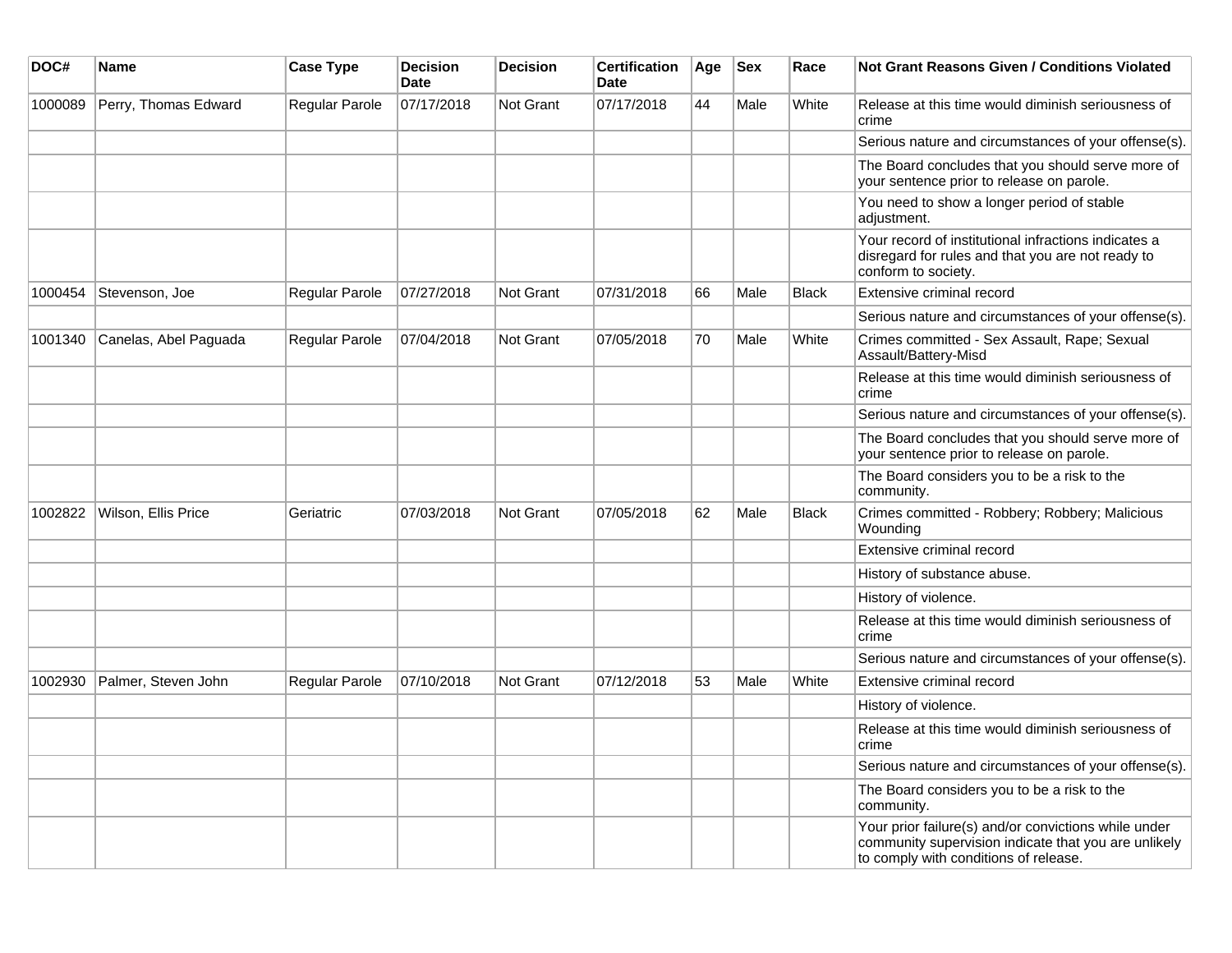| DOC#    | Name                   | <b>Case Type</b>      | <b>Decision</b><br>Date | <b>Decision</b>  | <b>Certification</b><br>Date | Age | <b>Sex</b> | Race         | Not Grant Reasons Given / Conditions Violated                                                                                                         |
|---------|------------------------|-----------------------|-------------------------|------------------|------------------------------|-----|------------|--------------|-------------------------------------------------------------------------------------------------------------------------------------------------------|
| 1003299 | Romero, Jose Zetina    | <b>Regular Parole</b> | 07/10/2018              | Not Grant        | 07/12/2018                   | 44  | Male       | White        | Release at this time would diminish seriousness of<br>crime                                                                                           |
|         |                        |                       |                         |                  |                              |     |            |              | Serious nature and circumstances of your offense(s).                                                                                                  |
| 1005540 | Minkins, Al Hubert     | Geriatric             | 07/15/2018              | Not Grant        | 07/17/2018                   | 67  | Male       | <b>Black</b> | Extensive criminal record                                                                                                                             |
|         |                        |                       |                         |                  |                              |     |            |              | Release at this time would diminish seriousness of<br>crime                                                                                           |
|         |                        |                       |                         |                  |                              |     |            |              | The Board considers you to be a risk to the<br>community.                                                                                             |
|         |                        |                       |                         |                  |                              |     |            |              | Your prior failure(s) and/or convictions while under<br>community supervision indicate that you are unlikely<br>to comply with conditions of release. |
| 1005679 | Medlin, Timothy Leo    | Regular Parole        | 07/11/2018              | <b>Not Grant</b> | 07/12/2018                   | 53  | Male       | White        | Extensive criminal record                                                                                                                             |
|         |                        |                       |                         |                  |                              |     |            |              | Release at this time would diminish seriousness of<br>crime                                                                                           |
|         |                        |                       |                         |                  |                              |     |            |              | Your prior failure(s) and/or convictions while under<br>community supervision indicate that you are unlikely<br>to comply with conditions of release. |
| 1007097 | Copeland, Robert J III | <b>Regular Parole</b> | 07/03/2018              | <b>Not Grant</b> | 07/05/2018                   | 67  | Male       | <b>Black</b> | Crimes committed - Homicide-Capital; Robbery                                                                                                          |
|         |                        |                       |                         |                  |                              |     |            |              | Extensive criminal record                                                                                                                             |
|         |                        |                       |                         |                  |                              |     |            |              | Release at this time would diminish seriousness of<br>crime                                                                                           |
|         |                        |                       |                         |                  |                              |     |            |              | Serious nature and circumstances of your offense(s).                                                                                                  |
|         |                        |                       |                         |                  |                              |     |            |              | You need to show a longer period of stable<br>adjustment.                                                                                             |
|         |                        |                       |                         |                  |                              |     |            |              | Your prior failure(s) and/or convictions while under<br>community supervision indicate that you are unlikely<br>to comply with conditions of release. |
|         |                        |                       |                         |                  |                              |     |            |              | Your record of institutional infractions indicates a<br>disregard for rules and that you are not ready to<br>conform to society.                      |
| 1007281 | Jones, Melvin Lee      | Geriatric             | 07/11/2018              | <b>Not Grant</b> | 07/12/2018                   | 60  | Male       | <b>Black</b> | Crimes committed - Sex Assault, Rape; Robbery;<br>Burglary                                                                                            |
|         |                        |                       |                         |                  |                              |     |            |              | Extensive criminal record                                                                                                                             |
|         |                        |                       |                         |                  |                              |     |            |              | History of violence.                                                                                                                                  |
|         |                        |                       |                         |                  |                              |     |            |              | Release at this time would diminish seriousness of<br>crime                                                                                           |
|         |                        |                       |                         |                  |                              |     |            |              | Serious nature and circumstances of your offense(s).                                                                                                  |
|         |                        |                       |                         |                  |                              |     |            |              | The Board concludes that you should serve more of<br>your sentence prior to release on parole.                                                        |
|         |                        |                       |                         |                  |                              |     |            |              | The Board considers you to be a risk to the<br>community.                                                                                             |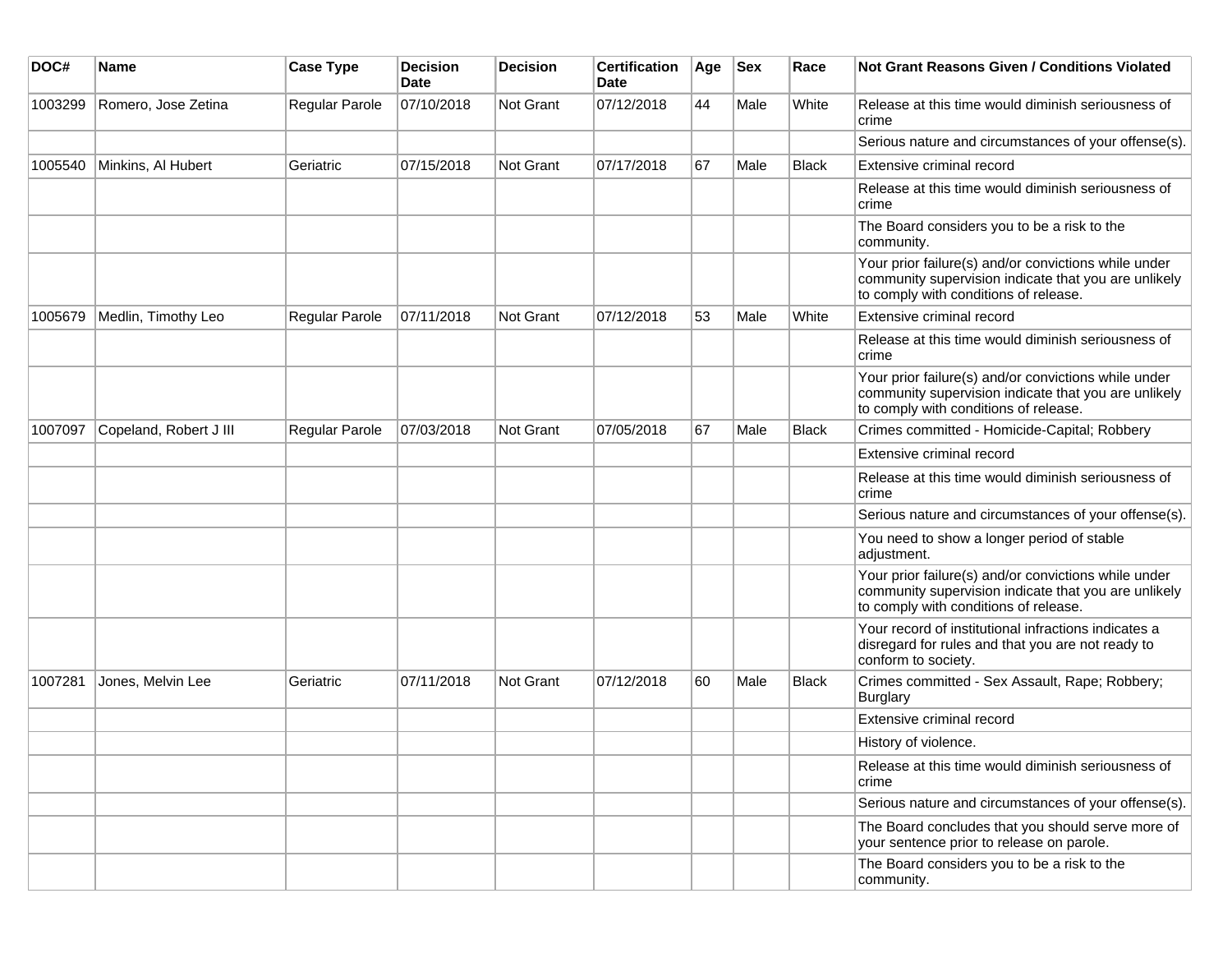| DOC#    | <b>Name</b>                 | <b>Case Type</b>      | <b>Decision</b><br>Date | <b>Decision</b> | <b>Certification</b><br>Date | Age | <b>Sex</b> | Race         | Not Grant Reasons Given / Conditions Violated                                                                                                               |
|---------|-----------------------------|-----------------------|-------------------------|-----------------|------------------------------|-----|------------|--------------|-------------------------------------------------------------------------------------------------------------------------------------------------------------|
| 1007520 | Galeano, Mario              | Regular Parole        | 07/11/2018              | Not Grant       | 07/16/2018                   | 54  | Male       | White        | Release at this time would diminish seriousness of<br>crime                                                                                                 |
|         |                             |                       |                         |                 |                              |     |            |              | Serious nature and circumstances of your offense(s).                                                                                                        |
|         |                             |                       |                         |                 |                              |     |            |              | The Board concludes that you should serve more of<br>your sentence prior to release on parole.                                                              |
|         |                             |                       |                         |                 |                              |     |            |              | The Board considers you to be a risk to the<br>community.                                                                                                   |
| 1007939 | Artis, Jerome Jr.           | Regular Parole        | 07/31/2018              | Not Grant       | 07/31/2018                   | 57  | Male       | <b>Black</b> | No Interest in Parole                                                                                                                                       |
| 1008060 | Carbino, Daniel             | Regular Parole        | 07/04/2018              | Not Grant       | 07/05/2018                   | 64  | Male       | White        | Crimes committed - Homicide-1st Degree; Forgery                                                                                                             |
|         |                             |                       |                         |                 |                              |     |            |              | Release at this time would diminish seriousness of<br>crime                                                                                                 |
|         |                             |                       |                         |                 |                              |     |            |              | Serious nature and circumstances of your offense(s).                                                                                                        |
|         |                             |                       |                         |                 |                              |     |            |              | Your prior failure(s) and/or convictions while under<br>community supervision indicate that you are unlikely<br>to comply with conditions of release.       |
| 1008933 | Norvell, David Allan        | Regular Parole        | 07/10/2018              | Not Grant       | 07/12/2018                   | 69  | Male       | White        | Serious nature and circumstances of your offense(s).                                                                                                        |
|         |                             |                       |                         |                 |                              |     |            |              | The Board concludes that you should serve more of<br>your sentence prior to release on parole.                                                              |
|         |                             |                       |                         |                 |                              |     |            |              | You need further participation in institutional work<br>and/or educational programs to indicate your positive<br>progression towards re-entry into society. |
|         |                             |                       |                         |                 |                              |     |            |              | Your prior failure(s) and/or convictions while under<br>community supervision indicate that you are unlikely<br>to comply with conditions of release.       |
| 1009725 | Painter, Nathaniel Ray      | <b>Regular Parole</b> | 07/14/2018              | Not Grant       | 07/16/2018                   | 76  | Male       | White        | Crimes committed - Aggravated Sexual Battery;<br>Aggravated Sexual Battery; Forcible Sodomy                                                                 |
|         |                             |                       |                         |                 |                              |     |            |              | Release at this time would diminish seriousness of<br>crime                                                                                                 |
|         |                             |                       |                         |                 |                              |     |            |              | Serious nature and circumstances of your offense(s).                                                                                                        |
|         |                             |                       |                         |                 |                              |     |            |              | The Board concludes that you should serve more of<br>your sentence prior to release on parole.                                                              |
| 1010619 | Mcdonough, Frank Arthur Jr. | Regular Parole        | 07/06/2018              | Not Grant       | 07/09/2018                   | 61  | Male       | White        | Crimes committed - Sex Assault, Rape; Burglary;<br>Burglary                                                                                                 |
|         |                             |                       |                         |                 |                              |     |            |              | Extensive criminal record                                                                                                                                   |
|         |                             |                       |                         |                 |                              |     |            |              | History of violence.                                                                                                                                        |
|         |                             |                       |                         |                 |                              |     |            |              | Release at this time would diminish seriousness of<br>crime                                                                                                 |
|         |                             |                       |                         |                 |                              |     |            |              | Serious nature and circumstances of your offense(s).                                                                                                        |
|         |                             |                       |                         |                 |                              |     |            |              | The Board concludes that you should serve more of<br>your sentence prior to release on parole.                                                              |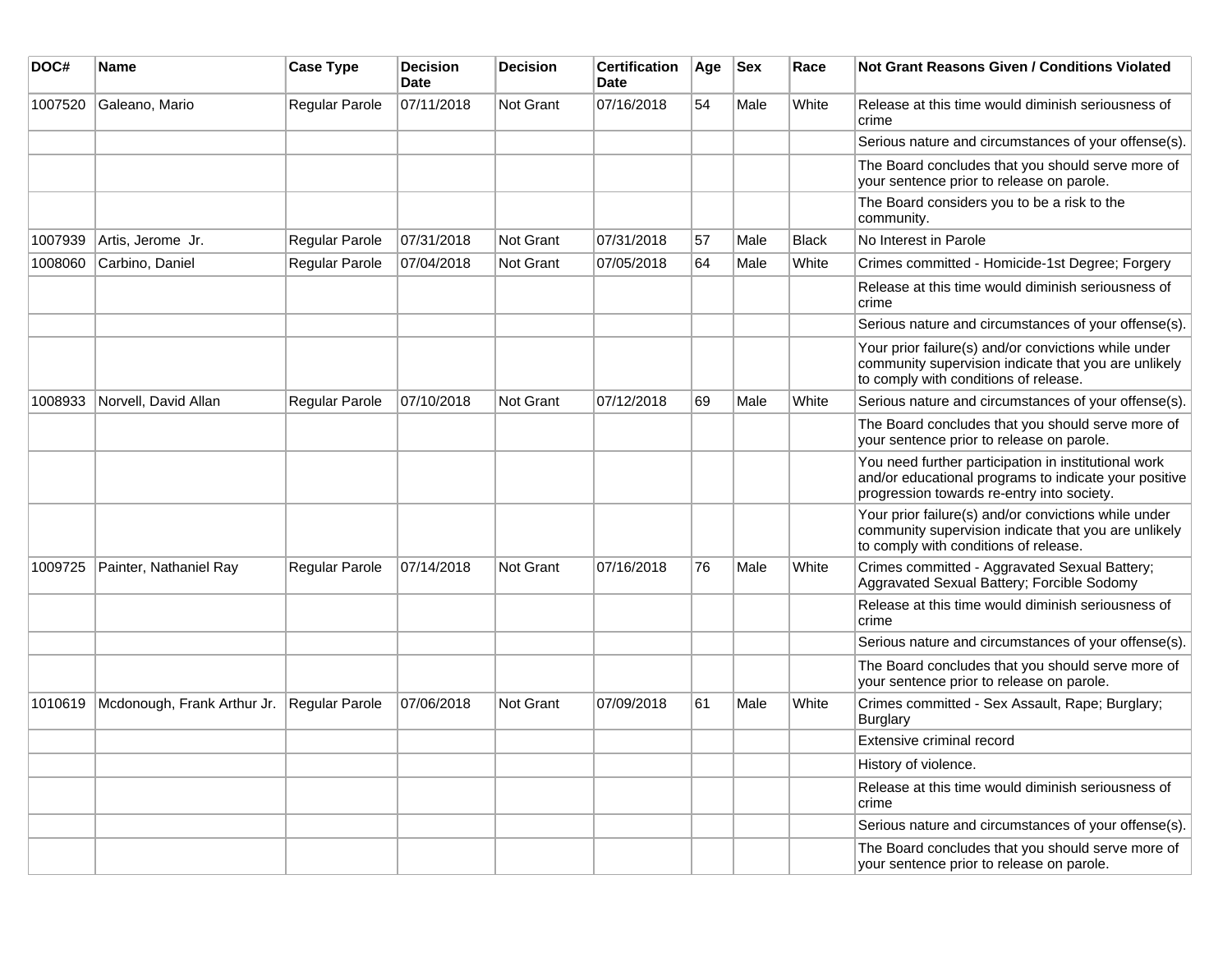| DOC#    | <b>Name</b>                 | <b>Case Type</b> | <b>Decision</b><br><b>Date</b> | Decision  | <b>Certification</b><br>Date | Age | <b>Sex</b> | Race         | Not Grant Reasons Given / Conditions Violated                                                                                                               |
|---------|-----------------------------|------------------|--------------------------------|-----------|------------------------------|-----|------------|--------------|-------------------------------------------------------------------------------------------------------------------------------------------------------------|
| 1010619 | Mcdonough, Frank Arthur Jr. | Regular Parole   | 07/06/2018                     | Not Grant | 07/09/2018                   | 61  | Male       | White        | The Board considers you to be a risk to the<br>community.                                                                                                   |
| 1010909 | Holmes, Montrel Enrico      | Regular Parole   | 07/02/2018                     | Not Grant | 07/02/2018                   | 54  | Male       | <b>Black</b> | No Interest in Parole                                                                                                                                       |
| 1011358 | Reynolds, Howard Wayne Jr.  | Regular Parole   | 07/30/2018                     | Not Grant | 07/31/2018                   | 51  | Male       | <b>Black</b> | Considering your offense and your institutional<br>records, the Board concludes that you should serve<br>more of your sentence before being paroled.        |
|         |                             |                  |                                |           |                              |     |            |              | Release at this time would diminish seriousness of<br>crime                                                                                                 |
|         |                             |                  |                                |           |                              |     |            |              | Serious nature and circumstances of your offense(s).                                                                                                        |
|         |                             |                  |                                |           |                              |     |            |              | The Board concludes that you should serve more of<br>your sentence prior to release on parole.                                                              |
|         |                             |                  |                                |           |                              |     |            |              | You need further participation in institutional work<br>and/or educational programs to indicate your positive<br>progression towards re-entry into society. |
|         |                             |                  |                                |           |                              |     |            |              | Your prior failure(s) and/or convictions while under<br>community supervision indicate that you are unlikely<br>to comply with conditions of release.       |
| 1011891 | Carr, Randolph Lavon        | Regular Parole   | 07/31/2018                     | Not Grant | 07/31/2018                   | 47  | Male       | <b>Black</b> | Considering your offense and your institutional<br>records, the Board concludes that you should serve<br>more of your sentence before being paroled.        |
|         |                             |                  |                                |           |                              |     |            |              | Crimes committed - Homicide-1st Degree; Use Of<br>Firearm In Felony                                                                                         |
|         |                             |                  |                                |           |                              |     |            |              | Release at this time would diminish seriousness of<br>crime                                                                                                 |
|         |                             |                  |                                |           |                              |     |            |              | Serious nature and circumstances of your offense(s).                                                                                                        |
| 1014937 | Mitchell, James Alexander   | Regular Parole   | 07/29/2018                     | Not Grant | 07/31/2018                   | 51  | Male       | <b>Black</b> | Considering your offense and your institutional<br>records, the Board concludes that you should serve<br>more of your sentence before being paroled.        |
|         |                             |                  |                                |           |                              |     |            |              | Extensive criminal record                                                                                                                                   |
|         |                             |                  |                                |           |                              |     |            |              | History of substance abuse.                                                                                                                                 |
|         |                             |                  |                                |           |                              |     |            |              | History of violence.                                                                                                                                        |
|         |                             |                  |                                |           |                              |     |            |              | Poor institutional adjustment (for example,<br>motivation/attitude, unfavorable reports, lack of<br>program involvement, etc.)                              |
|         |                             |                  |                                |           |                              |     |            |              | Release at this time would diminish seriousness of<br>crime                                                                                                 |
|         |                             |                  |                                |           |                              |     |            |              | Serious nature and circumstances of your offense(s).                                                                                                        |
|         |                             |                  |                                |           |                              |     |            |              | The Board concludes that you should serve more of<br>your sentence prior to release on parole.                                                              |
|         |                             |                  |                                |           |                              |     |            |              | You need to show a longer period of stable<br>adjustment.                                                                                                   |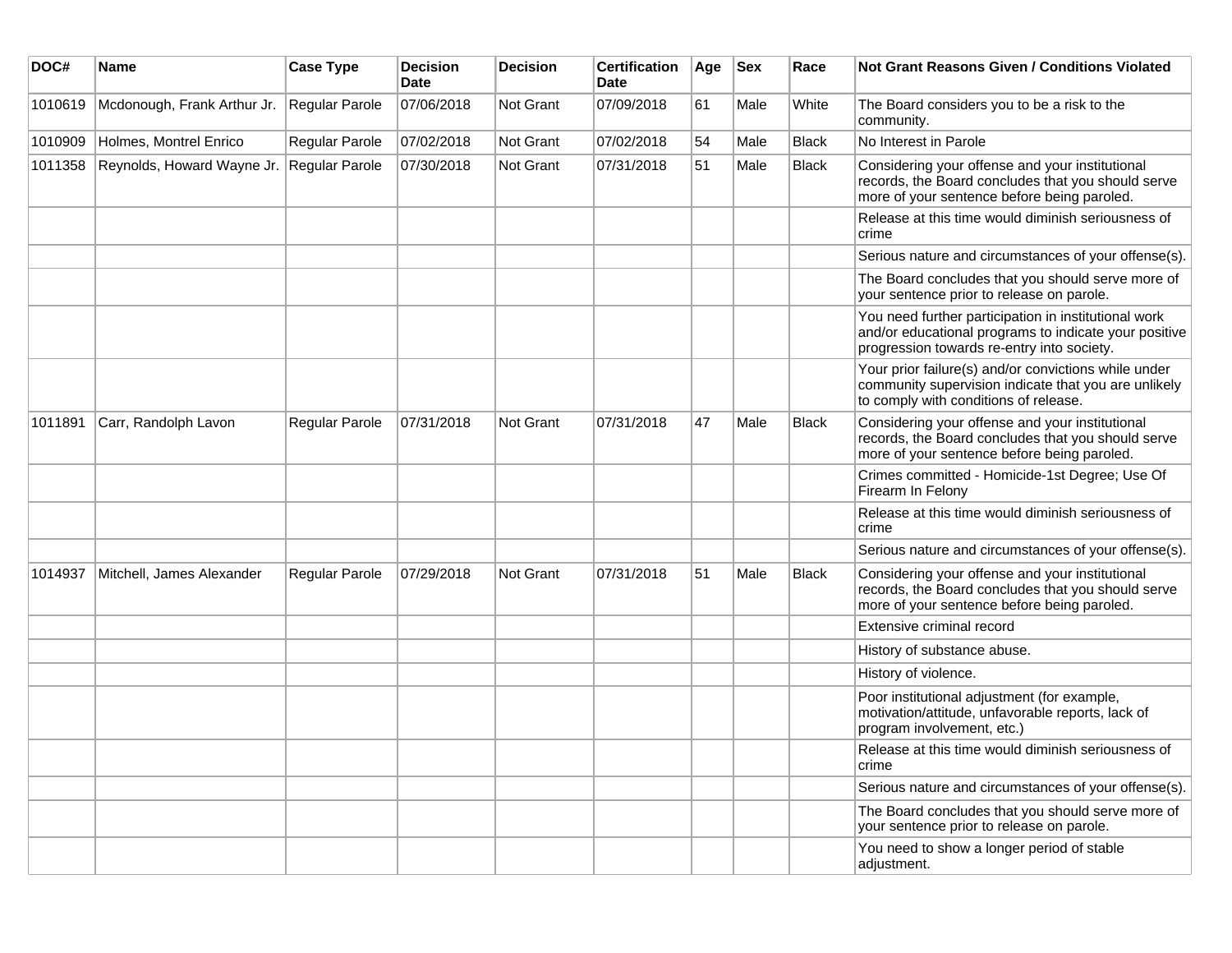| DOC#    | <b>Name</b>                | <b>Case Type</b> | <b>Decision</b><br>Date | <b>Decision</b> | Certification<br><b>Date</b> | Age | $ $ Sex | Race         | Not Grant Reasons Given / Conditions Violated                                                                                                         |
|---------|----------------------------|------------------|-------------------------|-----------------|------------------------------|-----|---------|--------------|-------------------------------------------------------------------------------------------------------------------------------------------------------|
| 1014937 | Mitchell, James Alexander  | Regular Parole   | 07/29/2018              | Not Grant       | 07/31/2018                   | 51  | Male    | Black        | Your prior failure(s) and/or convictions while under<br>community supervision indicate that you are unlikely<br>to comply with conditions of release. |
| 1015045 | Martin, Donald E           | Regular Parole   | 07/10/2018              | Not Grant       | 07/12/2018                   | 57  | Male    | White        | Crimes committed - Homicide-Attempted; Abduct-No<br>Ransom Or Asslt; Sex Assault, Rape                                                                |
|         |                            |                  |                         |                 |                              |     |         |              | Serious nature and circumstances of your offense(s).                                                                                                  |
|         |                            |                  |                         |                 |                              |     |         |              | Your prior failure(s) and/or convictions while under<br>community supervision indicate that you are unlikely<br>to comply with conditions of release. |
| 1015064 | Frye, Raymond Roy          | Regular Parole   | 07/17/2018              | Not Grant       | 07/18/2018                   | 54  | Male    | White        | History of violence.                                                                                                                                  |
|         |                            |                  |                         |                 |                              |     |         |              | Release at this time would diminish seriousness of<br>crime                                                                                           |
|         |                            |                  |                         |                 |                              |     |         |              | Serious nature and circumstances of your offense(s).                                                                                                  |
|         |                            |                  |                         |                 |                              |     |         |              | The Board concludes that you should serve more of<br>your sentence prior to release on parole.                                                        |
|         |                            |                  |                         |                 |                              |     |         |              | The Board considers you to be a risk to the<br>community.                                                                                             |
|         |                            |                  |                         |                 |                              |     |         |              | Your prior failure(s) and/or convictions while under<br>community supervision indicate that you are unlikely<br>to comply with conditions of release. |
|         | 1017617 Hager, Michael Lee | Regular Parole   | 07/31/2018              | Not Grant       | 07/31/2018                   | 53  | Male    | White        | Release at this time would diminish seriousness of<br>crime                                                                                           |
|         |                            |                  |                         |                 |                              |     |         |              | Serious nature and circumstances of your offense(s).                                                                                                  |
|         |                            |                  |                         |                 |                              |     |         |              | The Board considers you to be a risk to the<br>community.                                                                                             |
| 1021077 | Hebner, Darryl             | Regular Parole   | 07/10/2018              | Not Grant       | 07/12/2018                   | 59  | Male    | White        | Conviction of a new crime while incarcerated                                                                                                          |
|         |                            |                  |                         |                 |                              |     |         |              | Crimes committed - Sex Assault, Rape; Robbery -<br>Attempted; Larc-Grand                                                                              |
|         |                            |                  |                         |                 |                              |     |         |              | Extensive criminal record                                                                                                                             |
|         |                            |                  |                         |                 |                              |     |         |              | The Board concludes that you should serve more of<br>your sentence prior to release on parole.                                                        |
| 1022531 | Fisher, Linwood Lockett    | Geriatric        | 07/07/2018              | Not Grant       | 07/09/2018                   | 71  | Male    | <b>Black</b> | Crimes committed - Murder: 2nd Degree; Malicious<br>Wounding                                                                                          |
|         |                            |                  |                         |                 |                              |     |         |              | Extensive criminal record                                                                                                                             |
|         |                            |                  |                         |                 |                              |     |         |              | History of substance abuse.                                                                                                                           |
|         |                            |                  |                         |                 |                              |     |         |              | History of violence.                                                                                                                                  |
|         |                            |                  |                         |                 |                              |     |         |              | Release at this time would diminish seriousness of<br>crime                                                                                           |
|         |                            |                  |                         |                 |                              |     |         |              | Serious nature and circumstances of your offense(s).                                                                                                  |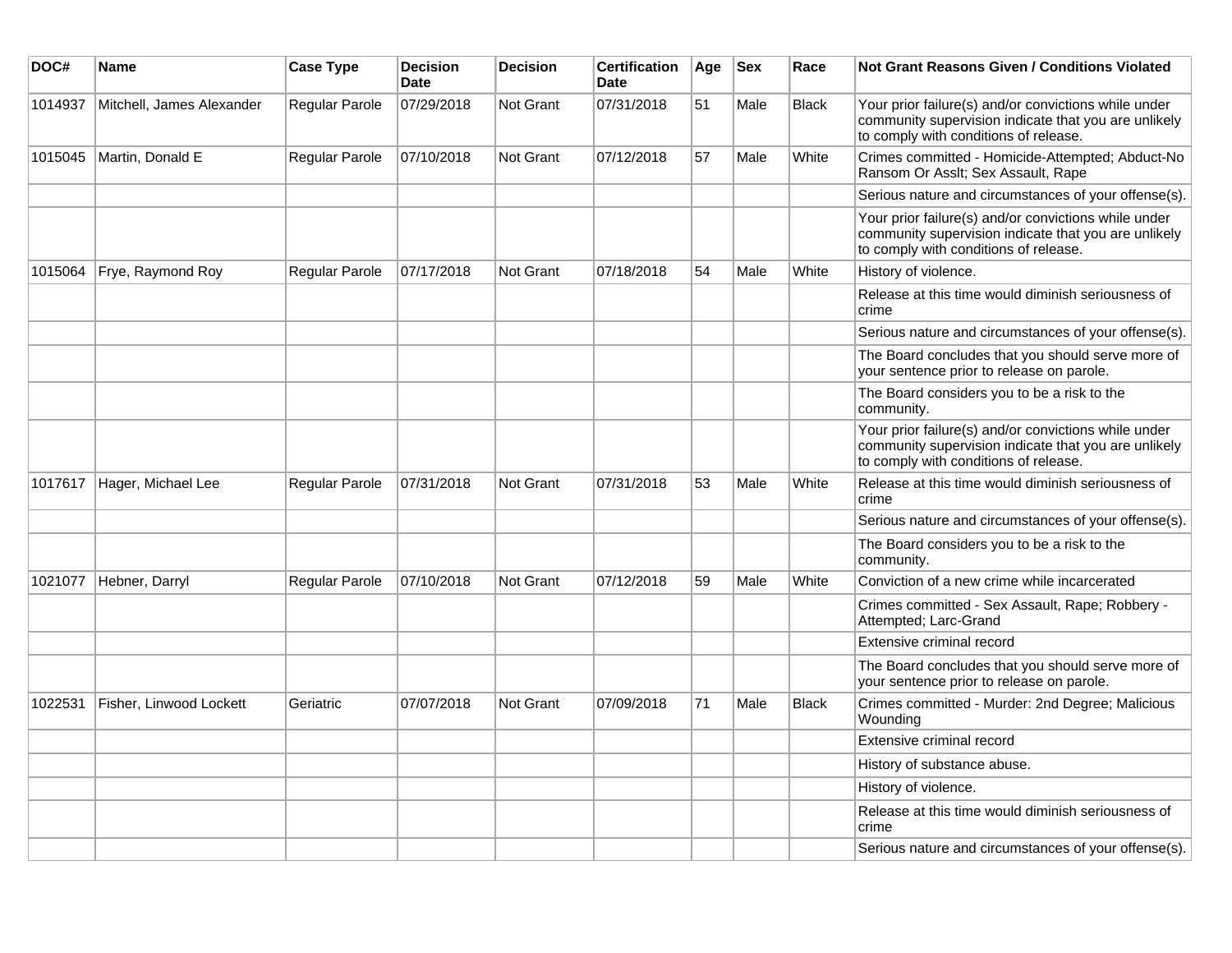| DOC#    | <b>Name</b>             | <b>Case Type</b> | <b>Decision</b><br><b>Date</b> | <b>Decision</b>  | <b>Certification</b><br><b>Date</b> | Age | <b>Sex</b> | Race         | Not Grant Reasons Given / Conditions Violated                                                                                                        |
|---------|-------------------------|------------------|--------------------------------|------------------|-------------------------------------|-----|------------|--------------|------------------------------------------------------------------------------------------------------------------------------------------------------|
| 1022531 | Fisher, Linwood Lockett | Geriatric        | 07/07/2018                     | <b>Not Grant</b> | 07/09/2018                          | 71  | Male       | Black        | The Board concludes that you should serve more of<br>your sentence prior to release on parole.                                                       |
|         |                         |                  |                                |                  |                                     |     |            |              | The Board considers you to be a risk to the<br>community.                                                                                            |
| 1024526 | Mitchell, Danny Leon    | Regular Parole   | 07/11/2018                     | <b>Not Grant</b> | 07/12/2018                          | 55  | Male       | <b>Black</b> | Crimes committed - Abduction: By Force,<br>Intimidation Or Deception; Sodomy: By Force Or<br>Victim Helplessness; Robbery - Attempted                |
|         |                         |                  |                                |                  |                                     |     |            |              | Extensive criminal record                                                                                                                            |
|         |                         |                  |                                |                  |                                     |     |            |              | History of substance abuse.                                                                                                                          |
|         |                         |                  |                                |                  |                                     |     |            |              | History of violence.                                                                                                                                 |
|         |                         |                  |                                |                  |                                     |     |            |              | Release at this time would diminish seriousness of<br>crime                                                                                          |
|         |                         |                  |                                |                  |                                     |     |            |              | The Board concludes that you should serve more of<br>your sentence prior to release on parole.                                                       |
|         |                         |                  |                                |                  |                                     |     |            |              | The Board considers you to be a risk to the<br>community.                                                                                            |
|         |                         |                  |                                |                  |                                     |     |            |              | You need to show a longer period of stable<br>adjustment.                                                                                            |
| 1024748 | Bliss, Shawn Howard     | Regular Parole   | 07/31/2018                     | Not Grant        | 07/31/2018                          | 54  | Male       | White        | Considering your offense and your institutional<br>records, the Board concludes that you should serve<br>more of your sentence before being paroled. |
|         |                         |                  |                                |                  |                                     |     |            |              | Crimes committed - Sex Assault, Rape; Statutory<br><b>Burglary</b>                                                                                   |
|         |                         |                  |                                |                  |                                     |     |            |              | Release at this time would diminish seriousness of<br>crime                                                                                          |
|         |                         |                  |                                |                  |                                     |     |            |              | Serious nature and circumstances of your offense(s).                                                                                                 |
|         |                         |                  |                                |                  |                                     |     |            |              | The Board concludes that you should serve more of<br>your sentence prior to release on parole.                                                       |
|         |                         |                  |                                |                  |                                     |     |            |              | The Board considers you to be a risk to the<br>community.                                                                                            |
|         |                         |                  |                                |                  |                                     |     |            |              | You need to show a longer period of stable<br>adjustment.                                                                                            |
|         |                         |                  |                                |                  |                                     |     |            |              | Your record of institutional infractions indicates a<br>disregard for rules and that you are not ready to<br>conform to society.                     |
| 1025760 | White, Perry Randall    | Regular Parole   | 07/11/2018                     | Not Grant        | 07/12/2018                          | 54  | Male       | White        | Release at this time would diminish seriousness of<br>crime                                                                                          |
|         |                         |                  |                                |                  |                                     |     |            |              | Serious nature and circumstances of your offense(s).                                                                                                 |
| 1026223 | Wiglusz, Keith          | Regular Parole   | 07/11/2018                     | Not Grant        | 07/12/2018                          | 57  | Male       | White        | Crimes committed - Kidnap/Abduct; Aggravated<br>Sexual Battery; Aggravated Sexual Battery                                                            |
|         |                         |                  |                                |                  |                                     |     |            |              | History of violence.                                                                                                                                 |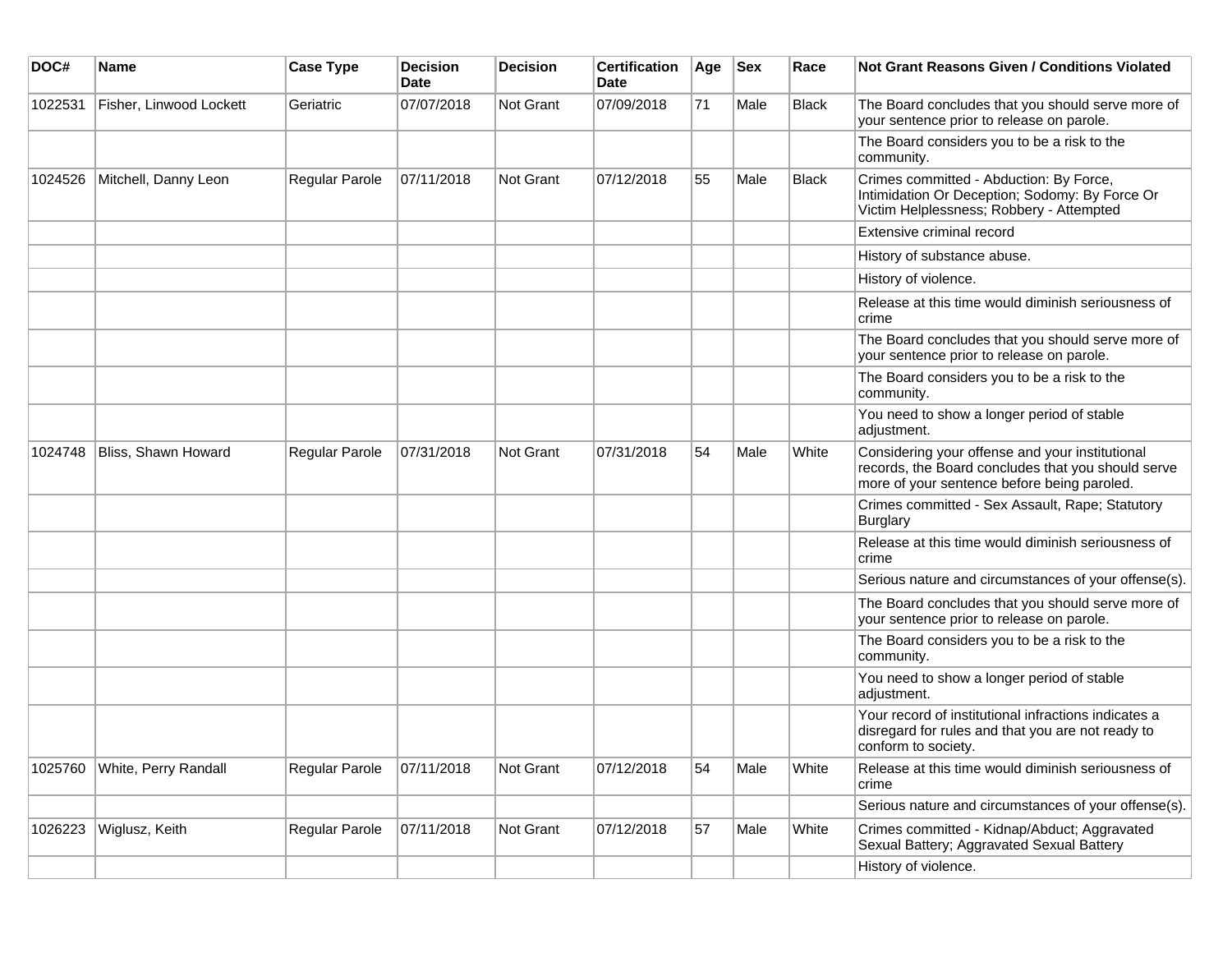| DOC#    | Name                       | <b>Case Type</b> | <b>Decision</b><br>Date | <b>Decision</b>  | <b>Certification</b><br><b>Date</b> | Age | <b>Sex</b> | Race         | <b>Not Grant Reasons Given / Conditions Violated</b>                                                                                                        |
|---------|----------------------------|------------------|-------------------------|------------------|-------------------------------------|-----|------------|--------------|-------------------------------------------------------------------------------------------------------------------------------------------------------------|
| 1026223 | Wiglusz, Keith             | Regular Parole   | 07/11/2018              | <b>Not Grant</b> | 07/12/2018                          | 57  | Male       | White        | Serious nature and circumstances of your offense(s).                                                                                                        |
|         |                            |                  |                         |                  |                                     |     |            |              | The Board considers you to be a risk to the<br>community.                                                                                                   |
| 1029835 | Vowels, James D            | Regular Parole   | 07/10/2018              | <b>Not Grant</b> | 07/12/2018                          | 52  | Male       | <b>Black</b> | Extensive criminal record                                                                                                                                   |
|         |                            |                  |                         |                  |                                     |     |            |              | Release at this time would diminish seriousness of<br>crime                                                                                                 |
|         |                            |                  |                         |                  |                                     |     |            |              | You need further participation in institutional work<br>and/or educational programs to indicate your positive<br>progression towards re-entry into society. |
|         |                            |                  |                         |                  |                                     |     |            |              | Your prior failure(s) and/or convictions while under<br>community supervision indicate that you are unlikely<br>to comply with conditions of release.       |
| 1030898 | Harkless, Kenneth C        | Regular Parole   | 07/26/2018              | <b>Not Grant</b> | 07/31/2018                          | 56  | Male       | <b>Black</b> | No Interest in Parole                                                                                                                                       |
| 1031257 | Broaddus, Martinez Wendell | Geriatric        | 07/18/2018              | <b>Not Grant</b> | 07/18/2018                          | 60  | Male       | <b>Black</b> | Crimes committed - Sex Assault, Rape; Incest With<br>Minor                                                                                                  |
|         |                            |                  |                         |                  |                                     |     |            |              | Extensive criminal record                                                                                                                                   |
|         |                            |                  |                         |                  |                                     |     |            |              | History of violence.                                                                                                                                        |
|         |                            |                  |                         |                  |                                     |     |            |              | Release at this time would diminish seriousness of<br>crime                                                                                                 |
|         |                            |                  |                         |                  |                                     |     |            |              | Serious nature and circumstances of your offense(s).                                                                                                        |
|         |                            |                  |                         |                  |                                     |     |            |              | The Board concludes that you should serve more of<br>your sentence prior to release on parole.                                                              |
|         |                            |                  |                         |                  |                                     |     |            |              | The Board considers you to be a risk to the<br>community.                                                                                                   |
|         |                            |                  |                         |                  |                                     |     |            |              | Your prior failure(s) and/or convictions while under<br>community supervision indicate that you are unlikely<br>to comply with conditions of release.       |
| 1032919 | Watts, Danny Lee           | Regular Parole   | 07/04/2018              | <b>Not Grant</b> | 07/05/2018                          | 48  | Male       | <b>Black</b> | Considering your offense and your institutional<br>records, the Board concludes that you should serve<br>more of your sentence before being paroled.        |
|         |                            |                  |                         |                  |                                     |     |            |              | Crimes committed - Homicide-1st Degree; Homicide-<br>1st Degree; Homicide-1st Degree                                                                        |
|         |                            |                  |                         |                  |                                     |     |            |              | Extensive criminal record                                                                                                                                   |
|         |                            |                  |                         |                  |                                     |     |            |              | History of substance abuse.                                                                                                                                 |
|         |                            |                  |                         |                  |                                     |     |            |              | History of violence.                                                                                                                                        |
|         |                            |                  |                         |                  |                                     |     |            |              | Release at this time would diminish seriousness of<br>crime                                                                                                 |
|         |                            |                  |                         |                  |                                     |     |            |              | The Board concludes that you should serve more of<br>your sentence prior to release on parole.                                                              |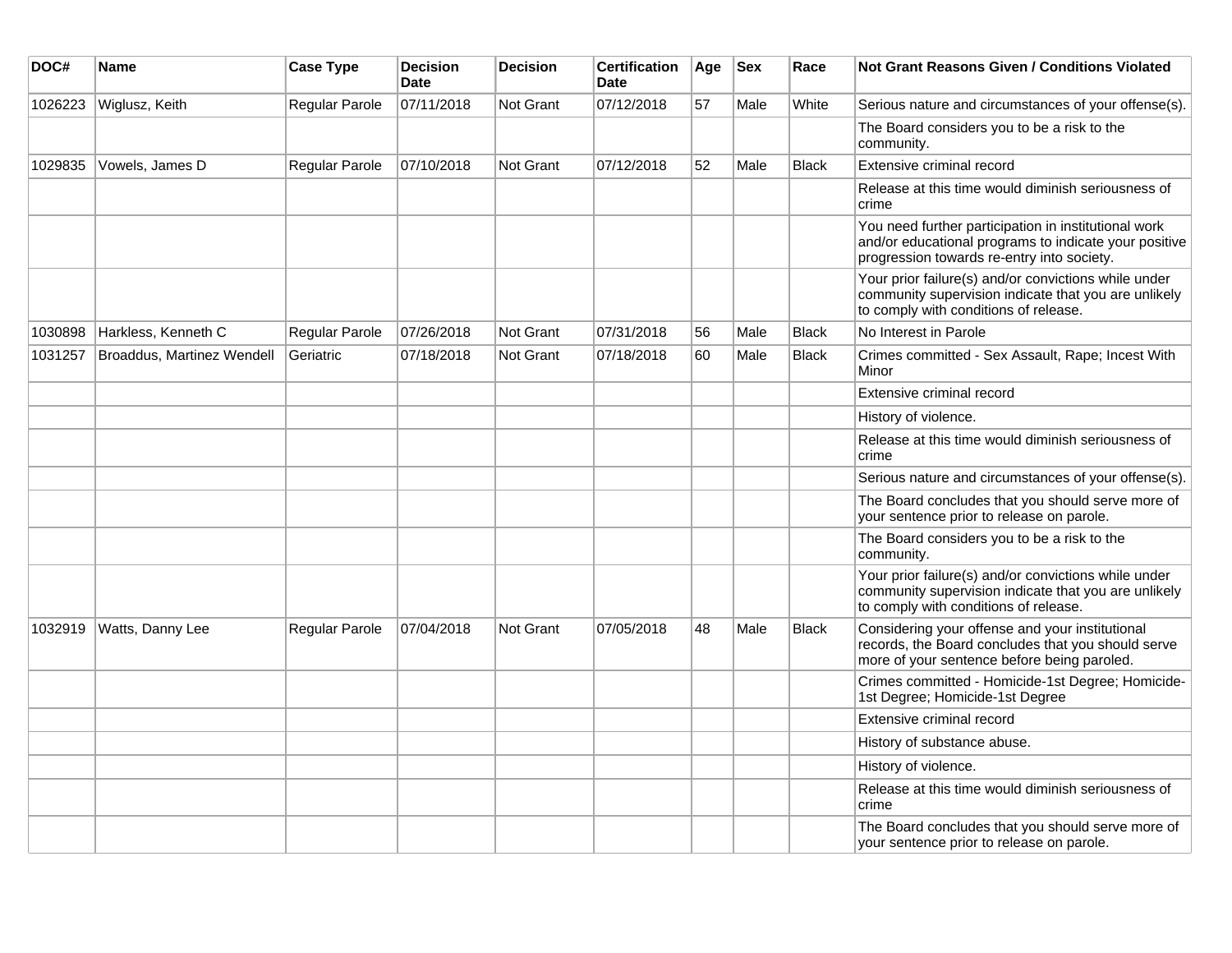| DOC#    | <b>Name</b>           | <b>Case Type</b> | <b>Decision</b><br><b>Date</b> | <b>Decision</b>  | <b>Certification</b><br>Date | Age | <b>Sex</b> | Race  | Not Grant Reasons Given / Conditions Violated                                                                                                         |
|---------|-----------------------|------------------|--------------------------------|------------------|------------------------------|-----|------------|-------|-------------------------------------------------------------------------------------------------------------------------------------------------------|
| 1032919 | Watts, Danny Lee      | Regular Parole   | 07/04/2018                     | Not Grant        | 07/05/2018                   | 48  | Male       | Black | Your prior failure(s) and/or convictions while under<br>community supervision indicate that you are unlikely<br>to comply with conditions of release. |
| 1036328 | Swett, David Gerrard  | Regular Parole   | 07/18/2018                     | Not Grant        | 07/18/2018                   | 58  | Male       | White | Considering your offense and your institutional<br>records, the Board concludes that you should serve<br>more of your sentence before being paroled.  |
|         |                       |                  |                                |                  |                              |     |            |       | History of substance abuse.                                                                                                                           |
|         |                       |                  |                                |                  |                              |     |            |       | Release at this time would diminish seriousness of<br>crime                                                                                           |
|         |                       |                  |                                |                  |                              |     |            |       | The Board concludes that you should serve more of<br>your sentence prior to release on parole.                                                        |
|         |                       |                  |                                |                  |                              |     |            |       | The Board considers you to be a risk to the<br>community.                                                                                             |
|         |                       |                  |                                |                  |                              |     |            |       | Your prior failure(s) and/or convictions while under<br>community supervision indicate that you are unlikely<br>to comply with conditions of release. |
|         |                       |                  |                                |                  |                              |     |            |       | Your record indicates a serious disregard for the<br>property rights of others.                                                                       |
| 1036459 | Gross, Prentis Dwayne | Regular Parole   | 07/11/2018                     | Not Grant        | 07/12/2018                   | 65  | Male       | White | Crimes committed - Homicide-1st Degree; Breaking<br>And Entering                                                                                      |
|         |                       |                  |                                |                  |                              |     |            |       | History of substance abuse.                                                                                                                           |
|         |                       |                  |                                |                  |                              |     |            |       | History of violence.                                                                                                                                  |
|         |                       |                  |                                |                  |                              |     |            |       | Release at this time would diminish seriousness of<br>crime                                                                                           |
|         |                       |                  |                                |                  |                              |     |            |       | Serious nature and circumstances of your offense(s).                                                                                                  |
|         |                       |                  |                                |                  |                              |     |            |       | The Board concludes that you should serve more of<br>your sentence prior to release on parole.                                                        |
|         |                       |                  |                                |                  |                              |     |            |       | The Board considers you to be a risk to the<br>community.                                                                                             |
| 1037888 | Hale, Jessie Mcdonald | Regular Parole   | 07/23/2018                     | <b>Not Grant</b> | 07/24/2018                   | 57  | Male       | White | Crimes committed - Homicide/Murder; Homicide-<br>Capital; Abduct-No Ransom Or Asslt                                                                   |
|         |                       |                  |                                |                  |                              |     |            |       | History of violence.                                                                                                                                  |
|         |                       |                  |                                |                  |                              |     |            |       | Release at this time would diminish seriousness of<br>crime                                                                                           |
|         |                       |                  |                                |                  |                              |     |            |       | Serious nature and circumstances of your offense(s).                                                                                                  |
|         |                       |                  |                                |                  |                              |     |            |       | The Board considers you to be a risk to the<br>community.                                                                                             |
| 1038451 | Jackson, Samuel       | Regular Parole   | 07/26/2018                     | Not Grant        | 07/31/2018                   | 73  | Male       | Black | No Interest in Parole                                                                                                                                 |
| 1038460 | Moore, Alexander      | Regular Parole   | 07/17/2018                     | Not Grant        | 07/18/2018                   | 62  | Male       | Black | Extensive criminal record                                                                                                                             |
|         |                       |                  |                                |                  |                              |     |            |       | Release at this time would diminish seriousness of<br>crime                                                                                           |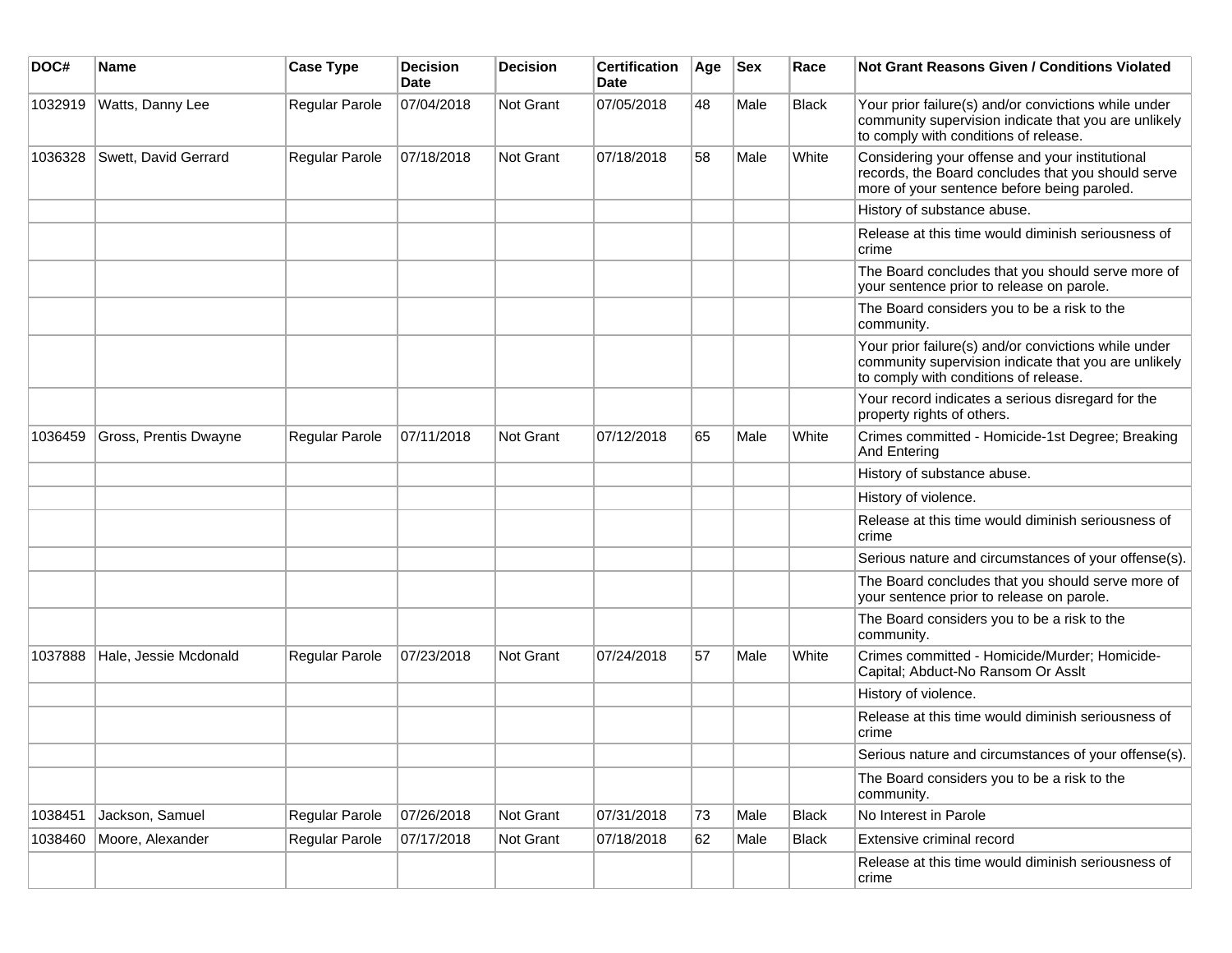| DOC#    | <b>Name</b>              | <b>Case Type</b> | <b>Decision</b><br><b>Date</b> | <b>Decision</b> | <b>Certification</b><br>Date | Age | $ $ Sex      | Race         | <b>Not Grant Reasons Given / Conditions Violated</b>                                                                                                  |
|---------|--------------------------|------------------|--------------------------------|-----------------|------------------------------|-----|--------------|--------------|-------------------------------------------------------------------------------------------------------------------------------------------------------|
| 1038460 | Moore, Alexander         | Regular Parole   | 07/17/2018                     | Not Grant       | 07/18/2018                   | 62  | Male         | <b>Black</b> | Serious nature and circumstances of your offense(s).                                                                                                  |
|         |                          |                  |                                |                 |                              |     |              |              | The Board concludes that you should serve more of<br>your sentence prior to release on parole.                                                        |
|         |                          |                  |                                |                 |                              |     |              |              | Your prior failure(s) and/or convictions while under<br>community supervision indicate that you are unlikely<br>to comply with conditions of release. |
| 1039177 | Warrick, Alfred D        | Geriatric        | 07/15/2018                     | Not Grant       | 07/17/2018                   | 72  | Male         | <b>Black</b> | Extensive criminal record                                                                                                                             |
|         |                          |                  |                                |                 |                              |     |              |              | Release at this time would diminish seriousness of<br>crime                                                                                           |
|         |                          |                  |                                |                 |                              |     |              |              | Serious nature and circumstances of your offense(s).                                                                                                  |
|         |                          |                  |                                |                 |                              |     |              |              | The Board concludes that you should serve more of<br>your sentence prior to release on parole.                                                        |
| 1039930 | Thomas, Gerald B         | Geriatric        | 07/07/2018                     | Not Grant       | 07/09/2018                   | 61  | Male         | White        | Crimes committed - Kidnap/Abduct; Kidnap/Abduct;<br>Kidnap/Abduct                                                                                     |
|         |                          |                  |                                |                 |                              |     |              |              | Release at this time would diminish seriousness of<br>crime                                                                                           |
|         |                          |                  |                                |                 |                              |     |              |              | Serious nature and circumstances of your offense(s).                                                                                                  |
|         |                          |                  |                                |                 |                              |     |              |              | The Board concludes that you should serve more of<br>your sentence prior to release on parole.                                                        |
|         |                          |                  |                                |                 |                              |     |              |              | The Board considers you to be a risk to the<br>community.                                                                                             |
| 1039938 | Bowles, Thomas R         | Regular Parole   | 07/03/2018                     | Not Grant       | 07/05/2018                   | 58  | Male         | <b>Black</b> | Crimes committed - Sex Assault, Rape; Forcible<br>Sodomy; Malicious Wounding                                                                          |
|         |                          |                  |                                |                 |                              |     |              |              | History of substance abuse.                                                                                                                           |
|         |                          |                  |                                |                 |                              |     |              |              | Release at this time would diminish seriousness of<br>crime                                                                                           |
|         |                          |                  |                                |                 |                              |     |              |              | The Board concludes that you should serve more of<br>your sentence prior to release on parole.                                                        |
|         |                          |                  |                                |                 |                              |     |              |              | The Board considers you to be a risk to the<br>community.                                                                                             |
| 1040142 | Dupree, Willis Earl      | Regular Parole   | 07/14/2018                     | Not Grant       | 07/16/2018                   | 66  | Male         | White        | Crimes committed - Kidnap/Abduct                                                                                                                      |
|         |                          |                  |                                |                 |                              |     |              |              | Release at this time would diminish seriousness of<br>crime                                                                                           |
|         |                          |                  |                                |                 |                              |     |              |              | Serious nature and circumstances of your offense(s).                                                                                                  |
|         |                          |                  |                                |                 |                              |     |              |              | The Board concludes that you should serve more of<br>your sentence prior to release on parole.                                                        |
|         |                          |                  |                                |                 |                              |     |              |              | The Board considers you to be a risk to the<br>community.                                                                                             |
| 1041301 | Jaccard, Douglas Albert  | Geriatric        | 07/17/2018                     | Not Grant       | 07/17/2018                   | 68  | Male         | White        | No Interest in Parole                                                                                                                                 |
| 1042033 | Reeves, Markeithia Reene | Regular Parole   | 07/17/2018                     | Not Grant       | 07/18/2018                   | 52  | Female Black |              | Crimes committed - Homicide-1st Degree                                                                                                                |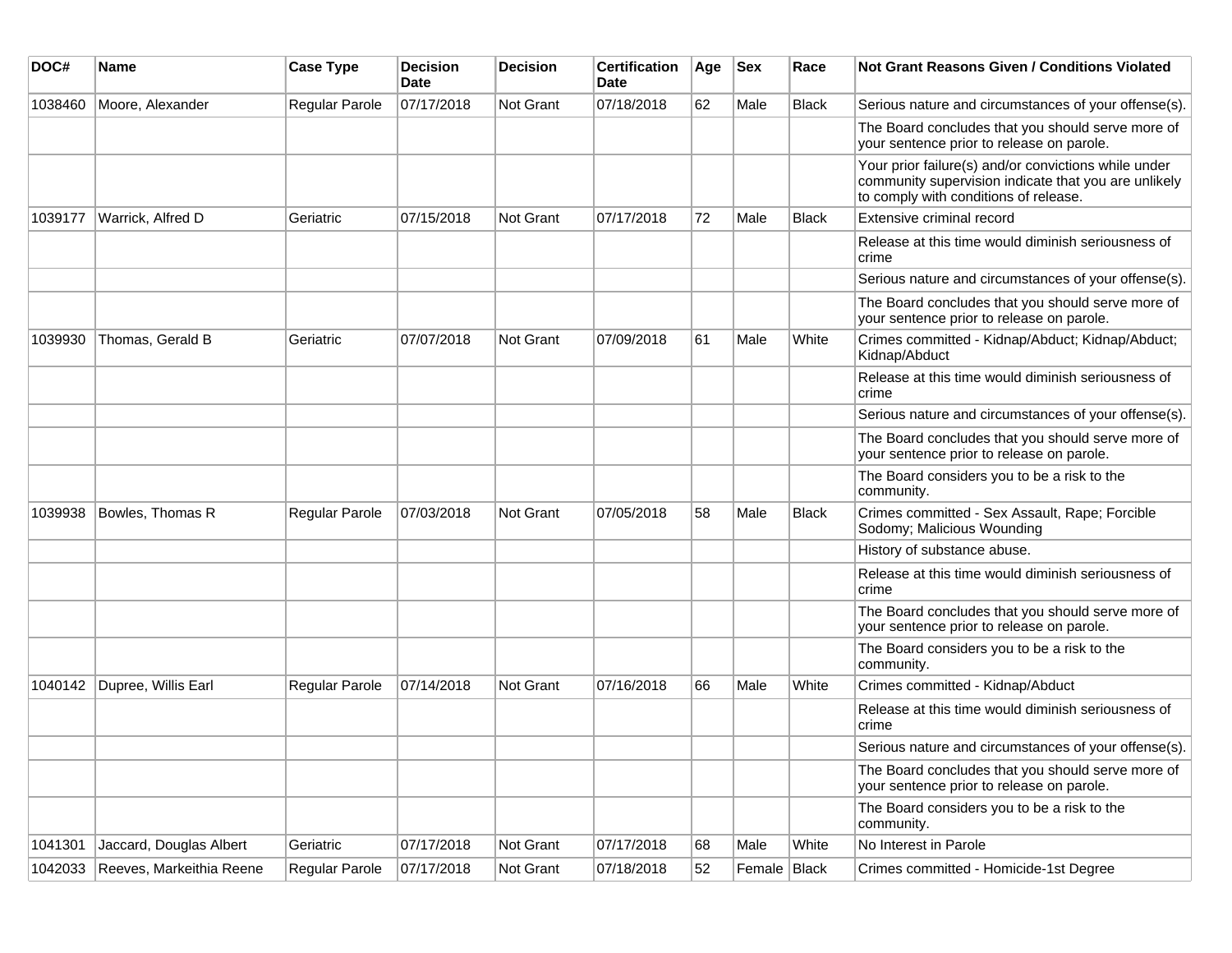| DOC#    | <b>Name</b>                 | <b>Case Type</b>      | <b>Decision</b><br><b>Date</b> | <b>Decision</b>  | <b>Certification</b><br><b>Date</b> | Age | <b>Sex</b>   | Race         | <b>Not Grant Reasons Given / Conditions Violated</b>                                                                                                  |
|---------|-----------------------------|-----------------------|--------------------------------|------------------|-------------------------------------|-----|--------------|--------------|-------------------------------------------------------------------------------------------------------------------------------------------------------|
| 1042033 | Reeves, Markeithia Reene    | Regular Parole        | 07/17/2018                     | Not Grant        | 07/18/2018                          | 52  | Female Black |              | Release at this time would diminish seriousness of<br>crime                                                                                           |
|         |                             |                       |                                |                  |                                     |     |              |              | Serious nature and circumstances of your offense(s).                                                                                                  |
|         |                             |                       |                                |                  |                                     |     |              |              | The Board concludes that you should serve more of<br>your sentence prior to release on parole.                                                        |
| 1044281 | Medici, Lawrence P          | Geriatric             | 07/17/2018                     | <b>Not Grant</b> | 07/18/2018                          | 64  | Male         | White        | Crimes committed - Sex Assault, Rape; Forcible<br>Sodomy; Forcible Sodomy                                                                             |
|         |                             |                       |                                |                  |                                     |     |              |              | Release at this time would diminish seriousness of<br>crime                                                                                           |
|         |                             |                       |                                |                  |                                     |     |              |              | The Board considers you to be a risk to the<br>community.                                                                                             |
| 1045857 | Harmon, Marvin Arlond       | <b>Regular Parole</b> | 07/09/2018                     | <b>Not Grant</b> | 07/10/2018                          | 56  | Male         | <b>Black</b> | Crimes committed - Kidnap/Abduct; Sex Assault,<br>Rape; Crimes Against Person                                                                         |
|         |                             |                       |                                |                  |                                     |     |              |              | Release at this time would diminish seriousness of<br>crime                                                                                           |
|         |                             |                       |                                |                  |                                     |     |              |              | Serious nature and circumstances of your offense(s).                                                                                                  |
|         |                             |                       |                                |                  |                                     |     |              |              | The Board concludes that you should serve more of<br>your sentence prior to release on parole.                                                        |
| 1046938 | Funk, Russell Dale Sr.      | Geriatric             | 07/10/2018                     | <b>Not Grant</b> | 07/12/2018                          | 66  | Male         | White        | Release at this time would diminish seriousness of<br>crime                                                                                           |
|         |                             |                       |                                |                  |                                     |     |              |              | Serious nature and circumstances of your offense(s).                                                                                                  |
|         |                             |                       |                                |                  |                                     |     |              |              | The Board considers you to be a risk to the<br>community.                                                                                             |
| 1048446 | Salafi, Lateef Abdul-Jabbar | <b>Regular Parole</b> | 07/04/2018                     | <b>Not Grant</b> | 07/05/2018                          | 56  | Male         | <b>Black</b> | Release at this time would diminish seriousness of<br>crime                                                                                           |
|         |                             |                       |                                |                  |                                     |     |              |              | Serious nature and circumstances of your offense(s).                                                                                                  |
|         |                             |                       |                                |                  |                                     |     |              |              | Your prior failure(s) and/or convictions while under<br>community supervision indicate that you are unlikely<br>to comply with conditions of release. |
| 1050624 | Hartlove, Toni Nanette      | Geriatric             | 07/29/2018                     | <b>Not Grant</b> | 07/31/2018                          | 69  | Female Black |              | Crimes committed - Homicide-1st Degree; Firing<br>Weapon; Use Of Firearm In Felony                                                                    |
|         |                             |                       |                                |                  |                                     |     |              |              | History of violence.                                                                                                                                  |
|         |                             |                       |                                |                  |                                     |     |              |              | Release at this time would diminish seriousness of<br>crime                                                                                           |
|         |                             |                       |                                |                  |                                     |     |              |              | Serious nature and circumstances of your offense(s).                                                                                                  |
|         |                             |                       |                                |                  |                                     |     |              |              | The Board concludes that you should serve more of<br>your sentence prior to release on parole.                                                        |
| 1054001 | Moore, Oscar Allen          | Geriatric             | 07/29/2018                     | <b>Not Grant</b> | 07/31/2018                          | 61  | Male         | Black        | Considering your offense and your institutional<br>records, the Board concludes that you should serve<br>more of your sentence before being paroled.  |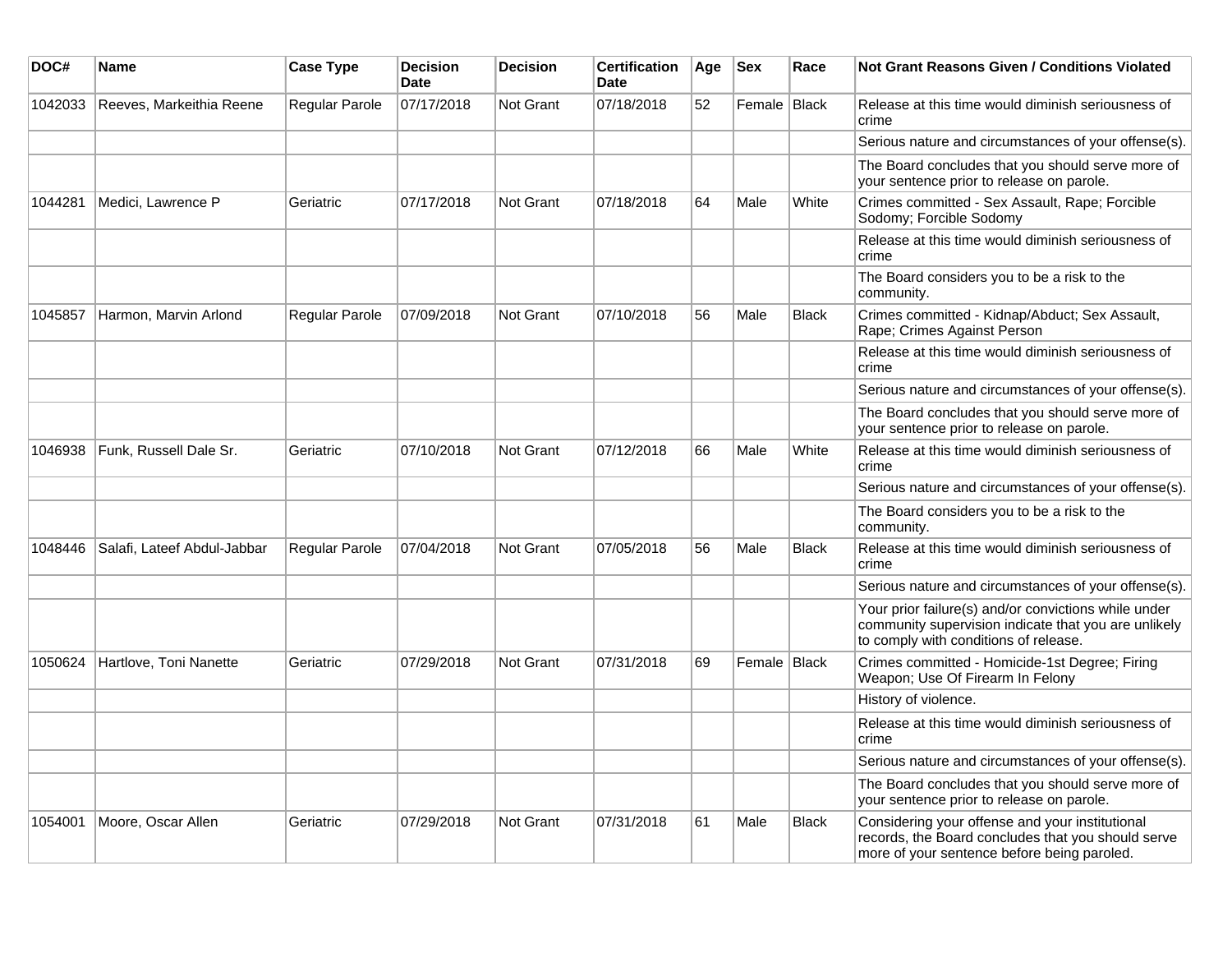| DOC#    | <b>Name</b>            | <b>Case Type</b> | Decision<br><b>Date</b> | <b>Decision</b>  | <b>Certification</b><br>Date | Age | <b>Sex</b> | Race         | Not Grant Reasons Given / Conditions Violated                                                                                                         |
|---------|------------------------|------------------|-------------------------|------------------|------------------------------|-----|------------|--------------|-------------------------------------------------------------------------------------------------------------------------------------------------------|
| 1054001 | Moore, Oscar Allen     | Geriatric        | 07/29/2018              | Not Grant        | 07/31/2018                   | 61  | Male       | Black        | Crimes committed - Kidnap/Abduct; Carjacking;<br>Larc-Grand                                                                                           |
|         |                        |                  |                         |                  |                              |     |            |              | Extensive criminal record                                                                                                                             |
|         |                        |                  |                         |                  |                              |     |            |              | Your prior failure(s) and/or convictions while under<br>community supervision indicate that you are unlikely<br>to comply with conditions of release. |
| 1055856 | Funderburk, Robert Lee | Regular Parole   | 07/16/2018              | <b>Not Grant</b> | 07/17/2018                   | 66  | Male       | <b>Black</b> | Extensive criminal record                                                                                                                             |
|         |                        |                  |                         |                  |                              |     |            |              | Release at this time would diminish seriousness of<br>crime                                                                                           |
|         |                        |                  |                         |                  |                              |     |            |              | Serious nature and circumstances of your offense(s).                                                                                                  |
|         |                        |                  |                         |                  |                              |     |            |              | The Board concludes that you should serve more of<br>your sentence prior to release on parole.                                                        |
|         |                        |                  |                         |                  |                              |     |            |              | The Board considers you to be a risk to the<br>community.                                                                                             |
|         |                        |                  |                         |                  |                              |     |            |              | Your prior failure(s) and/or convictions while under<br>community supervision indicate that you are unlikely<br>to comply with conditions of release. |
| 1055871 | Dooley, Walter Lewis   | Regular Parole   | 07/30/2018              | Not Grant        | 07/31/2018                   | 56  | Male       | White        | Crimes committed - Homicide-Capital; Sex Assault,<br>Rape; Sodomy                                                                                     |
|         |                        |                  |                         |                  |                              |     |            |              | History of violence.                                                                                                                                  |
|         |                        |                  |                         |                  |                              |     |            |              | Release at this time would diminish seriousness of<br>crime                                                                                           |
|         |                        |                  |                         |                  |                              |     |            |              | Serious nature and circumstances of your offense(s).                                                                                                  |
|         |                        |                  |                         |                  |                              |     |            |              | The Board concludes that you should serve more of<br>your sentence prior to release on parole.                                                        |
|         |                        |                  |                         |                  |                              |     |            |              | The Board considers you to be a risk to the<br>community.                                                                                             |
| 1056001 | Coleman, Zachery       | Regular Parole   | 07/03/2018              | <b>Not Grant</b> | 07/05/2018                   | 57  | Male       | <b>Black</b> | Extensive criminal record                                                                                                                             |
|         |                        |                  |                         |                  |                              |     |            |              | History of substance abuse.                                                                                                                           |
|         |                        |                  |                         |                  |                              |     |            |              | History of violence.                                                                                                                                  |
|         |                        |                  |                         |                  |                              |     |            |              | Release at this time would diminish seriousness of<br>crime                                                                                           |
|         |                        |                  |                         |                  |                              |     |            |              | Serious nature and circumstances of your offense(s).                                                                                                  |
|         |                        |                  |                         |                  |                              |     |            |              | The Board concludes that you should serve more of<br>your sentence prior to release on parole.                                                        |
|         |                        |                  |                         |                  |                              |     |            |              | Your prior failure(s) and/or convictions while under<br>community supervision indicate that you are unlikely<br>to comply with conditions of release. |
| 1056761 | Church, Gregory        | Regular Parole   | 07/06/2018              | Not Grant        | 07/09/2018                   | 62  | Male       | <b>Black</b> | Extensive criminal record                                                                                                                             |
|         |                        |                  |                         |                  |                              |     |            |              | History of substance abuse.                                                                                                                           |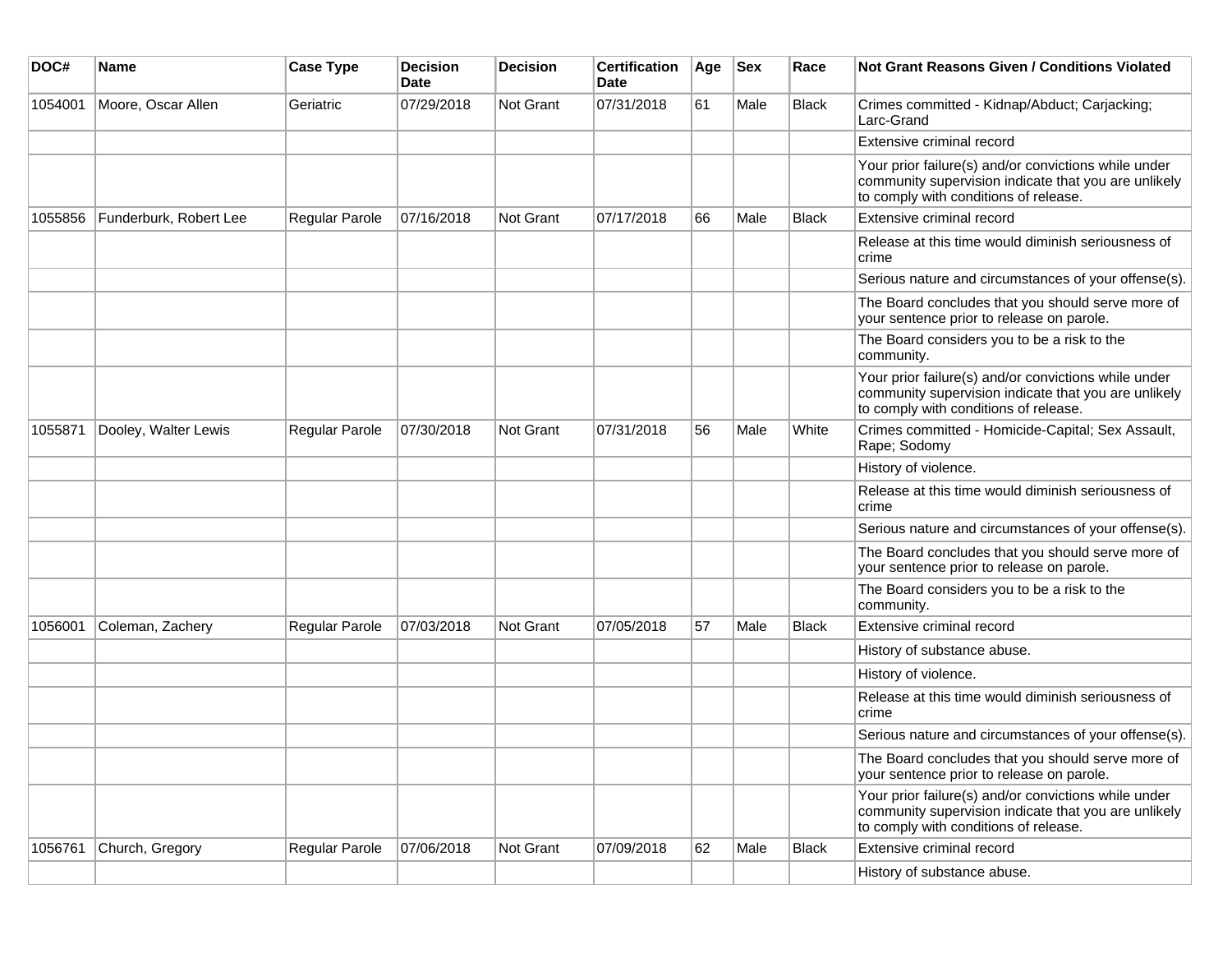| DOC#    | <b>Name</b>           | <b>Case Type</b> | <b>Decision</b><br><b>Date</b> | <b>Decision</b>  | <b>Certification</b><br>Date | Age | <b>Sex</b> | Race         | Not Grant Reasons Given / Conditions Violated                                                                                                         |
|---------|-----------------------|------------------|--------------------------------|------------------|------------------------------|-----|------------|--------------|-------------------------------------------------------------------------------------------------------------------------------------------------------|
| 1056761 | Church, Gregory       | Regular Parole   | 07/06/2018                     | <b>Not Grant</b> | 07/09/2018                   | 62  | Male       | <b>Black</b> | Release at this time would diminish seriousness of<br>crime                                                                                           |
|         |                       |                  |                                |                  |                              |     |            |              | Serious nature and circumstances of your offense(s).                                                                                                  |
|         |                       |                  |                                |                  |                              |     |            |              | The Board concludes that you should serve more of<br>your sentence prior to release on parole.                                                        |
|         |                       |                  |                                |                  |                              |     |            |              | Your prior failure(s) and/or convictions while under<br>community supervision indicate that you are unlikely<br>to comply with conditions of release. |
|         |                       |                  |                                |                  |                              |     |            |              | Your record indicates a serious disregard for the<br>property rights of others.                                                                       |
| 1057369 | Sixma, Frederick Lee  | Regular Parole   | 07/30/2018                     | <b>Not Grant</b> | 07/31/2018                   | 44  | Male       | <b>Black</b> | No Interest in Parole                                                                                                                                 |
| 1057670 | Blackwell, Aldwayne   | Regular Parole   | 07/26/2018                     | Not Grant        | 07/31/2018                   | 58  | Male       | <b>Black</b> | Considering your offense and your institutional<br>records, the Board concludes that you should serve<br>more of your sentence before being paroled.  |
|         |                       |                  |                                |                  |                              |     |            |              | Crimes committed - Robbery; Robbery; Robbery                                                                                                          |
|         |                       |                  |                                |                  |                              |     |            |              | Extensive criminal record                                                                                                                             |
| 1060198 | Mckenzie, James Frank | Regular Parole   | 07/09/2018                     | <b>Not Grant</b> | 07/10/2018                   | 68  | Male       | White        | Crimes committed - Sex Assault, Rape; Statutory<br>Burglary                                                                                           |
|         |                       |                  |                                |                  |                              |     |            |              | Extensive criminal record                                                                                                                             |
|         |                       |                  |                                |                  |                              |     |            |              | Release at this time would diminish seriousness of<br>crime                                                                                           |
|         |                       |                  |                                |                  |                              |     |            |              | Serious nature and circumstances of your offense(s).                                                                                                  |
|         |                       |                  |                                |                  |                              |     |            |              | The Board concludes that you should serve more of<br>your sentence prior to release on parole.                                                        |
|         |                       |                  |                                |                  |                              |     |            |              | The Board considers you to be a risk to the<br>community.                                                                                             |
|         |                       |                  |                                |                  |                              |     |            |              | Your prior failure(s) and/or convictions while under<br>community supervision indicate that you are unlikely<br>to comply with conditions of release. |
| 1060289 | Gunn, Joe L           | Geriatric        | 07/15/2018                     | Not Grant        | 07/17/2018                   | 78  | Male       | <b>Black</b> | Extensive criminal record                                                                                                                             |
|         |                       |                  |                                |                  |                              |     |            |              | Release at this time would diminish seriousness of<br>crime                                                                                           |
|         |                       |                  |                                |                  |                              |     |            |              | Serious nature and circumstances of your offense(s).                                                                                                  |
|         |                       |                  |                                |                  |                              |     |            |              | The Board considers you to be a risk to the<br>community.                                                                                             |
| 1062808 | Holley, Garfield W    | Regular Parole   | 07/11/2018                     | <b>Not Grant</b> | 07/16/2018                   | 65  | Male       | <b>Black</b> | History of violence.                                                                                                                                  |
|         |                       |                  |                                |                  |                              |     |            |              | Release at this time would diminish seriousness of<br>crime                                                                                           |
|         |                       |                  |                                |                  |                              |     |            |              | Serious nature and circumstances of your offense(s).                                                                                                  |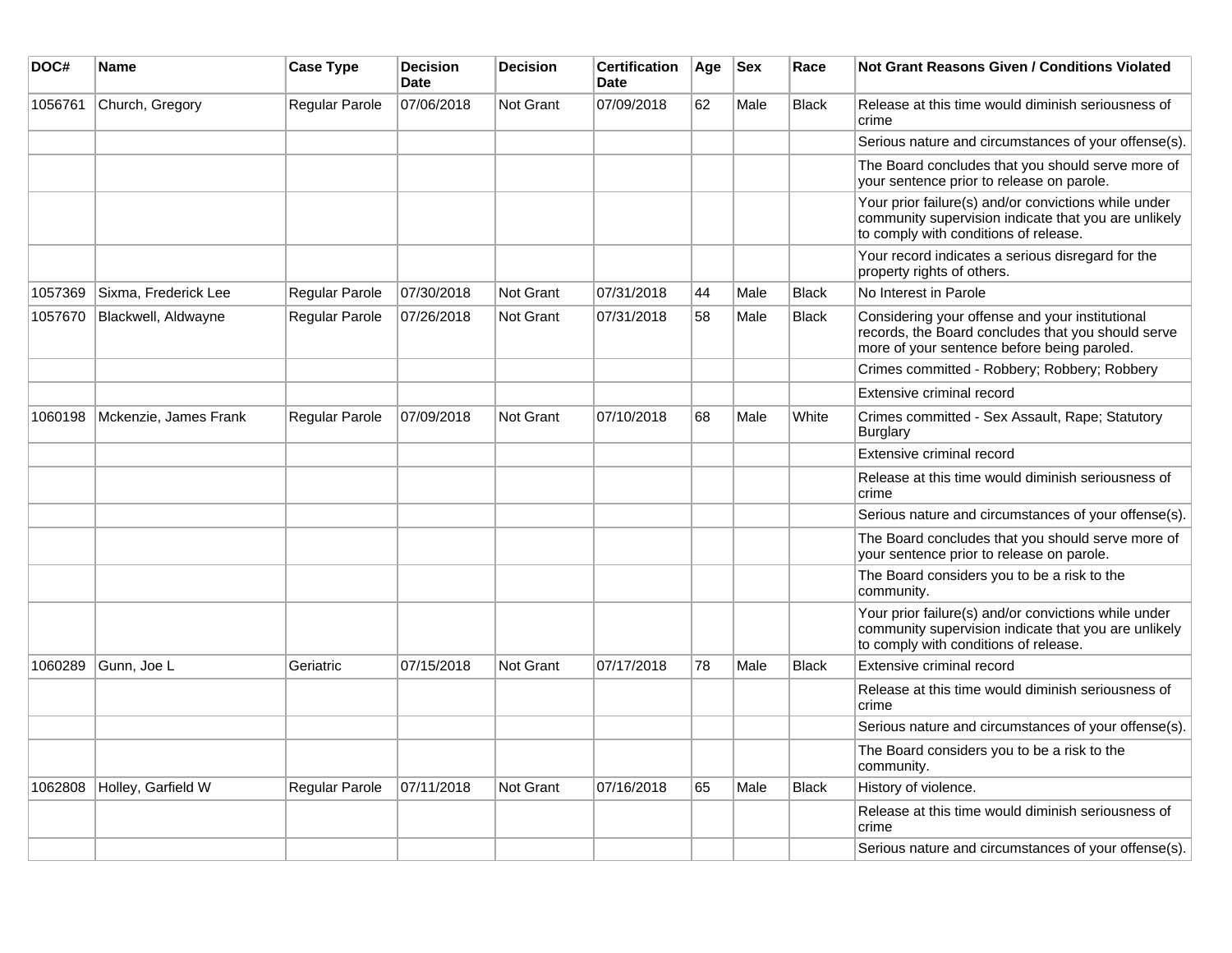| DOC#    | <b>Name</b>           | <b>Case Type</b> | <b>Decision</b><br><b>Date</b> | <b>Decision</b> | <b>Certification</b><br>Date | Age | <b>Sex</b> | Race         | <b>Not Grant Reasons Given / Conditions Violated</b>                                                                                                  |
|---------|-----------------------|------------------|--------------------------------|-----------------|------------------------------|-----|------------|--------------|-------------------------------------------------------------------------------------------------------------------------------------------------------|
| 1062808 | Holley, Garfield W    | Regular Parole   | 07/11/2018                     | Not Grant       | 07/16/2018                   | 65  | Male       | <b>Black</b> | The Board concludes that you should serve more of<br>your sentence prior to release on parole.                                                        |
|         |                       |                  |                                |                 |                              |     |            |              | The Board considers you to be a risk to the<br>community.                                                                                             |
| 1063181 | Jones, Roland Edward  | Geriatric        | 07/02/2018                     | Not Grant       | 07/02/2018                   | 66  | Male       | <b>Black</b> | Release at this time would diminish seriousness of<br>crime                                                                                           |
|         |                       |                  |                                |                 |                              |     |            |              | Serious nature and circumstances of your offense(s).                                                                                                  |
| 1064794 | Thomas, Robert Lee    | Regular Parole   | 07/23/2018                     | Not Grant       | 07/23/2018                   | 51  | Male       | <b>Black</b> | Considering your offense and your institutional<br>records, the Board concludes that you should serve<br>more of your sentence before being paroled.  |
|         |                       |                  |                                |                 |                              |     |            |              | Crimes committed - Homicide/Murder;<br>Homicide/Murder; Homicide-Capital                                                                              |
|         |                       |                  |                                |                 |                              |     |            |              | Extensive criminal record                                                                                                                             |
|         |                       |                  |                                |                 |                              |     |            |              | History of substance abuse.                                                                                                                           |
|         |                       |                  |                                |                 |                              |     |            |              | History of violence.                                                                                                                                  |
|         |                       |                  |                                |                 |                              |     |            |              | Release at this time would diminish seriousness of<br>crime                                                                                           |
|         |                       |                  |                                |                 |                              |     |            |              | Serious nature and circumstances of your offense(s).                                                                                                  |
|         |                       |                  |                                |                 |                              |     |            |              | The Board concludes that you should serve more of<br>your sentence prior to release on parole.                                                        |
|         |                       |                  |                                |                 |                              |     |            |              | The Board considers you to be a risk to the<br>community.                                                                                             |
|         |                       |                  |                                |                 |                              |     |            |              | Your prior failure(s) and/or convictions while under<br>community supervision indicate that you are unlikely<br>to comply with conditions of release. |
| 1065808 | Savage, Valentina     | Regular Parole   | 07/23/2018                     | Not Grant       | 07/24/2018                   | 66  | Male       | Black        | History of violence.                                                                                                                                  |
|         |                       |                  |                                |                 |                              |     |            |              | Release at this time would diminish seriousness of<br>crime                                                                                           |
|         |                       |                  |                                |                 |                              |     |            |              | Serious nature and circumstances of your offense(s).                                                                                                  |
|         |                       |                  |                                |                 |                              |     |            |              | The Board concludes that you should serve more of<br>your sentence prior to release on parole.                                                        |
| 1066819 | Deloach, William Ray  | Geriatric        | 07/25/2018                     | Not Grant       | 07/26/2018                   | 66  | Male       | <b>Black</b> | Crimes committed - Homicide/Murder; Robbery;<br><b>Burglary</b>                                                                                       |
|         |                       |                  |                                |                 |                              |     |            |              | Extensive criminal record                                                                                                                             |
|         |                       |                  |                                |                 |                              |     |            |              | Release at this time would diminish seriousness of<br>crime                                                                                           |
|         |                       |                  |                                |                 |                              |     |            |              | Serious nature and circumstances of your offense(s).                                                                                                  |
| 1068191 | Ryland, Shelton Trent | Geriatric        | 07/08/2018                     | Not Grant       | 07/09/2018                   | 60  | Male       | Black        | Crimes committed - Sodomy: Victim <13 Yrs                                                                                                             |
|         |                       |                  |                                |                 |                              |     |            |              | Release at this time would diminish seriousness of<br>crime                                                                                           |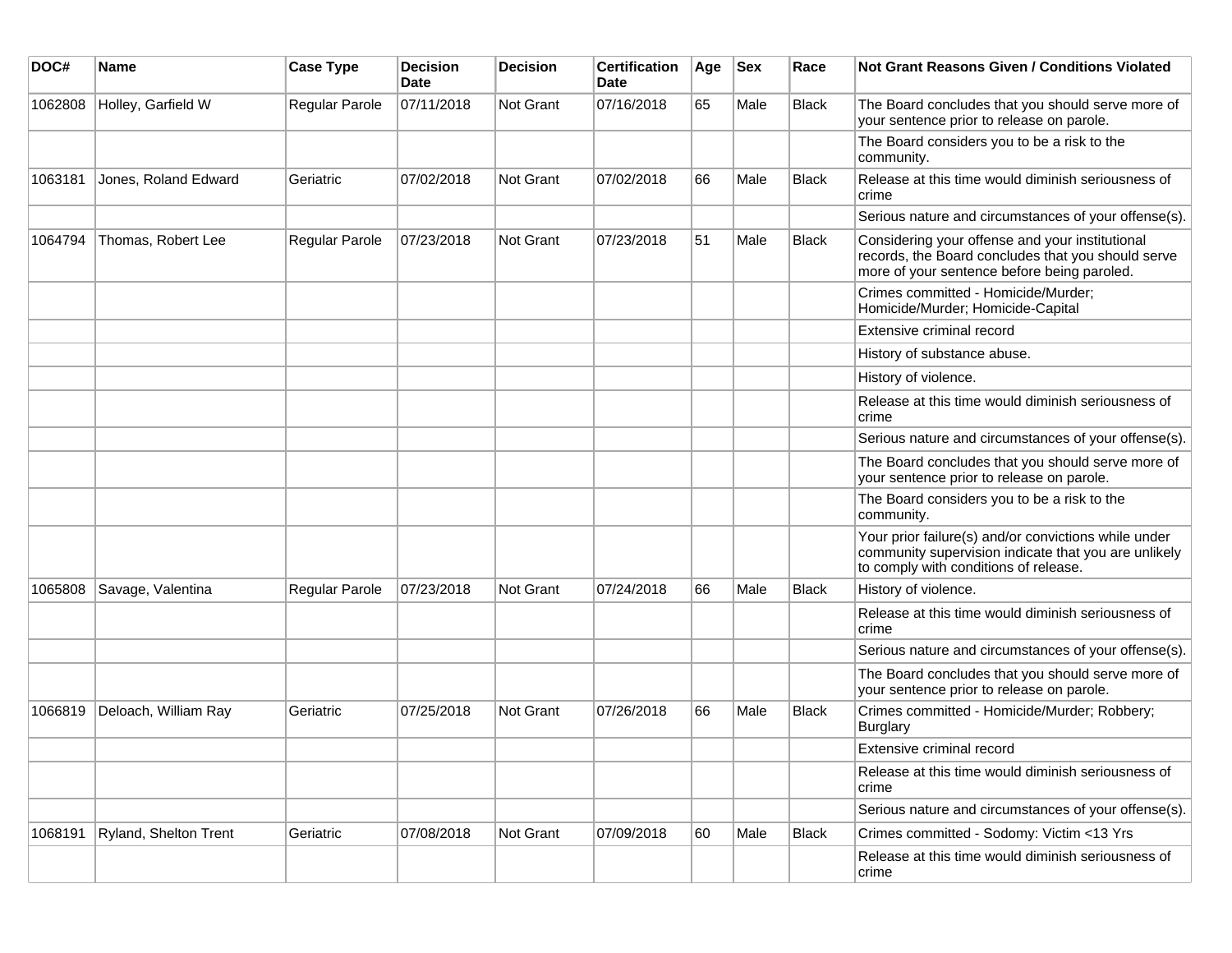| DOC#    | Name                  | <b>Case Type</b>      | <b>Decision</b><br><b>Date</b> | <b>Decision</b> | <b>Certification</b><br><b>Date</b> | Age | <b>Sex</b> | Race         | Not Grant Reasons Given / Conditions Violated                                                                                                        |
|---------|-----------------------|-----------------------|--------------------------------|-----------------|-------------------------------------|-----|------------|--------------|------------------------------------------------------------------------------------------------------------------------------------------------------|
| 1068191 | Ryland, Shelton Trent | Geriatric             | 07/08/2018                     | Not Grant       | 07/09/2018                          | 60  | Male       | <b>Black</b> | Serious nature and circumstances of your offense(s).                                                                                                 |
| 1069550 | Hodges, Antonio       | Regular Parole        | 07/02/2018                     | Not Grant       | 07/02/2018                          | 53  | Male       | <b>Black</b> | Release at this time would diminish seriousness of<br>crime                                                                                          |
|         |                       |                       |                                |                 |                                     |     |            |              | Serious nature and circumstances of your offense(s).                                                                                                 |
|         |                       |                       |                                |                 |                                     |     |            |              | The Board concludes that you should serve more of<br>your sentence prior to release on parole.                                                       |
|         |                       |                       |                                |                 |                                     |     |            |              | The Board considers you to be a risk to the<br>community.                                                                                            |
| 1070948 | Linster, Terry L      | <b>Regular Parole</b> | 07/09/2018                     | Not Grant       | 07/10/2018                          | 64  | Male       | White        | Crimes committed - Sex Assault, Rape; Sex Assault,<br>Rape; Forcible Sodomy                                                                          |
|         |                       |                       |                                |                 |                                     |     |            |              | Release at this time would diminish seriousness of<br>crime                                                                                          |
|         |                       |                       |                                |                 |                                     |     |            |              | The Board concludes that you should serve more of<br>your sentence prior to release on parole.                                                       |
|         |                       |                       |                                |                 |                                     |     |            |              | The Board considers you to be a risk to the<br>community.                                                                                            |
| 1072032 | Perry, Calvin         | <b>Regular Parole</b> | 07/06/2018                     | Not Grant       | 07/09/2018                          | 59  | Male       | <b>Black</b> | Considering your offense and your institutional<br>records, the Board concludes that you should serve<br>more of your sentence before being paroled. |
|         |                       |                       |                                |                 |                                     |     |            |              | Conviction of a new crime while incarcerated                                                                                                         |
|         |                       |                       |                                |                 |                                     |     |            |              | Crimes committed - Homicide-1st Degree; Sex<br>Assault, Rape; Terror: Use/Sell Imitation Weapon To<br>Intimidate                                     |
|         |                       |                       |                                |                 |                                     |     |            |              | Extensive criminal record                                                                                                                            |
|         |                       |                       |                                |                 |                                     |     |            |              | Poor institutional adjustment (for example,<br>motivation/attitude, unfavorable reports, lack of<br>program involvement, etc.)                       |
|         |                       |                       |                                |                 |                                     |     |            |              | Release at this time would diminish seriousness of<br>crime                                                                                          |
|         |                       |                       |                                |                 |                                     |     |            |              | The Board concludes that you should serve more of<br>your sentence prior to release on parole.                                                       |
|         |                       |                       |                                |                 |                                     |     |            |              | The Board considers you to be a risk to the<br>community.                                                                                            |
|         |                       |                       |                                |                 |                                     |     |            |              | Your record of institutional infractions indicates a<br>disregard for rules and that you are not ready to<br>conform to society.                     |
| 1072105 | Beamon, Kenneth Wayne | Regular Parole        | 07/18/2018                     | Not Grant       | 07/18/2018                          | 52  | Male       | <b>Black</b> | Extensive criminal record                                                                                                                            |
|         |                       |                       |                                |                 |                                     |     |            |              | Serious nature and circumstances of your offense(s).                                                                                                 |
|         |                       |                       |                                |                 |                                     |     |            |              | The Board concludes that you should serve more of<br>your sentence prior to release on parole.                                                       |
|         |                       |                       |                                |                 |                                     |     |            |              | You need to show a longer period of stable<br>adjustment.                                                                                            |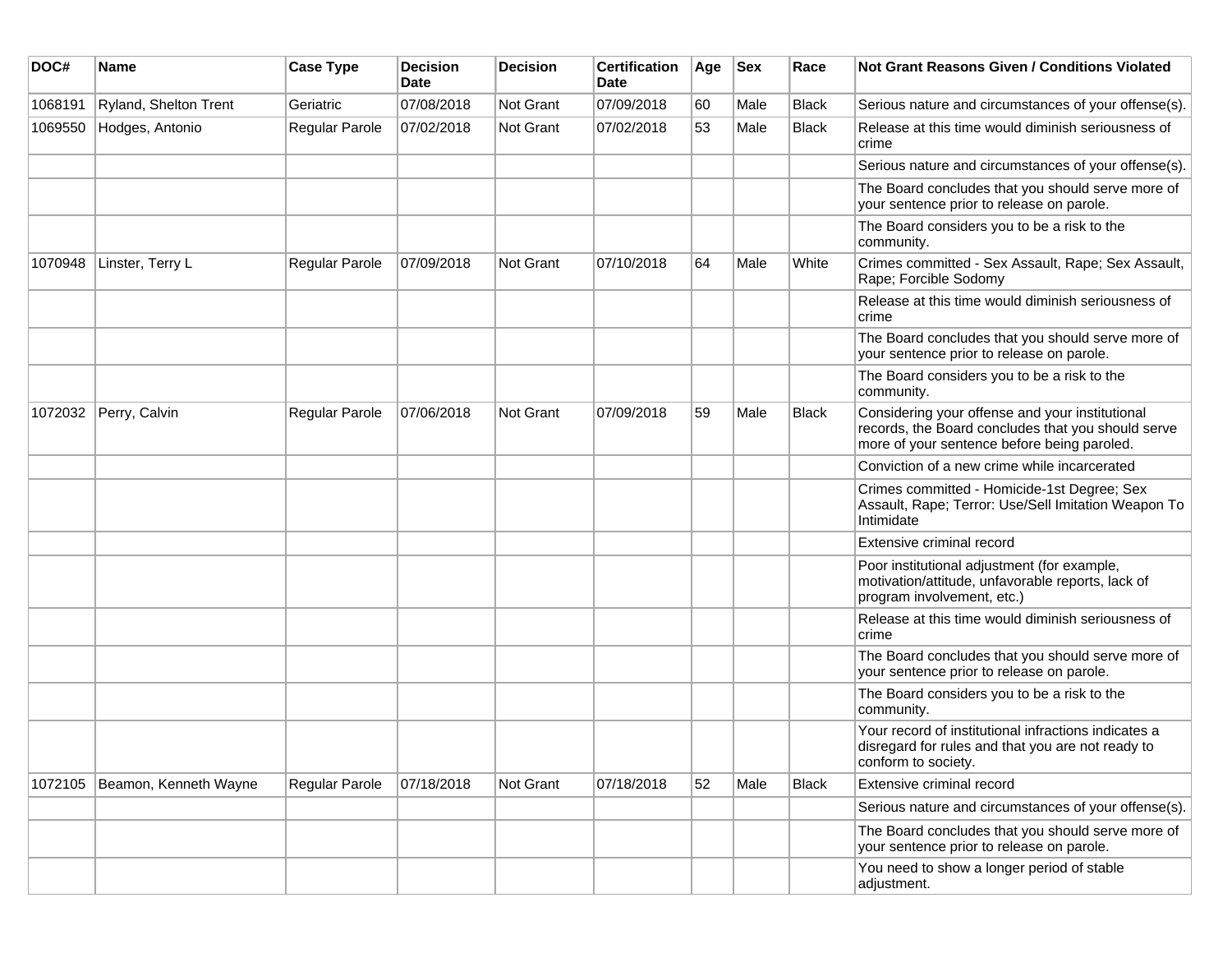| DOC#    | Name                       | <b>Case Type</b>      | <b>Decision</b><br>Date | <b>Decision</b>  | <b>Certification</b><br>Date | Age | <b>Sex</b> | Race         | <b>Not Grant Reasons Given / Conditions Violated</b>                                                                                                        |
|---------|----------------------------|-----------------------|-------------------------|------------------|------------------------------|-----|------------|--------------|-------------------------------------------------------------------------------------------------------------------------------------------------------------|
| 1072338 | Patterson, Keith Edward    | Regular Parole        | 07/23/2018              | Not Grant        | 07/23/2018                   | 41  | Male       | White        | No Interest in Parole                                                                                                                                       |
| 1072408 | Worrell, Horace Wilson Jr. | Regular Parole        | 07/16/2018              | <b>Not Grant</b> | 07/17/2018                   | 54  | Male       | White        | Extensive criminal record                                                                                                                                   |
|         |                            |                       |                         |                  |                              |     |            |              | Release at this time would diminish seriousness of<br>crime                                                                                                 |
|         |                            |                       |                         |                  |                              |     |            |              | The Board concludes that you should serve more of<br>your sentence prior to release on parole.                                                              |
|         |                            |                       |                         |                  |                              |     |            |              | The Board considers you to be a risk to the<br>community.                                                                                                   |
|         |                            |                       |                         |                  |                              |     |            |              | Your record indicates a serious disregard for the<br>property rights of others.                                                                             |
| 1072489 | Hobbs, Thomas Wayne        | <b>Regular Parole</b> | 07/06/2018              | Not Grant        | 07/09/2018                   | 54  | Male       | White        | History of substance abuse.                                                                                                                                 |
|         |                            |                       |                         |                  |                              |     |            |              | History of violence.                                                                                                                                        |
|         |                            |                       |                         |                  |                              |     |            |              | Release at this time would diminish seriousness of<br>crime                                                                                                 |
|         |                            |                       |                         |                  |                              |     |            |              | Serious nature and circumstances of your offense(s).                                                                                                        |
|         |                            |                       |                         |                  |                              |     |            |              | The Board concludes that you should serve more of<br>your sentence prior to release on parole.                                                              |
| 1072559 | Chapman, Louis Roy         | Geriatric             | 07/02/2018              | <b>Not Grant</b> | 07/02/2018                   | 66  | Male       | White        | Release at this time would diminish seriousness of<br>crime                                                                                                 |
|         |                            |                       |                         |                  |                              |     |            |              | Serious nature and circumstances of your offense(s).                                                                                                        |
|         |                            |                       |                         |                  |                              |     |            |              | The Board concludes that you should serve more of<br>your sentence prior to release on parole.                                                              |
| 1073143 | Brown, Khaddurri           | Regular Parole        | 07/15/2018              | <b>Not Grant</b> | 07/17/2018                   | 42  | Male       | <b>Black</b> | Extensive criminal record                                                                                                                                   |
|         |                            |                       |                         |                  |                              |     |            |              | Release at this time would diminish seriousness of<br>crime                                                                                                 |
|         |                            |                       |                         |                  |                              |     |            |              | The Board concludes that you should serve more of<br>your sentence prior to release on parole.                                                              |
|         |                            |                       |                         |                  |                              |     |            |              | You need further participation in institutional work<br>and/or educational programs to indicate your positive<br>progression towards re-entry into society. |
|         |                            |                       |                         |                  |                              |     |            |              | Your prior failure(s) and/or convictions while under<br>community supervision indicate that you are unlikely<br>to comply with conditions of release.       |
| 1075677 | Callis, Stanley J          | Regular Parole        | 07/15/2018              | Not Grant        | 07/16/2018                   | 77  | Male       | <b>Black</b> | Crimes committed - Homicide/Murder; Homicide-<br>2Nd-Degree; Abduct-No Ransom Or Asslt                                                                      |
|         |                            |                       |                         |                  |                              |     |            |              | Release at this time would diminish seriousness of<br>crime                                                                                                 |
|         |                            |                       |                         |                  |                              |     |            |              | Serious nature and circumstances of your offense(s).                                                                                                        |
| 1075731 | Bratton, Christopher Dale  | Regular Parole        | 07/11/2018              | Not Grant        | 07/16/2018                   | 50  | Male       | <b>Black</b> | Considering your offense and your institutional<br>records, the Board concludes that you should serve<br>more of your sentence before being paroled.        |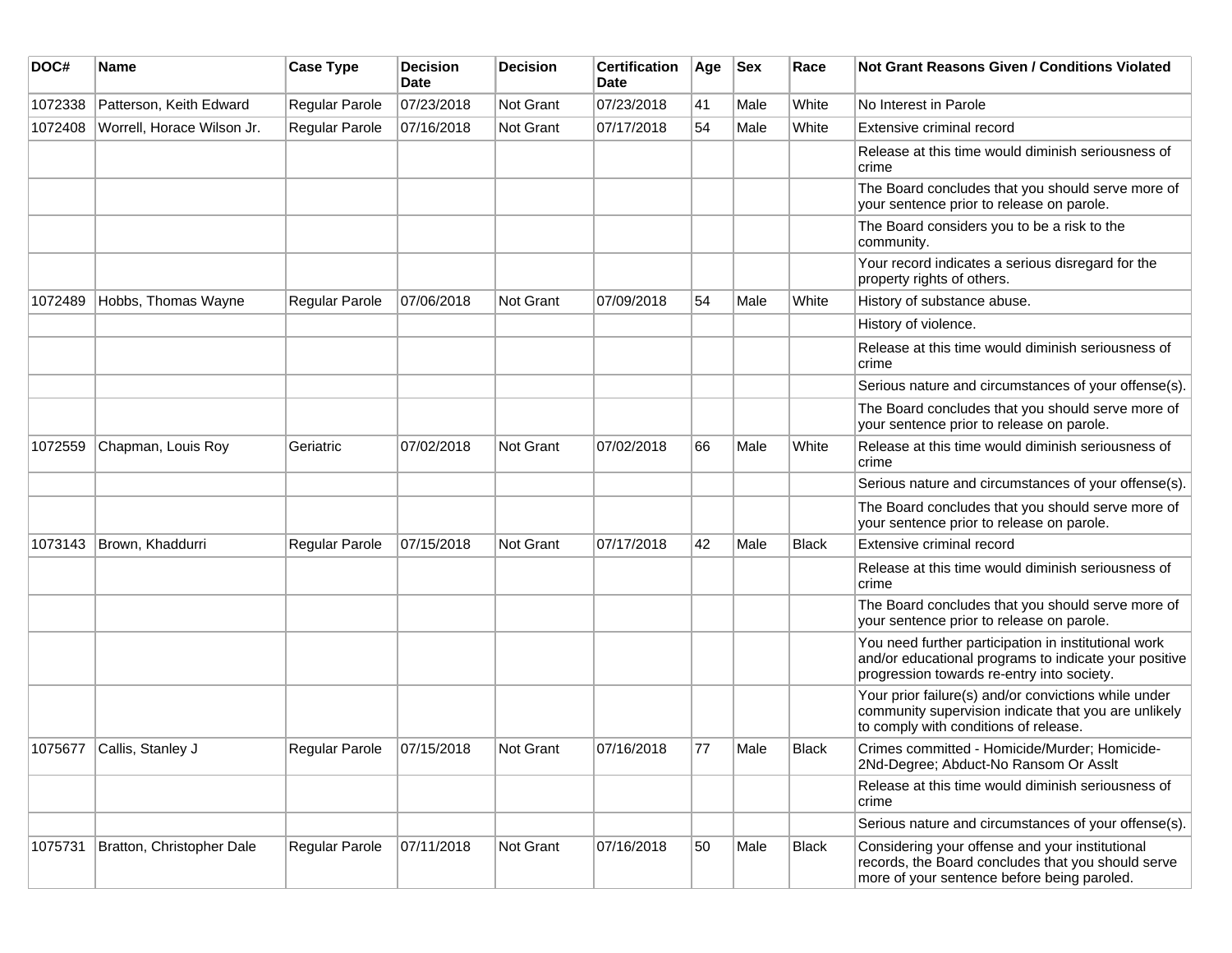| DOC#    | <b>Name</b>               | <b>Case Type</b>      | <b>Decision</b><br><b>Date</b> | <b>Decision</b>  | <b>Certification</b><br>Date | Age | <b>Sex</b> | Race         | Not Grant Reasons Given / Conditions Violated                                                                                                               |
|---------|---------------------------|-----------------------|--------------------------------|------------------|------------------------------|-----|------------|--------------|-------------------------------------------------------------------------------------------------------------------------------------------------------------|
| 1075731 | Bratton, Christopher Dale | Regular Parole        | 07/11/2018                     | <b>Not Grant</b> | 07/16/2018                   | 50  | Male       | <b>Black</b> | Crimes committed - Homicide/Murder; Breaking And<br>Entering, Armed; Statutory Burglary                                                                     |
|         |                           |                       |                                |                  |                              |     |            |              | Extensive criminal record                                                                                                                                   |
|         |                           |                       |                                |                  |                              |     |            |              | Release at this time would diminish seriousness of<br>crime                                                                                                 |
|         |                           |                       |                                |                  |                              |     |            |              | Serious nature and circumstances of your offense(s).                                                                                                        |
|         |                           |                       |                                |                  |                              |     |            |              | You need further participation in institutional work<br>and/or educational programs to indicate your positive<br>progression towards re-entry into society. |
| 1075838 | Higgins, David D          | <b>Regular Parole</b> | 07/14/2018                     | Not Grant        | 07/17/2018                   | 60  | Male       | White        | Extensive criminal record                                                                                                                                   |
|         |                           |                       |                                |                  |                              |     |            |              | History of violence.                                                                                                                                        |
|         |                           |                       |                                |                  |                              |     |            |              | The Board concludes that you should serve more of<br>your sentence prior to release on parole.                                                              |
|         |                           |                       |                                |                  |                              |     |            |              | The Board considers you to be a risk to the<br>community.                                                                                                   |
|         |                           |                       |                                |                  |                              |     |            |              | Your prior failure(s) and/or convictions while under<br>community supervision indicate that you are unlikely<br>to comply with conditions of release.       |
| 1076211 | Sullivan, Joseph          | Regular Parole        | 07/14/2018                     | <b>Not Grant</b> | 07/17/2018                   | 57  | Male       | <b>Black</b> | Crimes committed - Sex Assault, Rape; Robbery;<br><b>Burglary</b>                                                                                           |
|         |                           |                       |                                |                  |                              |     |            |              | Release at this time would diminish seriousness of<br>crime                                                                                                 |
|         |                           |                       |                                |                  |                              |     |            |              | The Board concludes that you should serve more of<br>your sentence prior to release on parole.                                                              |
|         |                           |                       |                                |                  |                              |     |            |              | The Board considers you to be a risk to the<br>community.                                                                                                   |
| 1076488 | Kellam, Lloyd Alonza      | Geriatric             | 07/14/2018                     | Not Grant        | 07/17/2018                   | 65  | Male       | <b>Black</b> | Considering your offense and your institutional<br>records, the Board concludes that you should serve<br>more of your sentence before being paroled.        |
|         |                           |                       |                                |                  |                              |     |            |              | History of substance abuse.                                                                                                                                 |
|         |                           |                       |                                |                  |                              |     |            |              | Release at this time would diminish seriousness of<br>crime                                                                                                 |
|         |                           |                       |                                |                  |                              |     |            |              | Your prior failure(s) and/or convictions while under<br>community supervision indicate that you are unlikely<br>to comply with conditions of release.       |
| 1076582 | Freas, Michael Howard     | Regular Parole        | 07/06/2018                     | <b>Not Grant</b> | 07/09/2018                   | 57  | Male       | White        | Considering your offense and your institutional<br>records, the Board concludes that you should serve<br>more of your sentence before being paroled.        |
|         |                           |                       |                                |                  |                              |     |            |              | Extensive criminal record                                                                                                                                   |
|         |                           |                       |                                |                  |                              |     |            |              | History of substance abuse.                                                                                                                                 |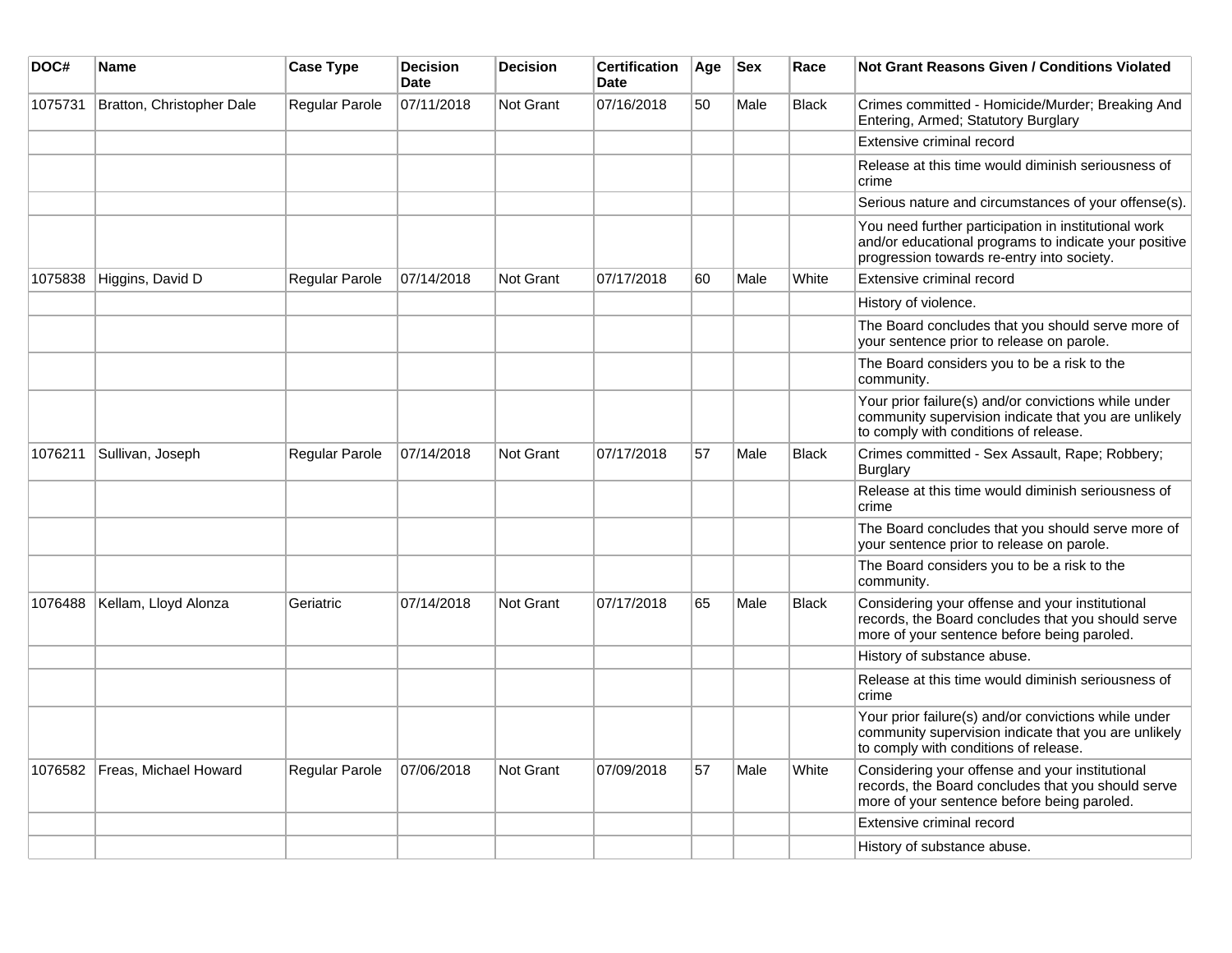| DOC#    | Name                     | <b>Case Type</b>              | <b>Decision</b><br>Date | <b>Decision</b> | <b>Certification</b><br>Date | Age | <b>Sex</b>   | Race         | <b>Not Grant Reasons Given / Conditions Violated</b>                                                                                                  |
|---------|--------------------------|-------------------------------|-------------------------|-----------------|------------------------------|-----|--------------|--------------|-------------------------------------------------------------------------------------------------------------------------------------------------------|
| 1076582 | Freas, Michael Howard    | Regular Parole                | 07/06/2018              | Not Grant       | 07/09/2018                   | 57  | Male         | White        | Release at this time would diminish seriousness of<br>crime                                                                                           |
|         |                          |                               |                         |                 |                              |     |              |              | Serious nature and circumstances of your offense(s).                                                                                                  |
|         |                          |                               |                         |                 |                              |     |              |              | The Board considers you to be a risk to the<br>community.                                                                                             |
|         |                          |                               |                         |                 |                              |     |              |              | Your prior failure(s) and/or convictions while under<br>community supervision indicate that you are unlikely<br>to comply with conditions of release. |
| 1078263 | Kennedy, Leon III        | Regular Parole                | 07/28/2018              | Not Grant       | 07/31/2018                   | 50  | Male         | <b>Black</b> | History of violence.                                                                                                                                  |
|         |                          |                               |                         |                 |                              |     |              |              | Release at this time would diminish seriousness of<br>crime                                                                                           |
|         |                          |                               |                         |                 |                              |     |              |              | The Board concludes that you should serve more of<br>your sentence prior to release on parole.                                                        |
|         |                          |                               |                         |                 |                              |     |              |              | Your prior failure(s) and/or convictions while under<br>community supervision indicate that you are unlikely<br>to comply with conditions of release. |
| 1079060 | Marrow, Ervin            | Regular Parole                | 07/07/2018              | Not Grant       | 07/09/2018                   | 63  | Male         | <b>Black</b> | Release at this time would diminish seriousness of<br>crime                                                                                           |
|         |                          |                               |                         |                 |                              |     |              |              | Serious nature and circumstances of your offense(s).                                                                                                  |
|         |                          |                               |                         |                 |                              |     |              |              | The Board concludes that you should serve more of<br>your sentence prior to release on parole.                                                        |
|         |                          |                               |                         |                 |                              |     |              |              | The Board considers you to be a risk to the<br>community.                                                                                             |
| 1079381 | Marshall, Michaela       | Regular Parole                | 07/14/2018              | Not Grant       | 07/17/2018                   | 58  | Female Black |              | History of violence.                                                                                                                                  |
|         |                          |                               |                         |                 |                              |     |              |              | Release at this time would diminish seriousness of<br>crime                                                                                           |
|         |                          |                               |                         |                 |                              |     |              |              | Serious nature and circumstances of your offense(s).                                                                                                  |
|         |                          |                               |                         |                 |                              |     |              |              | The Board concludes that you should serve more of<br>your sentence prior to release on parole.                                                        |
|         |                          |                               |                         |                 |                              |     |              |              | The Board considers you to be a risk to the<br>community.                                                                                             |
|         |                          |                               |                         |                 |                              |     |              |              | Your record of institutional infractions indicates a<br>disregard for rules and that you are not ready to<br>conform to society.                      |
|         | 1080212 Bell, Wayne Earl | Regular Parole $ 07/11/2018 $ |                         | Not Grant       | 07/16/2018                   | 50  | Male         | Black        | Crimes committed - Kidnap/Abduct; Kidnap/Abduct;<br>Penetrate W/Inanimate Object                                                                      |
|         |                          |                               |                         |                 |                              |     |              |              | Release at this time would diminish seriousness of<br>crime                                                                                           |
|         |                          |                               |                         |                 |                              |     |              |              | Serious nature and circumstances of your offense(s).                                                                                                  |
|         |                          |                               |                         |                 |                              |     |              |              | The Board concludes that you should serve more of<br>your sentence prior to release on parole.                                                        |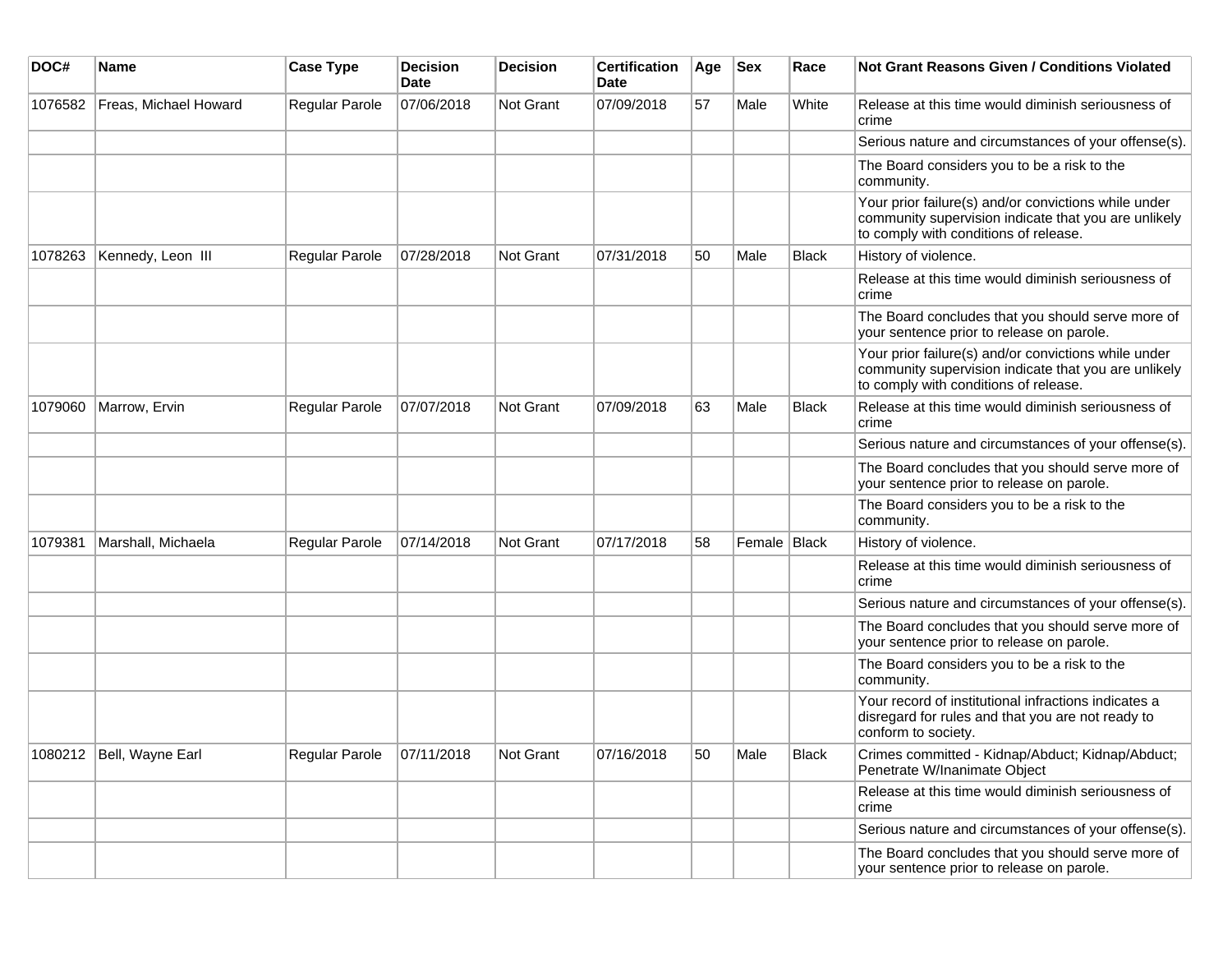| DOC#    | <b>Name</b>               | <b>Case Type</b>      | <b>Decision</b><br><b>Date</b> | Decision         | <b>Certification</b><br>Date | Age | <b>Sex</b> | Race         | <b>Not Grant Reasons Given / Conditions Violated</b>                                                                                                  |
|---------|---------------------------|-----------------------|--------------------------------|------------------|------------------------------|-----|------------|--------------|-------------------------------------------------------------------------------------------------------------------------------------------------------|
| 1080641 | Owens, Derick             | Regular Parole        | 07/16/2018                     | Not Grant        | 07/17/2018                   | 53  | Male       | <b>Black</b> | Extensive criminal record                                                                                                                             |
|         |                           |                       |                                |                  |                              |     |            |              | History of violence.                                                                                                                                  |
|         |                           |                       |                                |                  |                              |     |            |              | The Board concludes that you should serve more of<br>your sentence prior to release on parole.                                                        |
|         |                           |                       |                                |                  |                              |     |            |              | Your prior failure(s) and/or convictions while under<br>community supervision indicate that you are unlikely<br>to comply with conditions of release. |
| 1080959 | Anderson, Dean            | Geriatric             | 07/25/2018                     | Not Grant        | 07/26/2018                   | 61  | Male       | White        | No Interest in Parole                                                                                                                                 |
| 1082205 | Shambaugh, Ralph Neil Jr. | <b>Regular Parole</b> | 07/28/2018                     | Not Grant        | 07/31/2018                   | 57  | Male       | White        | History of violence.                                                                                                                                  |
|         |                           |                       |                                |                  |                              |     |            |              | Serious nature and circumstances of your offense(s).                                                                                                  |
|         |                           |                       |                                |                  |                              |     |            |              | The Board considers you to be a risk to the<br>community.                                                                                             |
|         |                           |                       |                                |                  |                              |     |            |              | Your prior failure(s) and/or convictions while under<br>community supervision indicate that you are unlikely<br>to comply with conditions of release. |
| 1082296 | Anderson, Leonard         | Regular Parole        | 07/11/2018                     | Not Grant        | 07/16/2018                   | 53  | Male       | <b>Black</b> | Extensive criminal record                                                                                                                             |
|         |                           |                       |                                |                  |                              |     |            |              | Release at this time would diminish seriousness of<br>crime                                                                                           |
|         |                           |                       |                                |                  |                              |     |            |              | The Board concludes that you should serve more of<br>your sentence prior to release on parole.                                                        |
|         |                           |                       |                                |                  |                              |     |            |              | Your prior failure(s) and/or convictions while under<br>community supervision indicate that you are unlikely<br>to comply with conditions of release. |
| 1082463 | Booker, Shawn Timillio    | <b>Regular Parole</b> | 07/27/2018                     | Not Grant        | 07/31/2018                   | 44  | Male       | <b>Black</b> | History of violence.                                                                                                                                  |
|         |                           |                       |                                |                  |                              |     |            |              | Release at this time would diminish seriousness of<br>crime                                                                                           |
|         |                           |                       |                                |                  |                              |     |            |              | Serious nature and circumstances of your offense(s).                                                                                                  |
|         |                           |                       |                                |                  |                              |     |            |              | The Board concludes that you should serve more of<br>your sentence prior to release on parole.                                                        |
| 1082943 | Smith, Warren             | <b>Regular Parole</b> | 07/23/2018                     | <b>Not Grant</b> | 07/24/2018                   | 59  | Male       | <b>Black</b> | Release at this time would diminish seriousness of<br>crime                                                                                           |
|         |                           |                       |                                |                  |                              |     |            |              | Serious nature and circumstances of your offense(s).                                                                                                  |
|         |                           |                       |                                |                  |                              |     |            |              | The Board concludes that you should serve more of<br>your sentence prior to release on parole.                                                        |
|         |                           |                       |                                |                  |                              |     |            |              | Your prior failure(s) and/or convictions while under<br>community supervision indicate that you are unlikely<br>to comply with conditions of release. |
| 1083692 | Manning, Linwood Cornell  | Regular Parole        | 07/10/2018                     | Not Grant        | 07/12/2018                   | 52  | Male       | Black        | Extensive criminal record                                                                                                                             |
|         |                           |                       |                                |                  |                              |     |            |              | Release at this time would diminish seriousness of<br>crime                                                                                           |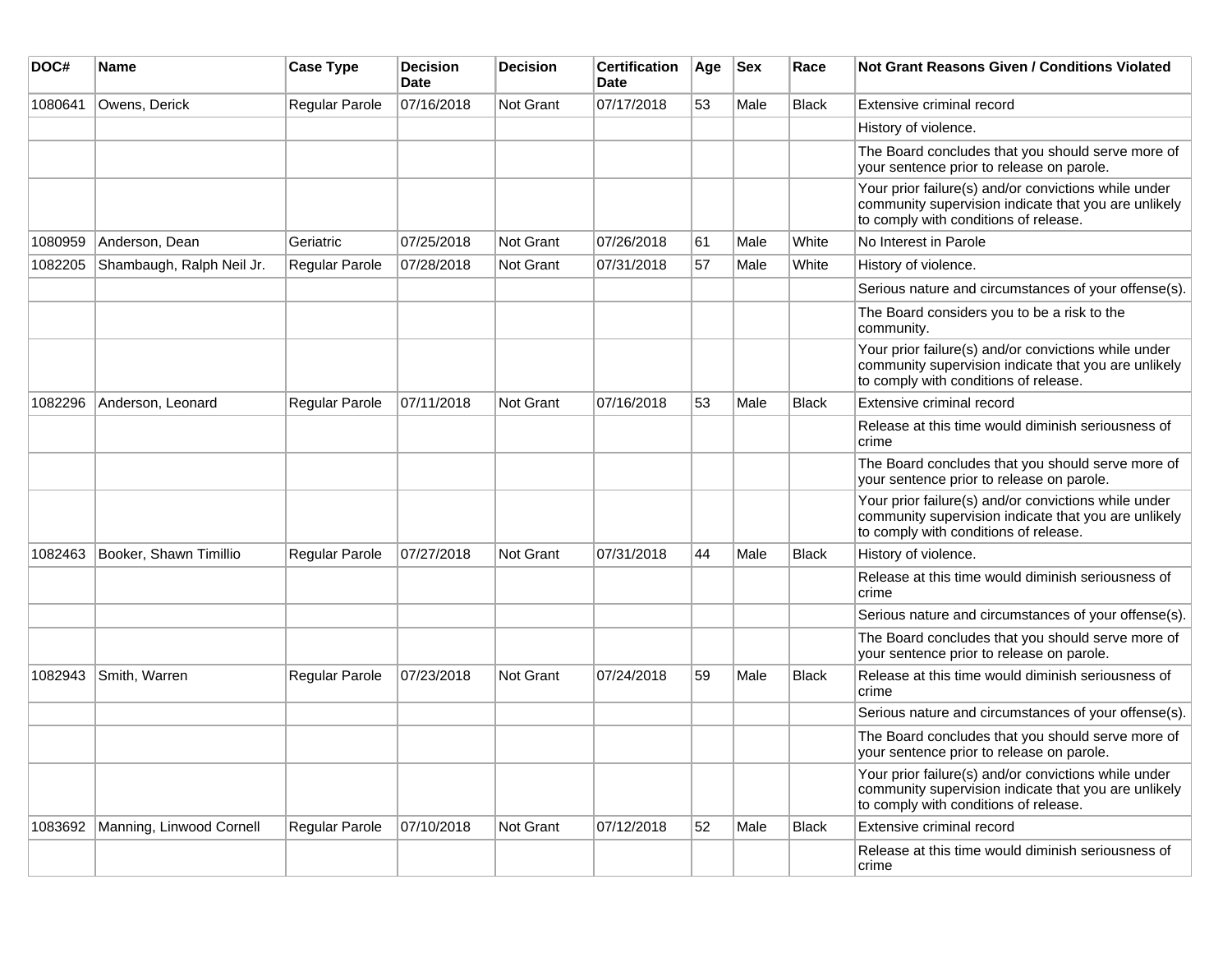| DOC#    | <b>Name</b>                 | <b>Case Type</b>      | <b>Decision</b><br>Date | <b>Decision</b> | <b>Certification</b><br>Date | Age | <b>Sex</b> | Race         | <b>Not Grant Reasons Given / Conditions Violated</b>                                                                                                  |
|---------|-----------------------------|-----------------------|-------------------------|-----------------|------------------------------|-----|------------|--------------|-------------------------------------------------------------------------------------------------------------------------------------------------------|
| 1083692 | Manning, Linwood Cornell    | Regular Parole        | 07/10/2018              | Not Grant       | 07/12/2018                   | 52  | Male       | Black        | Your prior failure(s) and/or convictions while under<br>community supervision indicate that you are unlikely<br>to comply with conditions of release. |
| 1084560 | Graham, Mark Anthony        | Regular Parole        | 07/16/2018              | Not Grant       | 07/17/2018                   | 47  | Male       | White        | Extensive criminal record                                                                                                                             |
|         |                             |                       |                         |                 |                              |     |            |              | Release at this time would diminish seriousness of<br>crime                                                                                           |
|         |                             |                       |                         |                 |                              |     |            |              | Your prior failure(s) and/or convictions while under<br>community supervision indicate that you are unlikely<br>to comply with conditions of release. |
|         |                             |                       |                         |                 |                              |     |            |              | Your record of institutional infractions indicates a<br>disregard for rules and that you are not ready to<br>conform to society.                      |
| 1087053 | Favors, Anthony             | Regular Parole        | 07/18/2018              | Not Grant       | 07/20/2018                   | 49  | Male       | <b>Black</b> | Crimes committed - Sex Assault, Rape; Robbery;<br><b>Statutory Burglary</b>                                                                           |
|         |                             |                       |                         |                 |                              |     |            |              | Release at this time would diminish seriousness of<br>crime                                                                                           |
|         |                             |                       |                         |                 |                              |     |            |              | Serious nature and circumstances of your offense(s).                                                                                                  |
| 1089592 | Coram, William Randolph Jr. | Regular Parole        | 07/14/2018              | Not Grant       | 07/17/2018                   | 55  | Male       | <b>Black</b> | Considering your offense and your institutional<br>records, the Board concludes that you should serve<br>more of your sentence before being paroled.  |
|         |                             |                       |                         |                 |                              |     |            |              | History of substance abuse.                                                                                                                           |
|         |                             |                       |                         |                 |                              |     |            |              | Release at this time would diminish seriousness of<br>crime                                                                                           |
|         |                             |                       |                         |                 |                              |     |            |              | Serious nature and circumstances of your offense(s).                                                                                                  |
|         |                             |                       |                         |                 |                              |     |            |              | The Board concludes that you should serve more of<br>your sentence prior to release on parole.                                                        |
|         |                             |                       |                         |                 |                              |     |            |              | The Board considers you to be a risk to the<br>community.                                                                                             |
|         |                             |                       |                         |                 |                              |     |            |              | You need to show a longer period of stable<br>adjustment.                                                                                             |
| 1089853 | Harris, Roosevelt Samuel    | <b>Regular Parole</b> | 07/11/2018              | Not Grant       | 07/16/2018                   | 46  | Male       | Black        | Extensive criminal record                                                                                                                             |
|         |                             |                       |                         |                 |                              |     |            |              | The Board concludes that you should serve more of<br>your sentence prior to release on parole.                                                        |
|         |                             |                       |                         |                 |                              |     |            |              | Your prior failure(s) and/or convictions while under<br>community supervision indicate that you are unlikely<br>to comply with conditions of release. |
|         |                             |                       |                         |                 |                              |     |            |              | Your record indicates a serious disregard for the<br>property rights of others.                                                                       |
| 1092301 | Logan, George Samuel        | Regular Parole        | 07/30/2018              | Not Grant       | 07/31/2018                   | 63  | Male       | <b>Black</b> | Release at this time would diminish seriousness of<br>crime                                                                                           |
|         |                             |                       |                         |                 |                              |     |            |              | Serious nature and circumstances of your offense(s).                                                                                                  |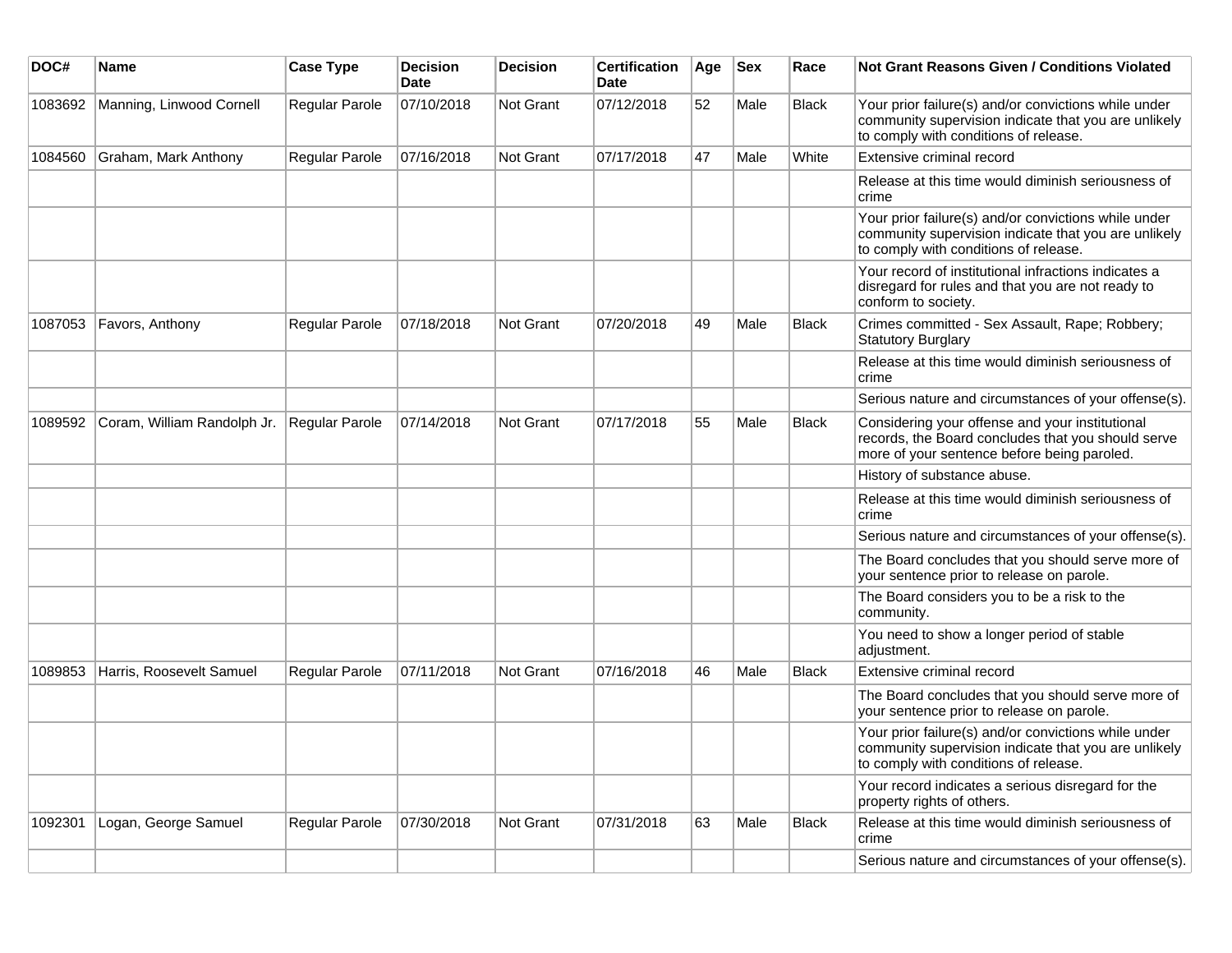| DOC#    | <b>Name</b>              | <b>Case Type</b> | <b>Decision</b><br><b>Date</b> | <b>Decision</b>  | <b>Certification</b><br>Date | Age | <b>Sex</b>   | Race         | Not Grant Reasons Given / Conditions Violated                                                                                                         |
|---------|--------------------------|------------------|--------------------------------|------------------|------------------------------|-----|--------------|--------------|-------------------------------------------------------------------------------------------------------------------------------------------------------|
| 1092301 | Logan, George Samuel     | Regular Parole   | 07/30/2018                     | Not Grant        | 07/31/2018                   | 63  | Male         | <b>Black</b> | The Board concludes that you should serve more of<br>your sentence prior to release on parole.                                                        |
| 1092362 | Charron, Tracy Lynn      | Regular Parole   | 07/04/2018                     | Not Grant        | 07/05/2018                   | 46  | Female White |              | Crimes committed - Homicide-1st Degree;<br>Mayhem/Maiming                                                                                             |
|         |                          |                  |                                |                  |                              |     |              |              | Poor institutional adjustment (for example,<br>motivation/attitude, unfavorable reports, lack of<br>program involvement, etc.)                        |
|         |                          |                  |                                |                  |                              |     |              |              | Release at this time would diminish seriousness of<br>crime                                                                                           |
|         |                          |                  |                                |                  |                              |     |              |              | Serious nature and circumstances of your offense(s).                                                                                                  |
|         |                          |                  |                                |                  |                              |     |              |              | The Board concludes that you should serve more of<br>your sentence prior to release on parole.                                                        |
| 1093296 | Boyd, Maurice Oneal      | Regular Parole   | 07/09/2018                     | Not Grant        | 07/09/2018                   | 53  | Male         | <b>Black</b> | Crimes committed - Homicide-Capital; Grand<br>Larceny Auto; Use Of Firearm In Felony                                                                  |
|         |                          |                  |                                |                  |                              |     |              |              | Extensive criminal record                                                                                                                             |
|         |                          |                  |                                |                  |                              |     |              |              | History of violence.                                                                                                                                  |
|         |                          |                  |                                |                  |                              |     |              |              | Release at this time would diminish seriousness of<br>crime                                                                                           |
|         |                          |                  |                                |                  |                              |     |              |              | Serious nature and circumstances of your offense(s).                                                                                                  |
|         |                          |                  |                                |                  |                              |     |              |              | The Board concludes that you should serve more of<br>your sentence prior to release on parole.                                                        |
|         |                          |                  |                                |                  |                              |     |              |              | The Board considers you to be a risk to the<br>community.                                                                                             |
|         |                          |                  |                                |                  |                              |     |              |              | Your prior failure(s) and/or convictions while under<br>community supervision indicate that you are unlikely<br>to comply with conditions of release. |
| 1094117 | Titus, Dennis Michael    | Regular Parole   | 07/18/2018                     | <b>Not Grant</b> | 07/18/2018                   | 59  | Male         | White        | Serious nature and circumstances of your offense(s).                                                                                                  |
|         |                          |                  |                                |                  |                              |     |              |              | The Board concludes that you should serve more of<br>your sentence prior to release on parole.                                                        |
|         |                          |                  |                                |                  |                              |     |              |              | The Board considers you to be a risk to the<br>community.                                                                                             |
| 1094258 | Mcmillan, Thomas Anthony | Regular Parole   | 07/13/2018                     | <b>Not Grant</b> | 07/16/2018                   | 62  | Male         | White        | Crimes committed - Kidnap/Abduct; Kidnap/Abduct;<br><b>Aggravated Sexual Battery</b>                                                                  |
|         |                          |                  |                                |                  |                              |     |              |              | History of violence.                                                                                                                                  |
|         |                          |                  |                                |                  |                              |     |              |              | Serious nature and circumstances of your offense(s).                                                                                                  |
|         |                          |                  |                                |                  |                              |     |              |              | Your prior failure(s) and/or convictions while under<br>community supervision indicate that you are unlikely<br>to comply with conditions of release. |
| 1095713 | Wittcop, William John    | Regular Parole   | 07/10/2018                     | Not Grant        | 07/12/2018                   | 65  | Male         | White        | Crimes committed - Forcible Sodomy; Forcible<br>Sodomy; Forcible Sodomy                                                                               |
|         |                          |                  |                                |                  |                              |     |              |              | Extensive criminal record                                                                                                                             |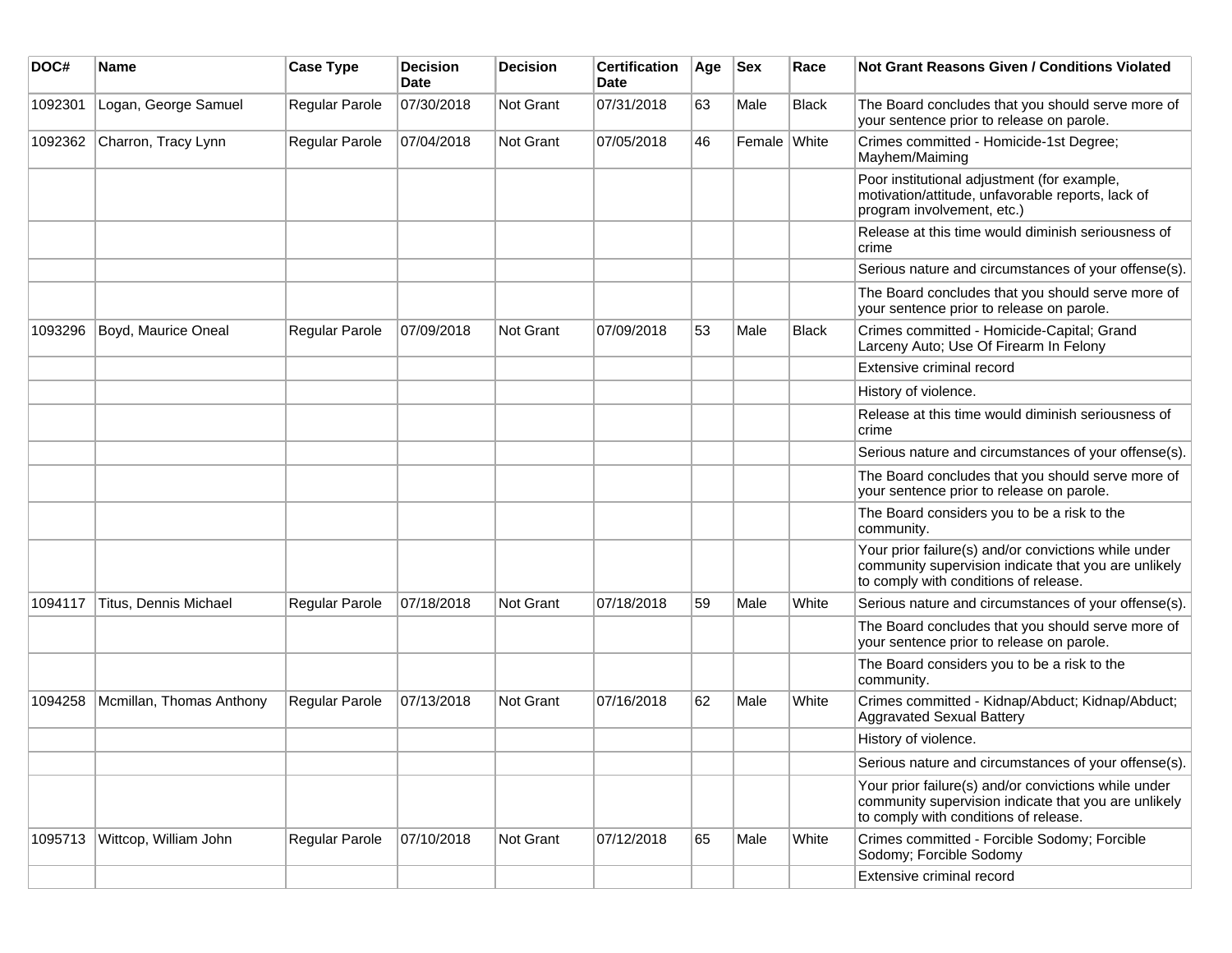| DOC#    | Name                        | <b>Case Type</b>      | <b>Decision</b><br><b>Date</b> | <b>Decision</b>  | <b>Certification</b><br>Date | ∣Age | <b>Sex</b> | Race         | Not Grant Reasons Given / Conditions Violated                                                                                                         |
|---------|-----------------------------|-----------------------|--------------------------------|------------------|------------------------------|------|------------|--------------|-------------------------------------------------------------------------------------------------------------------------------------------------------|
| 1095713 | Wittcop, William John       | Regular Parole        | 07/10/2018                     | Not Grant        | 07/12/2018                   | 65   | Male       | White        | Release at this time would diminish seriousness of<br>crime                                                                                           |
|         |                             |                       |                                |                  |                              |      |            |              | Serious nature and circumstances of your offense(s).                                                                                                  |
|         |                             |                       |                                |                  |                              |      |            |              | The Board concludes that you should serve more of<br>your sentence prior to release on parole.                                                        |
|         |                             |                       |                                |                  |                              |      |            |              | The Board considers you to be a risk to the<br>community.                                                                                             |
| 1096873 | McEachin, Willie Donell     | Regular Parole        | 07/30/2018                     | Not Grant        | 07/31/2018                   | 63   | Male       | <b>Black</b> | History of violence.                                                                                                                                  |
|         |                             |                       |                                |                  |                              |      |            |              | Release at this time would diminish seriousness of<br>crime                                                                                           |
|         |                             |                       |                                |                  |                              |      |            |              | Serious nature and circumstances of your offense(s).                                                                                                  |
|         |                             |                       |                                |                  |                              |      |            |              | The Board concludes that you should serve more of<br>your sentence prior to release on parole.                                                        |
|         |                             |                       |                                |                  |                              |      |            |              | The Board considers you to be a risk to the<br>community.                                                                                             |
| 1097600 | Blue, Vincent Russell II    | <b>Regular Parole</b> | 07/31/2018                     | <b>Not Grant</b> | 07/31/2018                   | 60   | Male       | <b>Black</b> | Crimes committed - Kidnap/Abduct; Kidnap/Abduct;<br><b>Aggravated Sexual Battery</b>                                                                  |
|         |                             |                       |                                |                  |                              |      |            |              | Extensive criminal record                                                                                                                             |
|         |                             |                       |                                |                  |                              |      |            |              | History of violence.                                                                                                                                  |
|         |                             |                       |                                |                  |                              |      |            |              | Release at this time would diminish seriousness of<br>crime                                                                                           |
|         |                             |                       |                                |                  |                              |      |            |              | The Board concludes that you should serve more of<br>your sentence prior to release on parole.                                                        |
|         |                             |                       |                                |                  |                              |      |            |              | Your prior failure(s) and/or convictions while under<br>community supervision indicate that you are unlikely<br>to comply with conditions of release. |
| 1098803 | Brown, Willie Lee           | <b>Regular Parole</b> | 07/04/2018                     | <b>Not Grant</b> | 07/05/2018                   | 61   | Male       | <b>Black</b> | Crimes committed - Robbery; Robbery; Malicious<br>Wounding                                                                                            |
|         |                             |                       |                                |                  |                              |      |            |              | Extensive criminal record                                                                                                                             |
|         |                             |                       |                                |                  |                              |      |            |              | Release at this time would diminish seriousness of<br>crime                                                                                           |
|         |                             |                       |                                |                  |                              |      |            |              | Your prior failure(s) and/or convictions while under<br>community supervision indicate that you are unlikely<br>to comply with conditions of release. |
| 1099446 | <b>Frost, William Steve</b> | <b>Regular Parole</b> | 07/03/2018                     | Not Grant        | 07/05/2018                   | 55   | Male       | <b>Black</b> | No Interest in Parole                                                                                                                                 |
| 1099825 | White, Edna Elizabeth       | Geriatric             | 07/16/2018                     | Not Grant        | 07/17/2018                   | 62   | Female     | Black        | No Interest in Parole                                                                                                                                 |
| 1101740 | Porter, Willie Junior       | Regular Parole        | 07/07/2018                     | Not Grant        | 07/09/2018                   | 54   | Male       | <b>Black</b> | Considering your offense and your institutional<br>records, the Board concludes that you should serve<br>more of your sentence before being paroled.  |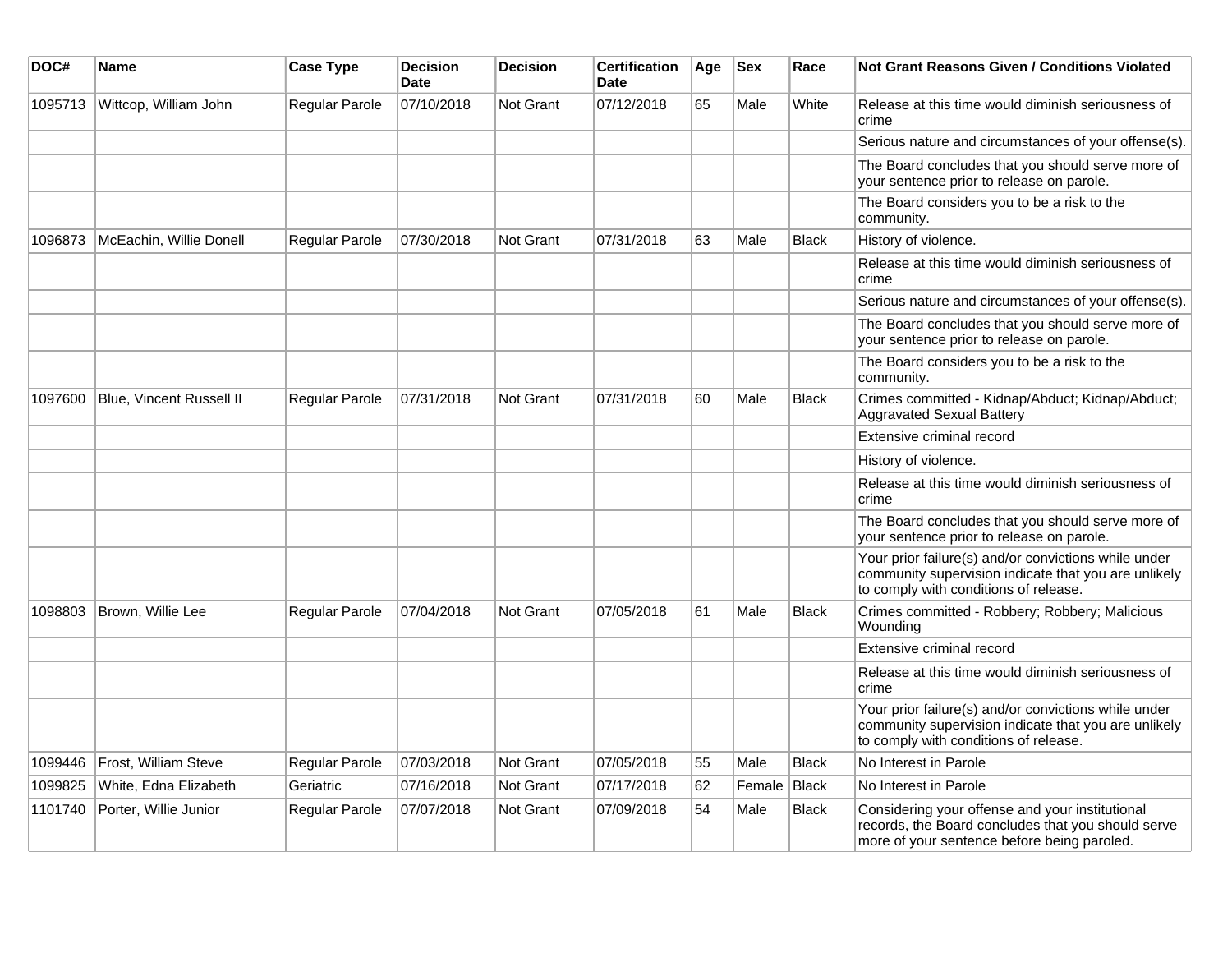| DOC#    | <b>Name</b>           | <b>Case Type</b>      | <b>Decision</b><br><b>Date</b> | <b>Decision</b> | <b>Certification</b><br><b>Date</b> | Age | <b>Sex</b> | Race         | <b>Not Grant Reasons Given / Conditions Violated</b>                                                                                                        |
|---------|-----------------------|-----------------------|--------------------------------|-----------------|-------------------------------------|-----|------------|--------------|-------------------------------------------------------------------------------------------------------------------------------------------------------------|
| 1101740 | Porter, Willie Junior | Regular Parole        | 07/07/2018                     | Not Grant       | 07/09/2018                          | 54  | Male       | <b>Black</b> | Poor institutional adjustment (for example,<br>motivation/attitude, unfavorable reports, lack of<br>program involvement, etc.)                              |
|         |                       |                       |                                |                 |                                     |     |            |              | Release at this time would diminish seriousness of<br>crime                                                                                                 |
|         |                       |                       |                                |                 |                                     |     |            |              | Serious nature and circumstances of your offense(s).                                                                                                        |
|         |                       |                       |                                |                 |                                     |     |            |              | The Board concludes that you should serve more of<br>your sentence prior to release on parole.                                                              |
|         |                       |                       |                                |                 |                                     |     |            |              | The Board considers you to be a risk to the<br>community.                                                                                                   |
|         |                       |                       |                                |                 |                                     |     |            |              | You need further participation in institutional work<br>and/or educational programs to indicate your positive<br>progression towards re-entry into society. |
|         |                       |                       |                                |                 |                                     |     |            |              | You need to show a longer period of stable<br>adjustment.                                                                                                   |
|         |                       |                       |                                |                 |                                     |     |            |              | Your prior failure(s) and/or convictions while under<br>community supervision indicate that you are unlikely<br>to comply with conditions of release.       |
|         |                       |                       |                                |                 |                                     |     |            |              | Your record of institutional infractions indicates a<br>disregard for rules and that you are not ready to<br>conform to society.                            |
| 1104298 | Jackson, Earl Lee     | Geriatric             | 07/13/2018                     | Not Grant       | 07/16/2018                          | 74  | Male       | <b>Black</b> | History of violence.                                                                                                                                        |
|         |                       |                       |                                |                 |                                     |     |            |              | Release at this time would diminish seriousness of<br>crime                                                                                                 |
|         |                       |                       |                                |                 |                                     |     |            |              | Serious nature and circumstances of your offense(s).                                                                                                        |
|         |                       |                       |                                |                 |                                     |     |            |              | The Board considers you to be a risk to the<br>community.                                                                                                   |
|         |                       |                       |                                |                 |                                     |     |            |              | Your prior failure(s) and/or convictions while under<br>community supervision indicate that you are unlikely<br>to comply with conditions of release.       |
| 1104851 | Nance, James Michael  | Geriatric             | 07/02/2018                     | Not Grant       | 07/05/2018                          | 67  | Male       | Black        | Crimes committed - Abduction: By Force,<br>Intimidation Or Deception; Bomb/Burn Threat:<br>$Accused > = 15Y$                                                |
|         |                       |                       |                                |                 |                                     |     |            |              | Extensive criminal record                                                                                                                                   |
|         |                       |                       |                                |                 |                                     |     |            |              | History of violence.                                                                                                                                        |
|         |                       |                       |                                |                 |                                     |     |            |              | Release at this time would diminish seriousness of<br>crime                                                                                                 |
|         |                       |                       |                                |                 |                                     |     |            |              | The Board considers you to be a risk to the<br>community.                                                                                                   |
| 1105842 | Holland, Jack Burgwyn | <b>Regular Parole</b> | 07/23/2018                     | Not Grant       | 07/24/2018                          | 61  | Male       | White        | Crimes committed - Robbery; Larc-Grand; Parole<br>Violation                                                                                                 |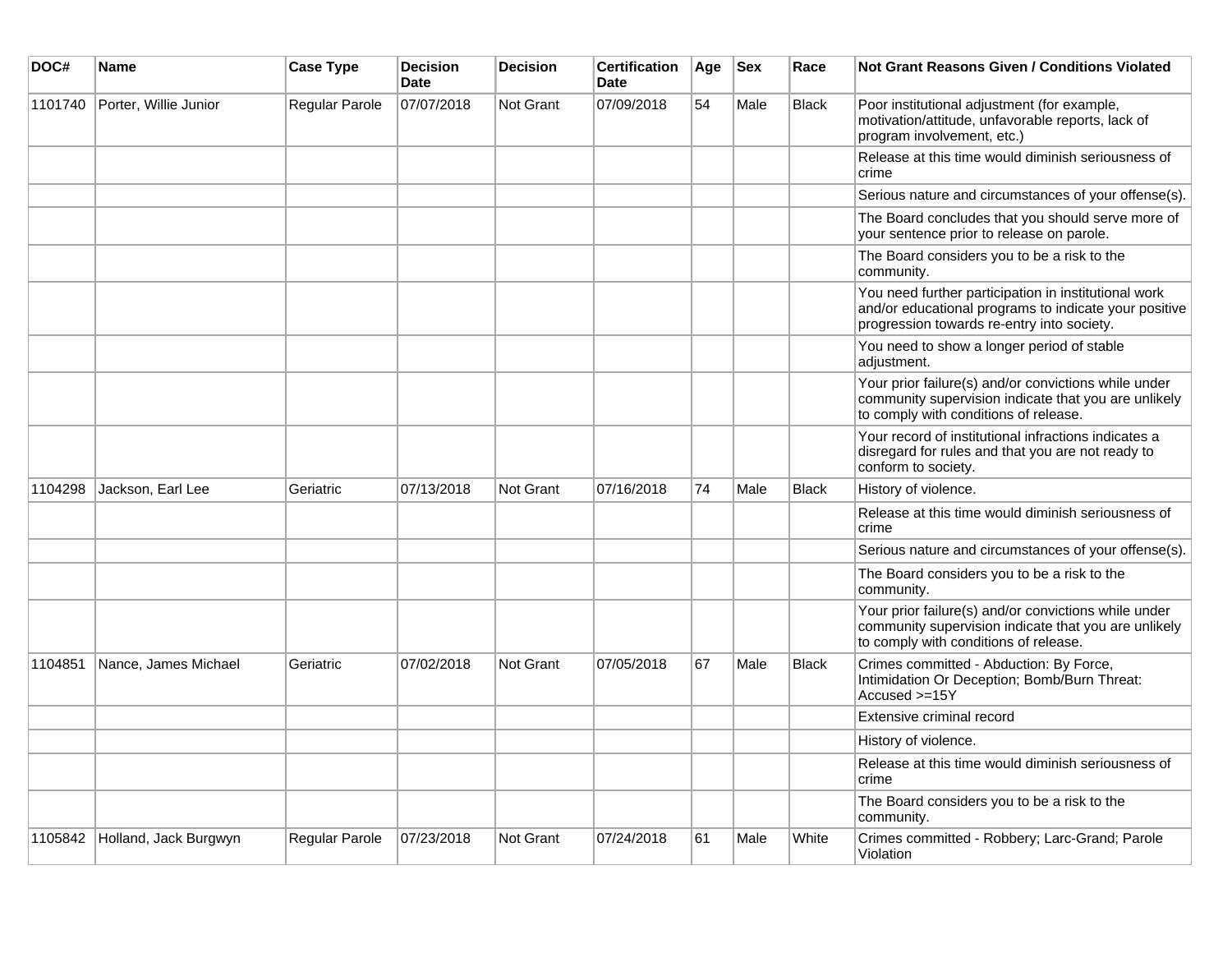| DOC#    | <b>Name</b>                     | <b>Case Type</b> | <b>Decision</b><br>Date | <b>Decision</b> | <b>Certification</b><br>Date | Age | <b>Sex</b> | Race         | Not Grant Reasons Given / Conditions Violated                                                                                                               |
|---------|---------------------------------|------------------|-------------------------|-----------------|------------------------------|-----|------------|--------------|-------------------------------------------------------------------------------------------------------------------------------------------------------------|
| 1105842 | Holland, Jack Burgwyn           | Regular Parole   | 07/23/2018              | Not Grant       | 07/24/2018                   | 61  | Male       | White        | The Board concludes that you should serve more of<br>your sentence prior to release on parole.                                                              |
|         |                                 |                  |                         |                 |                              |     |            |              | You need further participation in institutional work<br>and/or educational programs to indicate your positive<br>progression towards re-entry into society. |
|         |                                 |                  |                         |                 |                              |     |            |              | Your prior failure(s) and/or convictions while under<br>community supervision indicate that you are unlikely<br>to comply with conditions of release.       |
| 1106835 | Carr, Jeremiah                  | Regular Parole   | 07/22/2018              | Not Grant       | 07/23/2018                   | 59  | Male       | Black        | Extensive criminal record                                                                                                                                   |
|         |                                 |                  |                         |                 |                              |     |            |              | Release at this time would diminish seriousness of<br>crime                                                                                                 |
|         |                                 |                  |                         |                 |                              |     |            |              | Serious nature and circumstances of your offense(s).                                                                                                        |
| 1107878 | Garioni, Mitchell               | Regular Parole   | 07/12/2018              | Not Grant       | 07/16/2018                   | 78  | Male       | White        | Crimes committed - Homicide-Capital; Homicide-1st<br>Degree; Malicious Wounding                                                                             |
|         |                                 |                  |                         |                 |                              |     |            |              | Release at this time would diminish seriousness of<br>crime                                                                                                 |
|         |                                 |                  |                         |                 |                              |     |            |              | Serious nature and circumstances of your offense(s).                                                                                                        |
|         |                                 |                  |                         |                 |                              |     |            |              | The Board concludes that you should serve more of<br>your sentence prior to release on parole.                                                              |
|         |                                 |                  |                         |                 |                              |     |            |              | Your record of institutional infractions indicates a<br>disregard for rules and that you are not ready to<br>conform to society.                            |
| 1108173 | Callahan, Apollo Lee            | Regular Parole   | 07/10/2018              | Not Grant       | 07/12/2018                   | 51  | Male       | <b>Black</b> | Considering your offense and your institutional<br>records, the Board concludes that you should serve<br>more of your sentence before being paroled.        |
|         |                                 |                  |                         |                 |                              |     |            |              | Extensive criminal record                                                                                                                                   |
|         |                                 |                  |                         |                 |                              |     |            |              | Poor institutional adjustment (for example,<br>motivation/attitude, unfavorable reports, lack of<br>program involvement, etc.)                              |
|         |                                 |                  |                         |                 |                              |     |            |              | Release at this time would diminish seriousness of<br>crime                                                                                                 |
|         |                                 |                  |                         |                 |                              |     |            |              | The Board considers you to be a risk to the<br>community.                                                                                                   |
| 1109868 | Woodfin, Kenneth Wayne          | Regular Parole   | 07/12/2018              | Not Grant       | 07/12/2018                   | 70  | Male       | <b>Black</b> | Crimes committed - Homicide/Murder; Homicide-<br>Capital; Homicide-1st Degree                                                                               |
|         |                                 |                  |                         |                 |                              |     |            |              | Release at this time would diminish seriousness of<br>crime                                                                                                 |
|         |                                 |                  |                         |                 |                              |     |            |              | Serious nature and circumstances of your offense(s).                                                                                                        |
| 1110975 | Abdulkareem, Jamiel<br>Muhammad | Regular Parole   | 07/04/2018              | Not Grant       | 07/05/2018                   | 65  | Male       | Black        | Crimes committed - Homicide/Murder; Homicide-<br>Attempted; Assault                                                                                         |
|         |                                 |                  |                         |                 |                              |     |            |              | Release at this time would diminish seriousness of<br>crime                                                                                                 |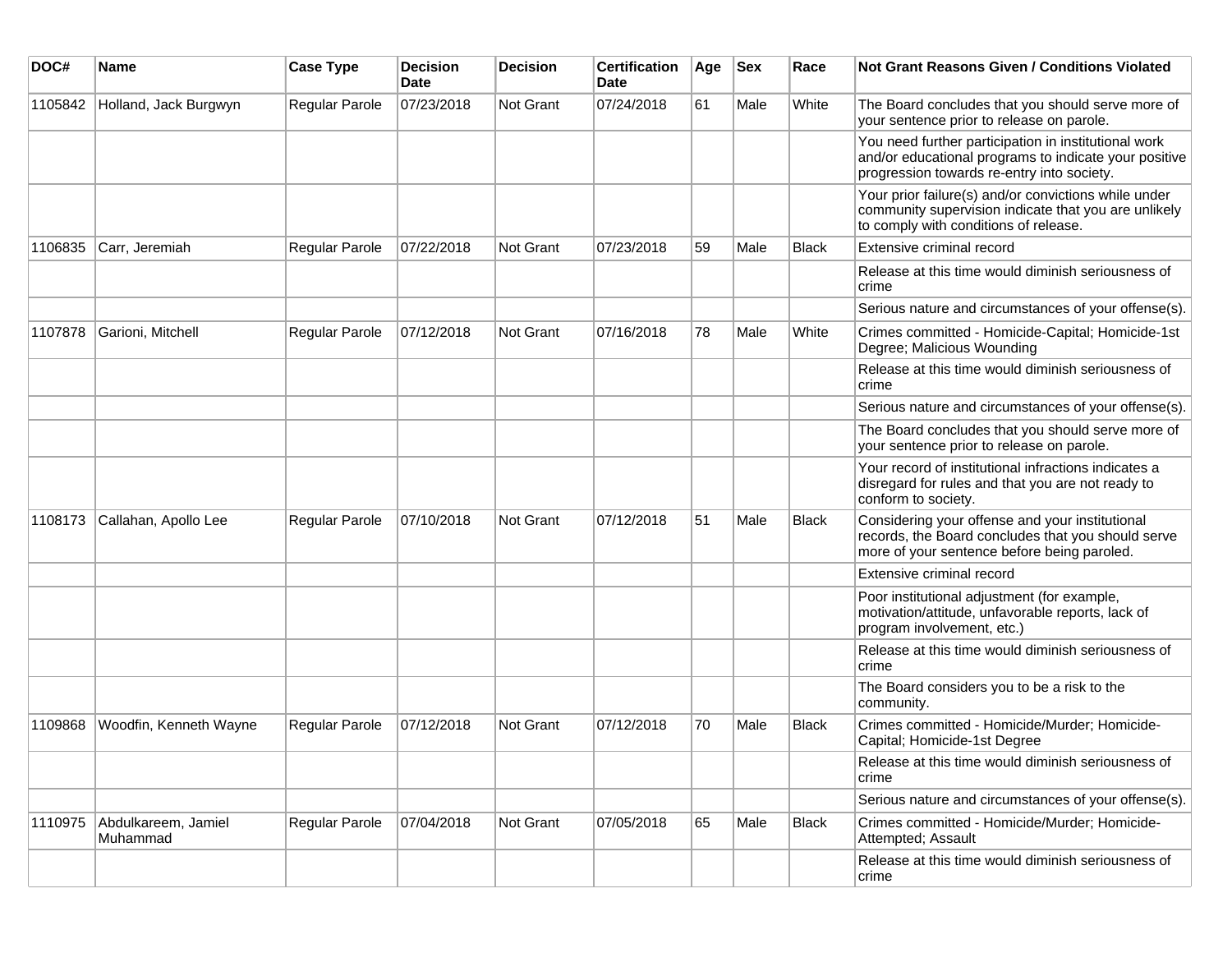| DOC#    | <b>Name</b>                     | <b>Case Type</b>      | <b>Decision</b><br><b>Date</b> | <b>Decision</b> | <b>Certification</b><br><b>Date</b> | Age | <b>Sex</b> | Race         | <b>Not Grant Reasons Given / Conditions Violated</b>                                                                                                        |
|---------|---------------------------------|-----------------------|--------------------------------|-----------------|-------------------------------------|-----|------------|--------------|-------------------------------------------------------------------------------------------------------------------------------------------------------------|
| 1110975 | Abdulkareem, Jamiel<br>Muhammad | Regular Parole        | 07/04/2018                     | Not Grant       | 07/05/2018                          | 65  | Male       | Black        | Serious nature and circumstances of your offense(s).                                                                                                        |
|         |                                 |                       |                                |                 |                                     |     |            |              | The Board concludes that you should serve more of<br>your sentence prior to release on parole.                                                              |
|         |                                 |                       |                                |                 |                                     |     |            |              | The Board considers you to be a risk to the<br>community.                                                                                                   |
| 1110991 | Green, James Cleveland          | Regular Parole        | 07/13/2018                     | Not Grant       | 07/16/2018                          | 75  | Male       | White        | Crimes committed - Aggravated Sexual Battery;<br>Forcible Sodomy; Forcible Sodomy                                                                           |
|         |                                 |                       |                                |                 |                                     |     |            |              | Serious nature and circumstances of your offense(s).                                                                                                        |
|         |                                 |                       |                                |                 |                                     |     |            |              | The Board considers you to be a risk to the<br>community.                                                                                                   |
| 1112443 | Parks, Gregory                  | Regular Parole        | 07/11/2018                     | Not Grant       | 07/12/2018                          | 56  | Male       | White        | Release at this time would diminish seriousness of<br>crime                                                                                                 |
|         |                                 |                       |                                |                 |                                     |     |            |              | The Board concludes that you should serve more of<br>your sentence prior to release on parole.                                                              |
|         |                                 |                       |                                |                 |                                     |     |            |              | You need further participation in institutional work<br>and/or educational programs to indicate your positive<br>progression towards re-entry into society. |
|         |                                 |                       |                                |                 |                                     |     |            |              | Your prior failure(s) and/or convictions while under<br>community supervision indicate that you are unlikely<br>to comply with conditions of release.       |
| 1112535 | Rivers, Lee James               | Regular Parole        | 06/30/2018                     | Not Grant       | 07/02/2018                          | 46  | Male       | <b>Black</b> | Considering your offense and your institutional<br>records, the Board concludes that you should serve<br>more of your sentence before being paroled.        |
|         |                                 |                       |                                |                 |                                     |     |            |              | Crimes committed - Homicide-1st Degree; Robbery;<br>Larc-Petty                                                                                              |
|         |                                 |                       |                                |                 |                                     |     |            |              | Release at this time would diminish seriousness of<br>crime                                                                                                 |
|         |                                 |                       |                                |                 |                                     |     |            |              | Serious nature and circumstances of your offense(s).                                                                                                        |
| 1113356 | Lockner, Patrick Michael        | <b>Regular Parole</b> | 07/13/2018                     | Not Grant       | 07/16/2018                          | 64  | Male       | White        | History of violence.                                                                                                                                        |
|         |                                 |                       |                                |                 |                                     |     |            |              | Release at this time would diminish seriousness of<br>crime                                                                                                 |
|         |                                 |                       |                                |                 |                                     |     |            |              | Serious nature and circumstances of your offense(s).                                                                                                        |
|         |                                 |                       |                                |                 |                                     |     |            |              | The Board concludes that you should serve more of<br>your sentence prior to release on parole.                                                              |
| 1114910 | Bibbs, Kenneth                  | Regular Parole        | 07/04/2018                     | Not Grant       | 07/05/2018                          | 54  | Male       | <b>Black</b> | Crimes committed - Homicide/Murder; Homicide-<br>Attempted; Breaking And Entering, Armed                                                                    |
|         |                                 |                       |                                |                 |                                     |     |            |              | Release at this time would diminish seriousness of<br>crime                                                                                                 |
|         |                                 |                       |                                |                 |                                     |     |            |              | Serious nature and circumstances of your offense(s).                                                                                                        |
|         |                                 |                       |                                |                 |                                     |     |            |              | The Board concludes that you should serve more of<br>your sentence prior to release on parole.                                                              |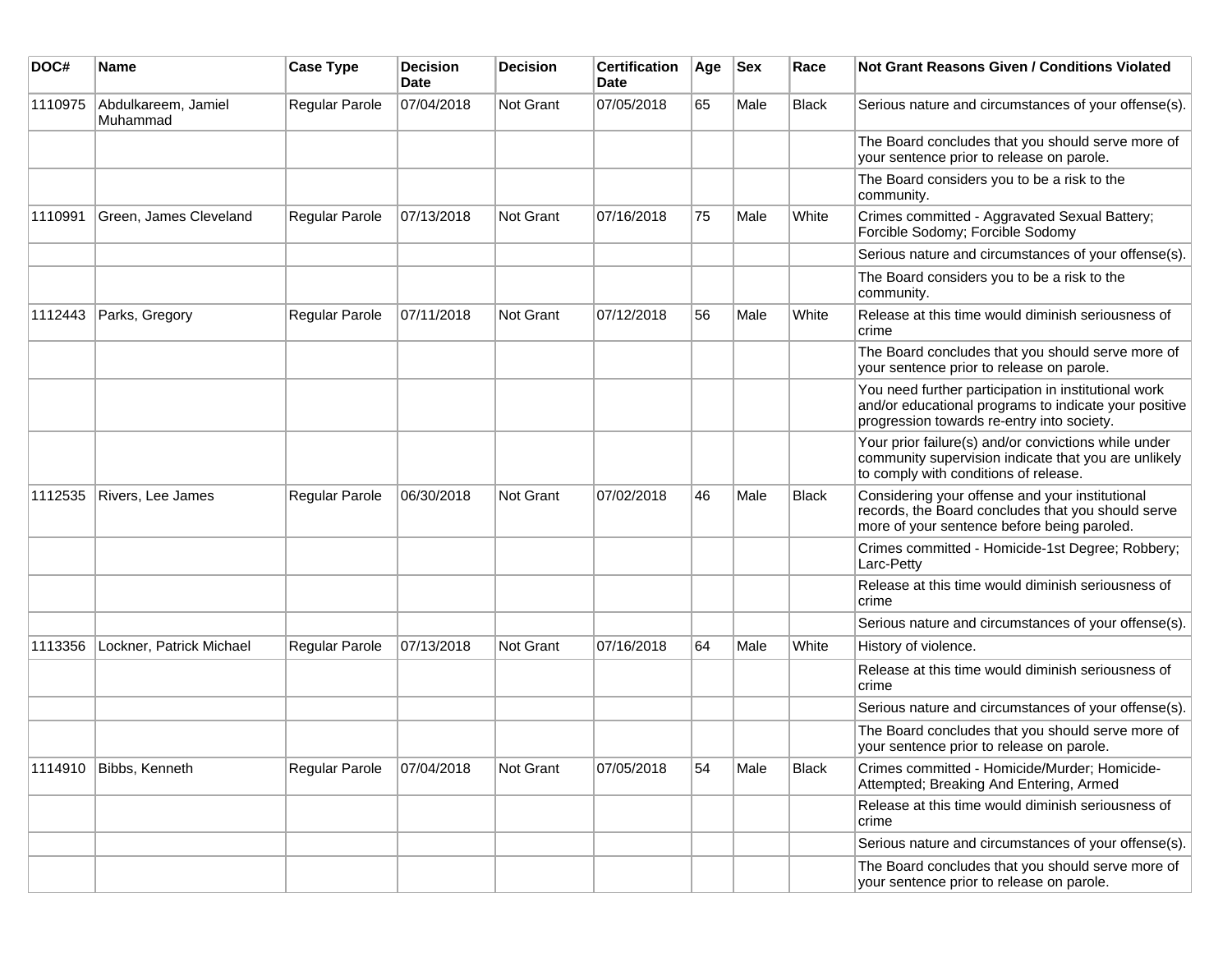| DOC#    | <b>Name</b>             | <b>Case Type</b> | <b>Decision</b><br><b>Date</b> | <b>Decision</b>  | <b>Certification</b><br>Date | Age | <b>Sex</b>   | Race         | <b>Not Grant Reasons Given / Conditions Violated</b>                                                                                                  |
|---------|-------------------------|------------------|--------------------------------|------------------|------------------------------|-----|--------------|--------------|-------------------------------------------------------------------------------------------------------------------------------------------------------|
| 1115264 | Self, Ricky Lee         | Regular Parole   | 07/15/2018                     | <b>Not Grant</b> | 07/17/2018                   | 57  | Male         | White        | Crimes committed - Homicide-1st Degree; Weapon<br>Offense                                                                                             |
|         |                         |                  |                                |                  |                              |     |              |              | Extensive criminal record                                                                                                                             |
|         |                         |                  |                                |                  |                              |     |              |              | History of substance abuse.                                                                                                                           |
|         |                         |                  |                                |                  |                              |     |              |              | History of violence.                                                                                                                                  |
|         |                         |                  |                                |                  |                              |     |              |              | Release at this time would diminish seriousness of<br>crime                                                                                           |
|         |                         |                  |                                |                  |                              |     |              |              | The Board concludes that you should serve more of<br>your sentence prior to release on parole.                                                        |
|         |                         |                  |                                |                  |                              |     |              |              | Your prior failure(s) and/or convictions while under<br>community supervision indicate that you are unlikely<br>to comply with conditions of release. |
| 1118248 | Sweigart, Eric J        | Regular Parole   | 07/23/2018                     | <b>Not Grant</b> | 07/23/2018                   | 47  | Male         | White        | Crimes committed - Homicide-1st Degree; Sex<br>Assault, Rape                                                                                          |
|         |                         |                  |                                |                  |                              |     |              |              | Release at this time would diminish seriousness of<br><b>crime</b>                                                                                    |
|         |                         |                  |                                |                  |                              |     |              |              | Serious nature and circumstances of your offense(s).                                                                                                  |
| 1118577 | Holsinger, Denise Rayne | Regular Parole   | 07/07/2018                     | Not Grant        | 07/09/2018                   | 54  | Female White |              | Crimes committed - Homicide-1st Degree; Homicide-<br>1st Degree; Homicide-1st Degree                                                                  |
|         |                         |                  |                                |                  |                              |     |              |              | Release at this time would diminish seriousness of<br>crime                                                                                           |
|         |                         |                  |                                |                  |                              |     |              |              | Serious nature and circumstances of your offense(s).                                                                                                  |
|         |                         |                  |                                |                  |                              |     |              |              | The Board concludes that you should serve more of<br>your sentence prior to release on parole.                                                        |
| 1120964 | Collins, Richard Shane  | Regular Parole   | 07/11/2018                     | Not Grant        | 07/16/2018                   | 48  | Male         | White        | Considering your offense and your institutional<br>records, the Board concludes that you should serve<br>more of your sentence before being paroled.  |
|         |                         |                  |                                |                  |                              |     |              |              | Conviction of a new crime while incarcerated                                                                                                          |
|         |                         |                  |                                |                  |                              |     |              |              | Crimes committed - Homicide-Attempted;<br>Kidnap/Abduct; Forcible Sodomy                                                                              |
|         |                         |                  |                                |                  |                              |     |              |              | History of violence.                                                                                                                                  |
|         |                         |                  |                                |                  |                              |     |              |              | Release at this time would diminish seriousness of<br>crime                                                                                           |
|         |                         |                  |                                |                  |                              |     |              |              | Serious nature and circumstances of your offense(s).                                                                                                  |
|         |                         |                  |                                |                  |                              |     |              |              | Your record of institutional infractions indicates a<br>disregard for rules and that you are not ready to<br>conform to society.                      |
| 1123204 | Talib, Yusuf Abdullah   | Regular Parole   | 07/02/2018                     | Not Grant        | 07/05/2018                   | 59  | Male         | <b>Black</b> | Considering your offense and your institutional<br>records, the Board concludes that you should serve<br>more of your sentence before being paroled.  |
|         |                         |                  |                                |                  |                              |     |              |              | Serious nature and circumstances of your offense(s).                                                                                                  |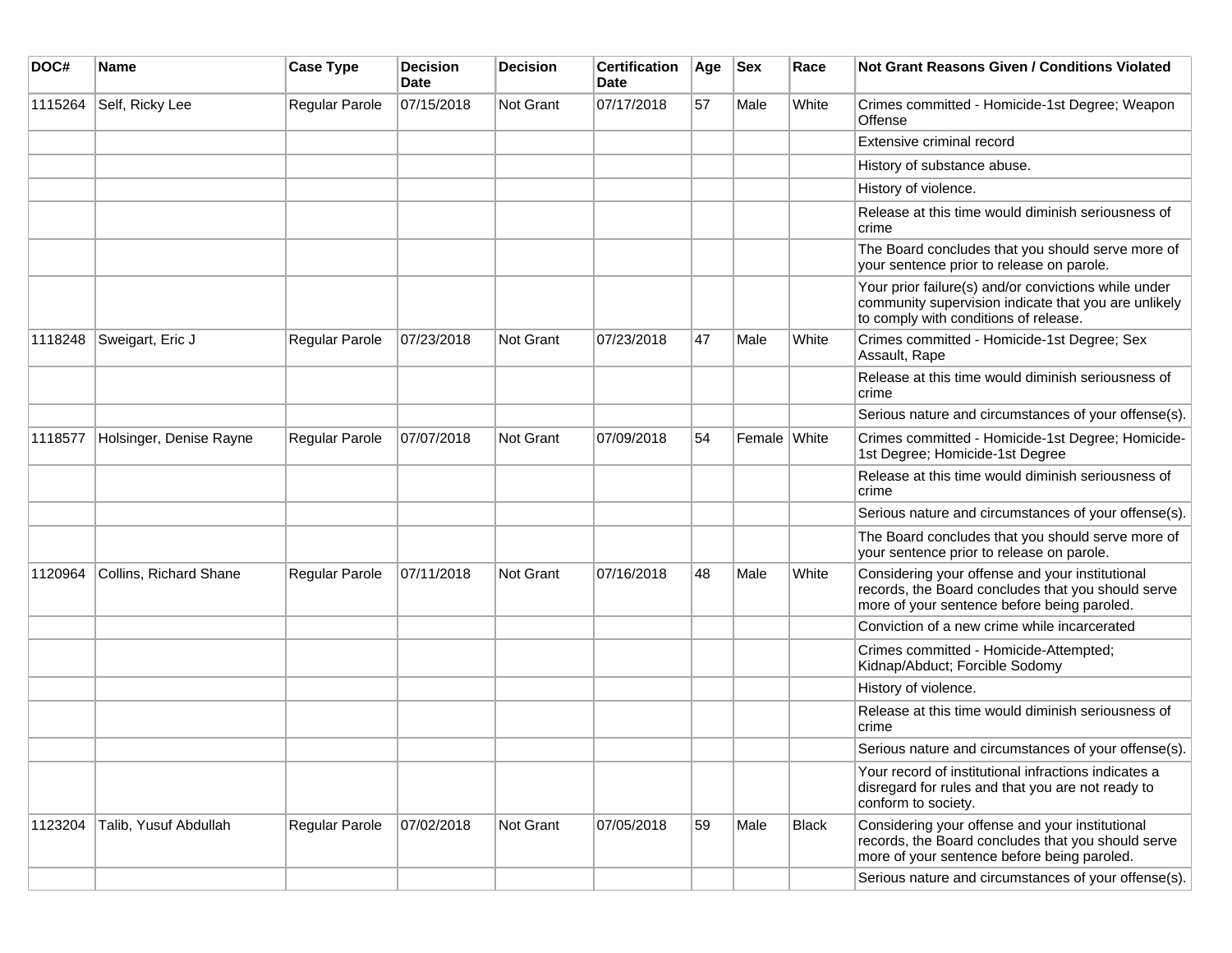| DOC#    | <b>Name</b>             | <b>Case Type</b>      | <b>Decision</b><br><b>Date</b> | <b>Decision</b> | <b>Certification</b><br><b>Date</b> | Age | <b>Sex</b>   | Race  | <b>Not Grant Reasons Given / Conditions Violated</b>                                                                                                      |
|---------|-------------------------|-----------------------|--------------------------------|-----------------|-------------------------------------|-----|--------------|-------|-----------------------------------------------------------------------------------------------------------------------------------------------------------|
| 1123204 | Talib, Yusuf Abdullah   | Regular Parole        | 07/02/2018                     | Not Grant       | 07/05/2018                          | 59  | Male         | Black | You need to show a longer period of stable<br>adjustment.                                                                                                 |
| 1124446 | Moore, Vicky Athena     | Regular Parole        | 07/12/2018                     | Not Grant       | 07/16/2018                          | 55  | Female Black |       | Release at this time would diminish seriousness of<br>crime                                                                                               |
|         |                         |                       |                                |                 |                                     |     |              |       | Serious nature and circumstances of your offense(s).                                                                                                      |
|         |                         |                       |                                |                 |                                     |     |              |       | The Board concludes that you should serve more of<br>your sentence prior to release on parole.                                                            |
|         |                         |                       |                                |                 |                                     |     |              |       | Your prior failure(s) and/or convictions while under<br>community supervision indicate that you are unlikely<br>to comply with conditions of release.     |
| 1124575 | Peters, Brian Keith     | Geriatric             | 07/17/2018                     | Not Grant       | 07/17/2018                          | 61  | Male         | White | No Interest in Parole                                                                                                                                     |
| 1124687 | Wilcox, Stephen Timothy | Geriatric             | 07/10/2018                     | Not Grant       | 07/12/2018                          | 60  | Male         | White | Crimes committed - Carnal Know: Of Child 13-14Y:<br>W/O Force; Carnal Know: Of Child 13-14Y: W/O<br>Force; Possess Obscene Material With Minor,<br>Felony |
|         |                         |                       |                                |                 |                                     |     |              |       | Release at this time would diminish seriousness of<br>crime                                                                                               |
|         |                         |                       |                                |                 |                                     |     |              |       | The Board considers you to be a risk to the<br>community.                                                                                                 |
| 1126131 | Dotson, Rodney Phillip  | <b>Regular Parole</b> | 07/20/2018                     | Not Grant       | 07/23/2018                          | 49  | Male         | White | Crimes committed - Homicide/Murder; Use Of<br>Firearm In Felony                                                                                           |
|         |                         |                       |                                |                 |                                     |     |              |       | History of violence.                                                                                                                                      |
|         |                         |                       |                                |                 |                                     |     |              |       | Release at this time would diminish seriousness of<br>crime                                                                                               |
|         |                         |                       |                                |                 |                                     |     |              |       | Serious nature and circumstances of your offense(s).                                                                                                      |
|         |                         |                       |                                |                 |                                     |     |              |       | The Board concludes that you should serve more of<br>your sentence prior to release on parole.                                                            |
|         |                         |                       |                                |                 |                                     |     |              |       | The Board considers you to be a risk to the<br>community.                                                                                                 |
| 1127092 | Estes, Clifford L       | Geriatric             | 07/31/2018                     | Not Grant       | 07/31/2018                          | 68  | Male         | Black | Crimes committed - Sex Assault, Rape; Assault;<br><b>Statutory Burglary</b>                                                                               |
|         |                         |                       |                                |                 |                                     |     |              |       | History of violence.                                                                                                                                      |
|         |                         |                       |                                |                 |                                     |     |              |       | Release at this time would diminish seriousness of<br>crime                                                                                               |
|         |                         |                       |                                |                 |                                     |     |              |       | Serious nature and circumstances of your offense(s).                                                                                                      |
|         |                         |                       |                                |                 |                                     |     |              |       | The Board concludes that you should serve more of<br>your sentence prior to release on parole.                                                            |
|         |                         |                       |                                |                 |                                     |     |              |       | The Board considers you to be a risk to the<br>community.                                                                                                 |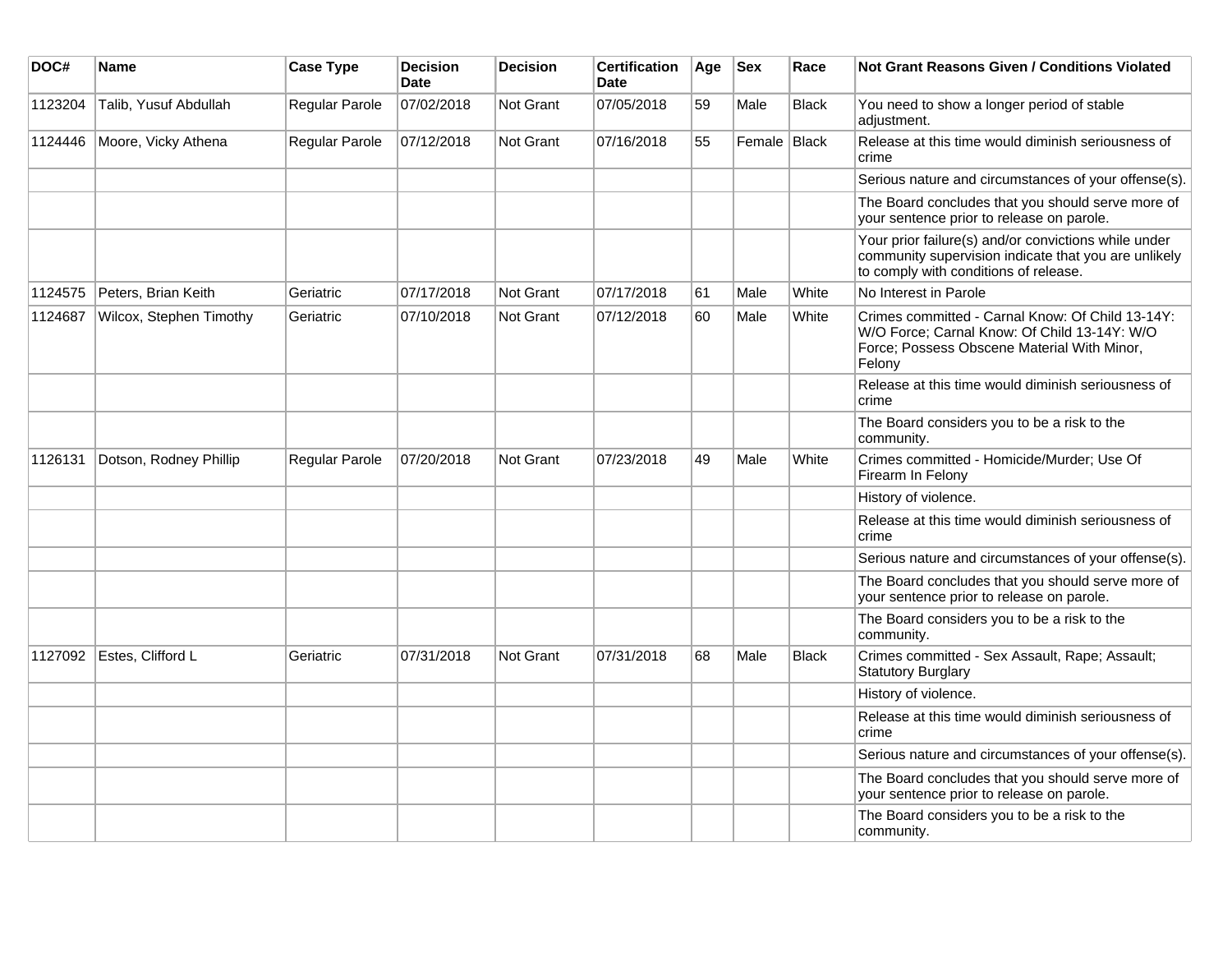| DOC#    | <b>Name</b>              | <b>Case Type</b> | <b>Decision</b><br><b>Date</b> | <b>Decision</b>  | <b>Certification</b><br>Date | Age | <b>Sex</b>     | Race  | Not Grant Reasons Given / Conditions Violated                                                                                                                  |
|---------|--------------------------|------------------|--------------------------------|------------------|------------------------------|-----|----------------|-------|----------------------------------------------------------------------------------------------------------------------------------------------------------------|
| 1130336 | Jones, George Lee        | Geriatric        | 07/13/2018                     | Not Grant        | 07/16/2018                   | 84  | Male           | Black | Crimes committed - Rape: Intercourse W/ Victim <13<br>Yrs; Aggravated Sexual Battery: Victim <13 Yrs;<br>(Attempted)Sodomy: By Force Or Victim<br>Helplessness |
|         |                          |                  |                                |                  |                              |     |                |       | Release at this time would diminish seriousness of<br>crime                                                                                                    |
|         |                          |                  |                                |                  |                              |     |                |       | The Board concludes that you should serve more of<br>your sentence prior to release on parole.                                                                 |
|         |                          |                  |                                |                  |                              |     |                |       | The Board considers you to be a risk to the<br>community.                                                                                                      |
| 1130511 | Scott, Celestine         | Geriatric        | 07/06/2018                     | Not Grant        | 07/09/2018                   | 63  | Female   Black |       | Crimes committed - Homicide-1st Degree; Robbery                                                                                                                |
|         |                          |                  |                                |                  |                              |     |                |       | Release at this time would diminish seriousness of<br>crime                                                                                                    |
|         |                          |                  |                                |                  |                              |     |                |       | Serious nature and circumstances of your offense(s).                                                                                                           |
|         |                          |                  |                                |                  |                              |     |                |       | The Board concludes that you should serve more of<br>your sentence prior to release on parole.                                                                 |
| 1130873 | Johnson, Mary Elizabet   | Regular Parole   | 07/11/2018                     | <b>Not Grant</b> | 07/16/2018                   | 50  | Female Black   |       | Crimes committed - Homicide - Child Under Age 8;<br>Homicide-Attempted                                                                                         |
|         |                          |                  |                                |                  |                              |     |                |       | Release at this time would diminish seriousness of<br>crime                                                                                                    |
|         |                          |                  |                                |                  |                              |     |                |       | Serious nature and circumstances of your offense(s).                                                                                                           |
|         |                          |                  |                                |                  |                              |     |                |       | The Board concludes that you should serve more of<br>your sentence prior to release on parole.                                                                 |
| 1131289 | Carr, Jamie Lyn          | Regular Parole   | 07/10/2018                     | <b>Not Grant</b> | 07/12/2018                   | 46  | Male           | White | No Interest in Parole                                                                                                                                          |
| 1133892 | Mathisen, Arthur Anthony | Regular Parole   | 07/10/2018                     | <b>Not Grant</b> | 07/12/2018                   | 61  | Male           | White | Crimes committed - Homicide-Capital; Robbery;<br><b>Assault And Battery</b>                                                                                    |
|         |                          |                  |                                |                  |                              |     |                |       | Poor institutional adjustment (for example,<br>motivation/attitude, unfavorable reports, lack of<br>program involvement, etc.)                                 |
|         |                          |                  |                                |                  |                              |     |                |       | Release at this time would diminish seriousness of<br>crime                                                                                                    |
|         |                          |                  |                                |                  |                              |     |                |       | Serious nature and circumstances of your offense(s).                                                                                                           |
|         |                          |                  |                                |                  |                              |     |                |       | The Board concludes that you should serve more of<br>your sentence prior to release on parole.                                                                 |
|         |                          |                  |                                |                  |                              |     |                |       | The Board considers you to be a risk to the<br>community.                                                                                                      |
| 1134007 | Tucker, Donnie Ray       | Geriatric        | 07/23/2018                     | Not Grant        | 07/24/2018                   | 61  | Male           | Black | Crimes committed - Abduction: Of Person W/ Intent<br>To Defile; Sodomy: By Force Or Victim<br>Helplessness; Sodomy: By Force Or Victim<br>Helplessness         |
|         |                          |                  |                                |                  |                              |     |                |       | Release at this time would diminish seriousness of<br>crime                                                                                                    |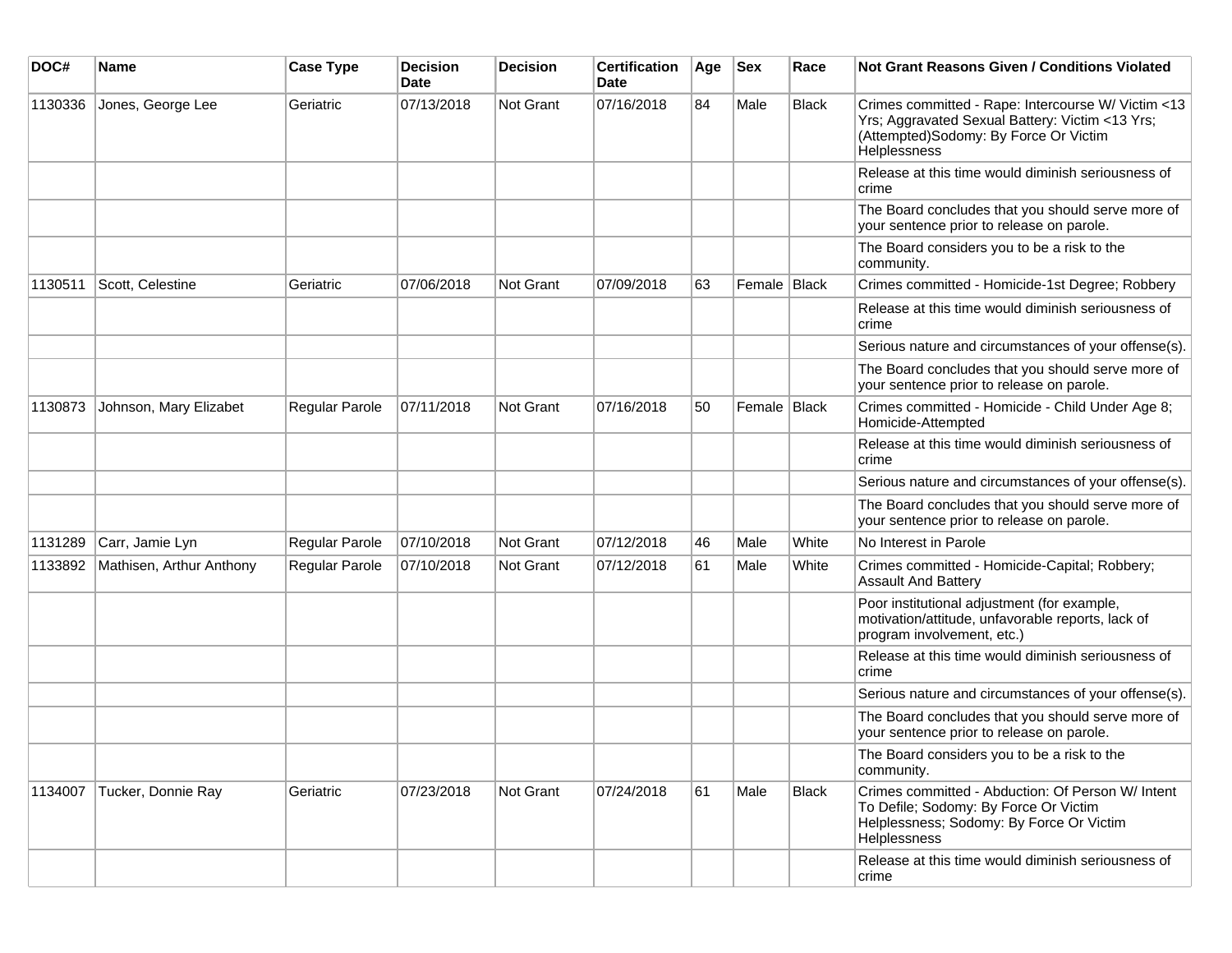| DOC#    | <b>Name</b>            | <b>Case Type</b>      | <b>Decision</b><br><b>Date</b> | <b>Decision</b> | <b>Certification</b><br><b>Date</b> | Age | <b>Sex</b> | Race         | <b>Not Grant Reasons Given / Conditions Violated</b>                                                                                                  |
|---------|------------------------|-----------------------|--------------------------------|-----------------|-------------------------------------|-----|------------|--------------|-------------------------------------------------------------------------------------------------------------------------------------------------------|
| 1134007 | Tucker, Donnie Ray     | Geriatric             | 07/23/2018                     | Not Grant       | 07/24/2018                          | 61  | Male       | <b>Black</b> | Serious nature and circumstances of your offense(s).                                                                                                  |
|         |                        |                       |                                |                 |                                     |     |            |              | The Board considers you to be a risk to the<br>community.                                                                                             |
| 1134366 | Hawkins, James Alfred  | Regular Parole        | 07/26/2018                     | Not Grant       | 07/31/2018                          | 63  | Male       | <b>Black</b> | Crimes committed - Sex Assault, Rape; Parole<br>Violation                                                                                             |
|         |                        |                       |                                |                 |                                     |     |            |              | Release at this time would diminish seriousness of<br>crime                                                                                           |
|         |                        |                       |                                |                 |                                     |     |            |              | The Board considers you to be a risk to the<br>community.                                                                                             |
|         |                        |                       |                                |                 |                                     |     |            |              | Your prior failure(s) and/or convictions while under<br>community supervision indicate that you are unlikely<br>to comply with conditions of release. |
| 1136806 | Canaday, Ronald Eugene | <b>Regular Parole</b> | 07/10/2018                     | Not Grant       | 07/12/2018                          | 60  | Male       | White        | Extensive criminal record                                                                                                                             |
|         |                        |                       |                                |                 |                                     |     |            |              | Release at this time would diminish seriousness of<br>crime                                                                                           |
|         |                        |                       |                                |                 |                                     |     |            |              | The Board concludes that you should serve more of<br>your sentence prior to release on parole.                                                        |
|         |                        |                       |                                |                 |                                     |     |            |              | The Board considers you to be a risk to the<br>community.                                                                                             |
| 1136945 | Olsen, Henry Christia  | Geriatric             | 07/25/2018                     | Not Grant       | 07/26/2018                          | 80  | Male       | White        | No Interest in Parole                                                                                                                                 |
| 1138053 | Rogers, Bruce M        | Regular Parole        | 07/14/2018                     | Not Grant       | 07/17/2018                          | 63  | Male       | White        | Crimes committed - Homicide/Murder                                                                                                                    |
|         |                        |                       |                                |                 |                                     |     |            |              | History of substance abuse.                                                                                                                           |
|         |                        |                       |                                |                 |                                     |     |            |              | History of violence.                                                                                                                                  |
|         |                        |                       |                                |                 |                                     |     |            |              | Release at this time would diminish seriousness of<br>crime                                                                                           |
|         |                        |                       |                                |                 |                                     |     |            |              | Serious nature and circumstances of your offense(s).                                                                                                  |
|         |                        |                       |                                |                 |                                     |     |            |              | The Board considers you to be a risk to the<br>community.                                                                                             |
| 1138419 | Sunkins, Ronald Lee    | <b>Regular Parole</b> | 07/09/2018                     | Not Grant       | 07/10/2018                          | 59  | Male       | <b>Black</b> | Crimes committed - Homicide-1st Degree; Homicide-<br>1st Degree; Robbery                                                                              |
|         |                        |                       |                                |                 |                                     |     |            |              | Extensive criminal record                                                                                                                             |
|         |                        |                       |                                |                 |                                     |     |            |              | Release at this time would diminish seriousness of<br>crime                                                                                           |
|         |                        |                       |                                |                 |                                     |     |            |              | Serious nature and circumstances of your offense(s).                                                                                                  |
|         |                        |                       |                                |                 |                                     |     |            |              | The Board concludes that you should serve more of<br>your sentence prior to release on parole.                                                        |
| 1141097 | Broschart, Jay Allen   | Geriatric             | 07/22/2018                     | Not Grant       | 07/23/2018                          | 75  | Male       | White        | Crimes committed - Aggravated Sexual Battery;<br>Aggravated Sexual Battery; Aggravated Sexual<br><b>Battery</b>                                       |
|         |                        |                       |                                |                 |                                     |     |            |              | Extensive criminal record                                                                                                                             |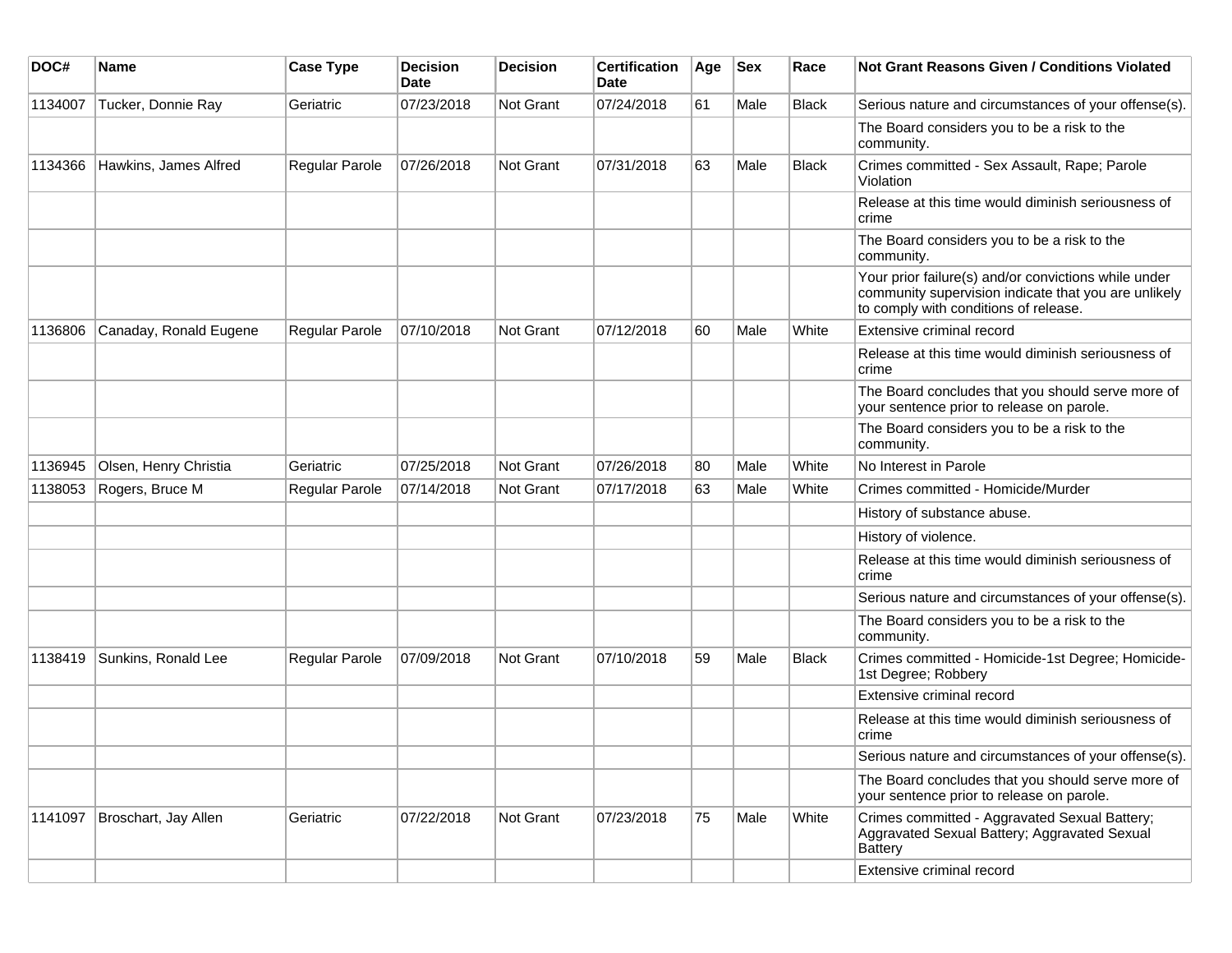| DOC#    | Name                    | <b>Case Type</b>      | <b>Decision</b><br><b>Date</b> | <b>Decision</b>  | <b>Certification</b><br><b>Date</b> | Age | <b>Sex</b> | Race         | <b>Not Grant Reasons Given / Conditions Violated</b>                                                                                                  |
|---------|-------------------------|-----------------------|--------------------------------|------------------|-------------------------------------|-----|------------|--------------|-------------------------------------------------------------------------------------------------------------------------------------------------------|
| 1141097 | Broschart, Jay Allen    | Geriatric             | 07/22/2018                     | Not Grant        | 07/23/2018                          | 75  | Male       | White        | Release at this time would diminish seriousness of<br>crime                                                                                           |
|         |                         |                       |                                |                  |                                     |     |            |              | Serious nature and circumstances of your offense(s).                                                                                                  |
| 1141273 | Thacker, Daniel Lee     | <b>Regular Parole</b> | 07/14/2018                     | Not Grant        | 07/16/2018                          | 57  | Male       | White        | Crimes committed - Homicide-1st Degree; Use Of<br>Firearm In Felony                                                                                   |
|         |                         |                       |                                |                  |                                     |     |            |              | Serious nature and circumstances of your offense(s).                                                                                                  |
|         |                         |                       |                                |                  |                                     |     |            |              | The Board considers you to be a risk to the<br>community.                                                                                             |
| 1141609 | Palmer, Michael Donnell | Regular Parole        | 07/10/2018                     | <b>Not Grant</b> | 07/12/2018                          | 58  | Male       | <b>Black</b> | Release at this time would diminish seriousness of<br>crime                                                                                           |
|         |                         |                       |                                |                  |                                     |     |            |              | Serious nature and circumstances of your offense(s).                                                                                                  |
|         |                         |                       |                                |                  |                                     |     |            |              | The Board concludes that you should serve more of<br>your sentence prior to release on parole.                                                        |
|         |                         |                       |                                |                  |                                     |     |            |              | Your prior failure(s) and/or convictions while under<br>community supervision indicate that you are unlikely<br>to comply with conditions of release. |
| 1142585 | Carter, Leonard Jr.     | Regular Parole        | 07/10/2018                     | Not Grant        | 07/12/2018                          | 70  | Male       | <b>Black</b> | Considering your offense and your institutional<br>records, the Board concludes that you should serve<br>more of your sentence before being paroled.  |
|         |                         |                       |                                |                  |                                     |     |            |              | Crimes committed - Robbery; Weapon Offense;<br>Weapon Offense                                                                                         |
|         |                         |                       |                                |                  |                                     |     |            |              | Release at this time would diminish seriousness of<br>crime                                                                                           |
|         |                         |                       |                                |                  |                                     |     |            |              | Serious nature and circumstances of your offense(s).                                                                                                  |
|         |                         |                       |                                |                  |                                     |     |            |              | Your record of institutional infractions indicates a<br>disregard for rules and that you are not ready to<br>conform to society.                      |
| 1143969 | Bell, Gregory Lionel    | Regular Parole        | 07/29/2018                     | Not Grant        | 07/31/2018                          | 62  | Male       | <b>Black</b> | Extensive criminal record                                                                                                                             |
|         |                         |                       |                                |                  |                                     |     |            |              | History of substance abuse.                                                                                                                           |
|         |                         |                       |                                |                  |                                     |     |            |              | Release at this time would diminish seriousness of<br>crime                                                                                           |
|         |                         |                       |                                |                  |                                     |     |            |              | Serious nature and circumstances of your offense(s).                                                                                                  |
|         |                         |                       |                                |                  |                                     |     |            |              | You need to show a longer period of stable<br>adjustment.                                                                                             |
|         |                         |                       |                                |                  |                                     |     |            |              | Your prior failure(s) and/or convictions while under<br>community supervision indicate that you are unlikely<br>to comply with conditions of release. |
| 1145059 | Barner, David A         | <b>Regular Parole</b> | 07/04/2018                     | Not Grant        | 07/05/2018                          | 48  | Male       | Black        | Crimes committed - Homicide-2Nd-Degree;<br>Malicious Wounding; Use Of Firearm In Felony                                                               |
|         |                         |                       |                                |                  |                                     |     |            |              | Other                                                                                                                                                 |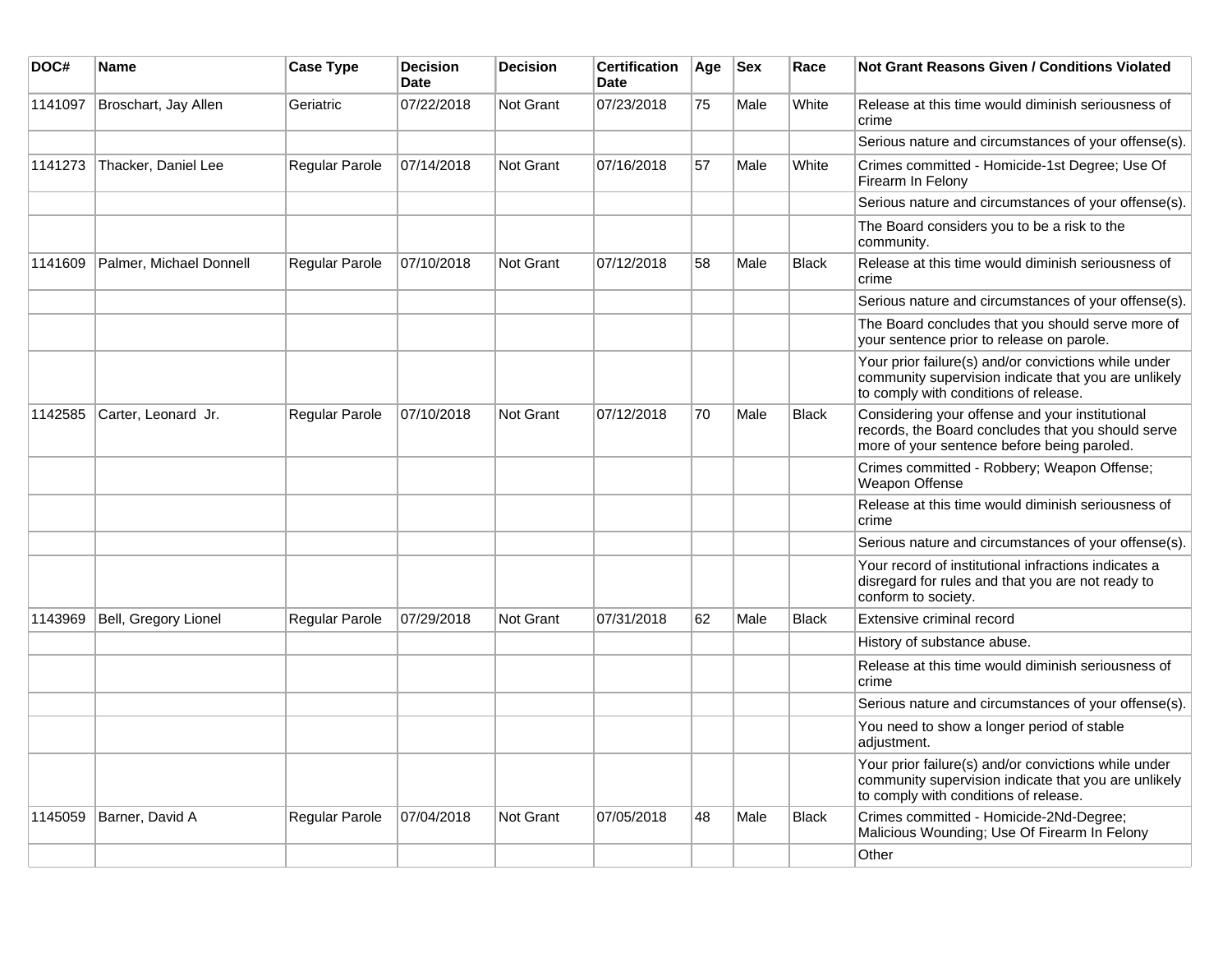| DOC#    | Name                      | <b>Case Type</b>      | <b>Decision</b><br><b>Date</b> | <b>Decision</b>  | <b>Certification</b><br><b>Date</b> | Age | <b>Sex</b> | Race         | <b>Not Grant Reasons Given / Conditions Violated</b>                                                                                                        |
|---------|---------------------------|-----------------------|--------------------------------|------------------|-------------------------------------|-----|------------|--------------|-------------------------------------------------------------------------------------------------------------------------------------------------------------|
| 1145059 | Barner, David A           | <b>Regular Parole</b> | 07/04/2018                     | Not Grant        | 07/05/2018                          | 48  | Male       | <b>Black</b> | Release at this time would diminish seriousness of<br>crime                                                                                                 |
|         |                           |                       |                                |                  |                                     |     |            |              | Serious nature and circumstances of your offense(s).                                                                                                        |
| 1145936 | Mayo, Alonzo Fitzgera     | <b>Regular Parole</b> | 07/19/2018                     | <b>Not Grant</b> | 07/20/2018                          | 49  | Male       | <b>Black</b> | Extensive criminal record                                                                                                                                   |
|         |                           |                       |                                |                  |                                     |     |            |              | You need further participation in institutional work<br>and/or educational programs to indicate your positive<br>progression towards re-entry into society. |
|         |                           |                       |                                |                  |                                     |     |            |              | Your prior failure(s) and/or convictions while under<br>community supervision indicate that you are unlikely<br>to comply with conditions of release.       |
| 1147184 | Stanton, Anthony          | <b>Regular Parole</b> | 07/13/2018                     | Not Grant        | 07/16/2018                          | 59  | Male       | Black        | Crimes committed - Sex Assault, Rape; Forcible<br>Sodomy; Burglary                                                                                          |
|         |                           |                       |                                |                  |                                     |     |            |              | Release at this time would diminish seriousness of<br>crime                                                                                                 |
|         |                           |                       |                                |                  |                                     |     |            |              | Serious nature and circumstances of your offense(s).                                                                                                        |
|         |                           |                       |                                |                  |                                     |     |            |              | The Board concludes that you should serve more of<br>your sentence prior to release on parole.                                                              |
|         |                           |                       |                                |                  |                                     |     |            |              | The Board considers you to be a risk to the<br>community.                                                                                                   |
| 1147605 | Lawrence, Jeffrey T       | Regular Parole        | 07/13/2018                     | <b>Not Grant</b> | 07/16/2018                          | 62  | Male       | White        | Considering your offense and your institutional<br>records, the Board concludes that you should serve<br>more of your sentence before being paroled.        |
|         |                           |                       |                                |                  |                                     |     |            |              | Extensive criminal record                                                                                                                                   |
|         |                           |                       |                                |                  |                                     |     |            |              | History of violence.                                                                                                                                        |
|         |                           |                       |                                |                  |                                     |     |            |              | Release at this time would diminish seriousness of<br>crime                                                                                                 |
|         |                           |                       |                                |                  |                                     |     |            |              | The Board concludes that you should serve more of<br>your sentence prior to release on parole.                                                              |
|         |                           |                       |                                |                  |                                     |     |            |              | The Board considers you to be a risk to the<br>community.                                                                                                   |
| 1147780 | Sirles, Bryan Keith       | <b>Regular Parole</b> | 07/06/2018                     | <b>Not Grant</b> | 07/09/2018                          | 51  | Male       | White        | Crimes committed - Sex Assault, Rape; Robbery;<br><b>Malicious Wounding</b>                                                                                 |
|         |                           |                       |                                |                  |                                     |     |            |              | Release at this time would diminish seriousness of<br>crime                                                                                                 |
|         |                           |                       |                                |                  |                                     |     |            |              | Serious nature and circumstances of your offense(s).                                                                                                        |
|         |                           |                       |                                |                  |                                     |     |            |              | The Board concludes that you should serve more of<br>your sentence prior to release on parole.                                                              |
|         |                           |                       |                                |                  |                                     |     |            |              | The Board considers you to be a risk to the<br>community.                                                                                                   |
|         | 1148207 Hawkins, Robert L | <b>Regular Parole</b> | 07/11/2018                     | <b>Not Grant</b> | 07/12/2018                          | 54  | Male       | <b>Black</b> | Extensive criminal record                                                                                                                                   |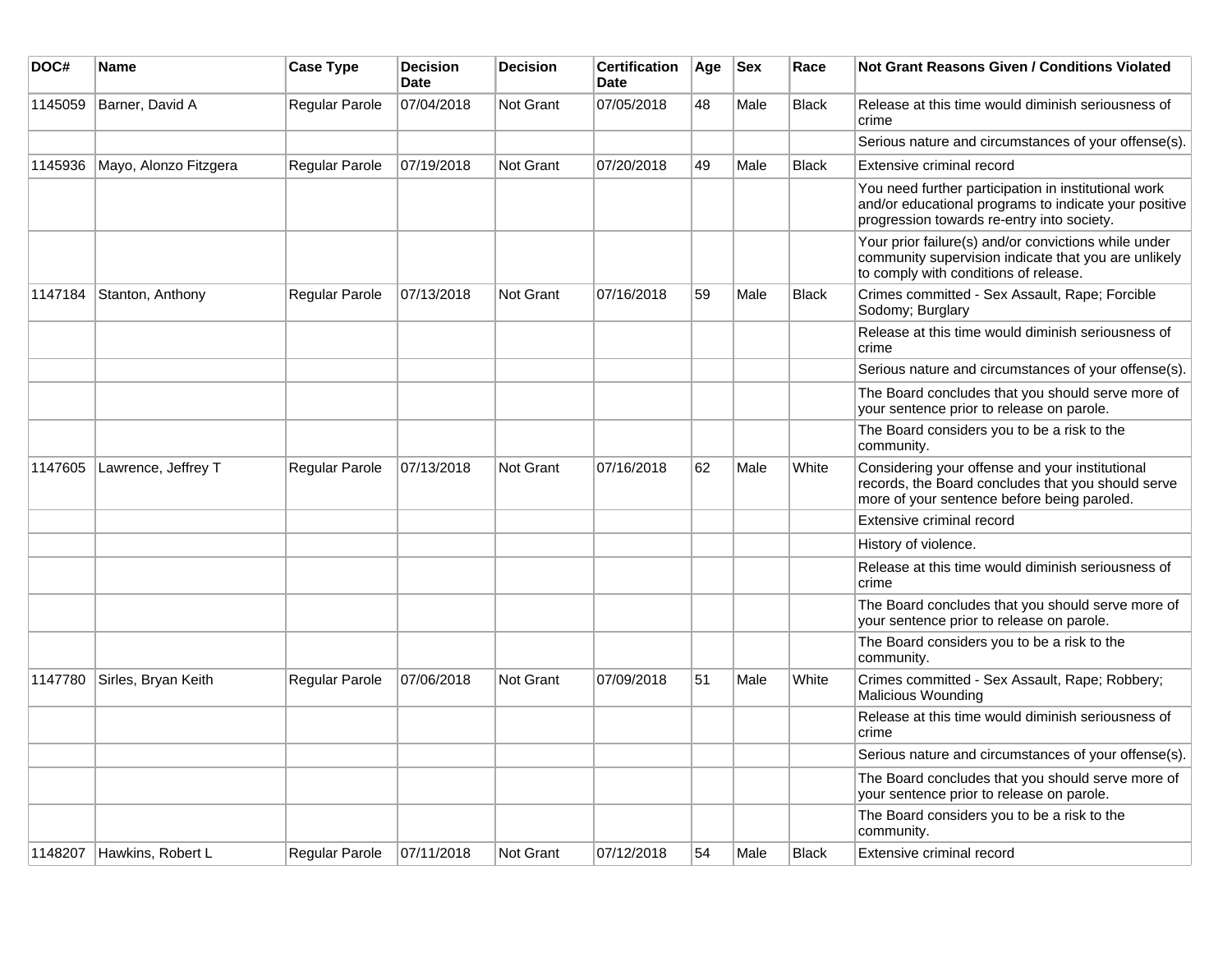| DOC#    | <b>Name</b>            | <b>Case Type</b>      | <b>Decision</b><br><b>Date</b> | <b>Decision</b>  | <b>Certification</b><br>Date | Age | <b>Sex</b>   | Race         | <b>Not Grant Reasons Given / Conditions Violated</b>                                                                                                        |
|---------|------------------------|-----------------------|--------------------------------|------------------|------------------------------|-----|--------------|--------------|-------------------------------------------------------------------------------------------------------------------------------------------------------------|
| 1148207 | Hawkins, Robert L      | Regular Parole        | 07/11/2018                     | Not Grant        | 07/12/2018                   | 54  | Male         | <b>Black</b> | Release at this time would diminish seriousness of<br>crime                                                                                                 |
|         |                        |                       |                                |                  |                              |     |              |              | The Board concludes that you should serve more of<br>your sentence prior to release on parole.                                                              |
|         |                        |                       |                                |                  |                              |     |              |              | Your prior failure(s) and/or convictions while under<br>community supervision indicate that you are unlikely<br>to comply with conditions of release.       |
|         |                        |                       |                                |                  |                              |     |              |              | Your record of institutional infractions indicates a<br>disregard for rules and that you are not ready to<br>conform to society.                            |
| 1149310 | Orndorff, Janice Larue | Geriatric             | 07/11/2018                     | Not Grant        | 07/12/2018                   | 71  | Female White |              | Conviction of a new crime while incarcerated                                                                                                                |
|         |                        |                       |                                |                  |                              |     |              |              | History of violence.                                                                                                                                        |
|         |                        |                       |                                |                  |                              |     |              |              | Release at this time would diminish seriousness of<br>crime                                                                                                 |
|         |                        |                       |                                |                  |                              |     |              |              | Serious nature and circumstances of your offense(s).                                                                                                        |
|         |                        |                       |                                |                  |                              |     |              |              | The Board concludes that you should serve more of<br>your sentence prior to release on parole.                                                              |
| 1151064 | Agner, Stephan Todd    | <b>Regular Parole</b> | 07/11/2018                     | <b>Not Grant</b> | 07/16/2018                   | 56  | Male         | White        | Extensive criminal record                                                                                                                                   |
|         |                        |                       |                                |                  |                              |     |              |              | Release at this time would diminish seriousness of<br>crime                                                                                                 |
|         |                        |                       |                                |                  |                              |     |              |              | You need to show a longer period of stable<br>adjustment.                                                                                                   |
| 1152166 | Young, David Anthony   | <b>Regular Parole</b> | 07/26/2018                     | <b>Not Grant</b> | 07/31/2018                   | 57  | Male         | <b>Black</b> | Extensive criminal record                                                                                                                                   |
|         |                        |                       |                                |                  |                              |     |              |              | Release at this time would diminish seriousness of<br>crime                                                                                                 |
|         |                        |                       |                                |                  |                              |     |              |              | You need further participation in institutional work<br>and/or educational programs to indicate your positive<br>progression towards re-entry into society. |
|         |                        |                       |                                |                  |                              |     |              |              | You need to show a longer period of stable<br>adjustment.                                                                                                   |
|         |                        |                       |                                |                  |                              |     |              |              | Your prior failure(s) and/or convictions while under<br>community supervision indicate that you are unlikely<br>to comply with conditions of release.       |
| 1153790 | Foreman, Ronnie        | Geriatric             | 07/11/2018                     | Not Grant        | 07/12/2018                   | 68  | Male         | <b>Black</b> | Crimes committed - Indecent Liberties: W/Child By<br>Parent/Etc; Indecent Liberties: W/Child By<br>Parent/Etc; Indecent Liberties: W/Child By Parent/Etc    |
|         |                        |                       |                                |                  |                              |     |              |              | Release at this time would diminish seriousness of<br>crime                                                                                                 |
|         |                        |                       |                                |                  |                              |     |              |              | Serious nature and circumstances of your offense(s).                                                                                                        |
|         |                        |                       |                                |                  |                              |     |              |              | The Board concludes that you should serve more of<br>your sentence prior to release on parole.                                                              |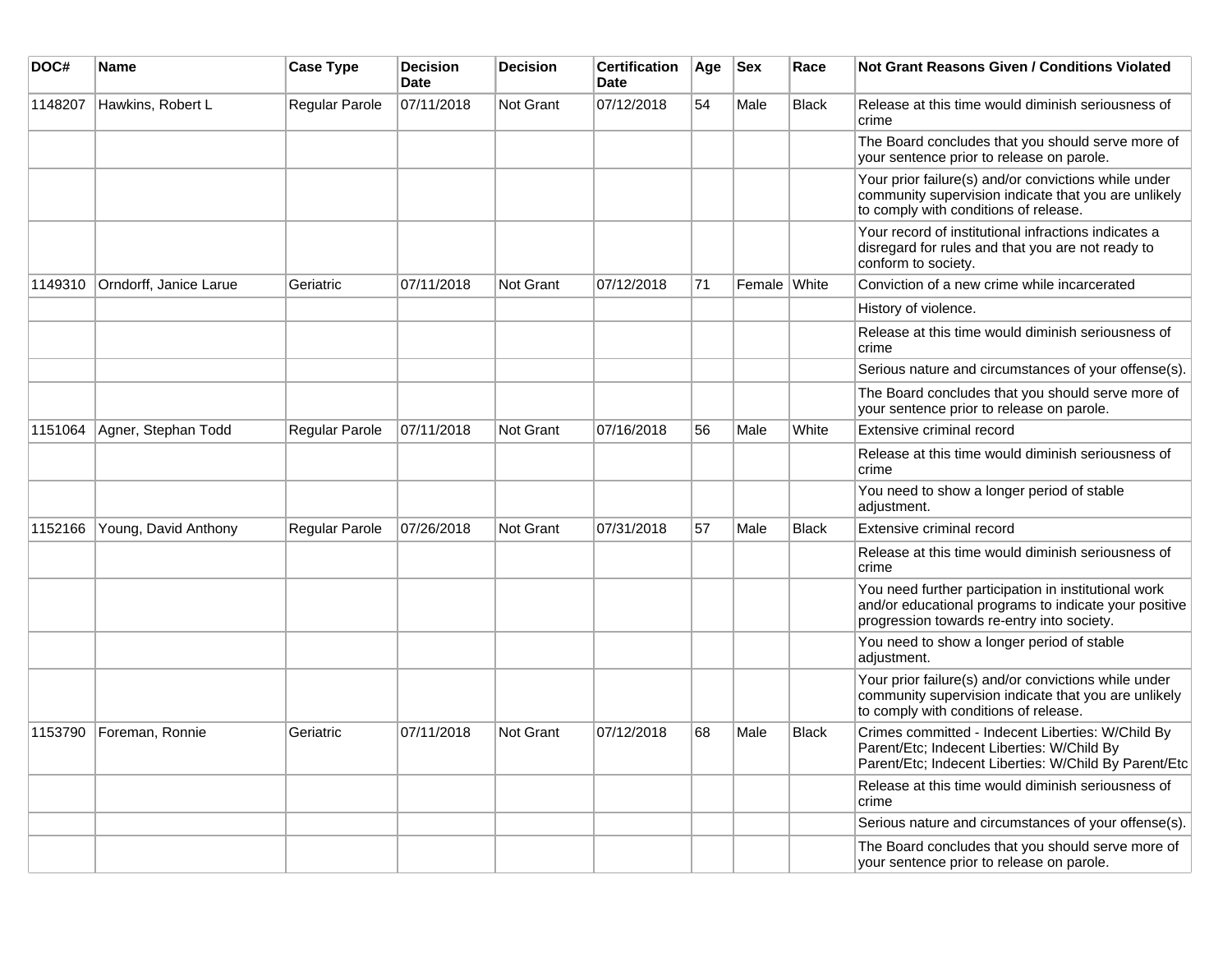| DOC#    | Name                                        | <b>Case Type</b> | <b>Decision</b><br><b>Date</b> | <b>Decision</b>  | <b>Certification</b><br>Date | Age | <b>Sex</b> | Race         | <b>Not Grant Reasons Given / Conditions Violated</b>                                           |
|---------|---------------------------------------------|------------------|--------------------------------|------------------|------------------------------|-----|------------|--------------|------------------------------------------------------------------------------------------------|
| 1153790 | Foreman, Ronnie                             | Geriatric        | 07/11/2018                     | Not Grant        | 07/12/2018                   | 68  | Male       | <b>Black</b> | The Board considers you to be a risk to the<br>community.                                      |
| 1154453 | Lambert, Sammy Crockett                     | Regular Parole   | 07/02/2018                     | <b>Not Grant</b> | 07/02/2018                   | 66  | Male       | White        | Crimes committed - Sex Assault, Rape; Aggravated<br>Sexual Battery; Aggravated Sexual Battery  |
|         |                                             |                  |                                |                  |                              |     |            |              | Release at this time would diminish seriousness of<br>crime                                    |
|         |                                             |                  |                                |                  |                              |     |            |              | Serious nature and circumstances of your offense(s).                                           |
|         |                                             |                  |                                |                  |                              |     |            |              | The Board concludes that you should serve more of<br>your sentence prior to release on parole. |
|         |                                             |                  |                                |                  |                              |     |            |              | The Board considers you to be a risk to the<br>community.                                      |
| 1158588 | Smith, Minor Junior                         | Geriatric        | 07/29/2018                     | <b>Not Grant</b> | 07/31/2018                   | 72  | Male       | White        | Crimes committed - Homicide-Capital; Homicide-1st<br>Degree; Robbery                           |
|         |                                             |                  |                                |                  |                              |     |            |              | Release at this time would diminish seriousness of<br>crime                                    |
|         |                                             |                  |                                |                  |                              |     |            |              | Serious nature and circumstances of your offense(s).                                           |
|         |                                             |                  |                                |                  |                              |     |            |              | The Board concludes that you should serve more of<br>your sentence prior to release on parole. |
|         |                                             |                  |                                |                  |                              |     |            |              | The Board considers you to be a risk to the<br>community.                                      |
| 1159019 | Wyatt, David Jr.                            | Regular Parole   | 07/04/2018                     | <b>Not Grant</b> | 07/05/2018                   | 75  | Male       | White        | Release at this time would diminish seriousness of<br>crime                                    |
|         |                                             |                  |                                |                  |                              |     |            |              | Serious nature and circumstances of your offense(s).                                           |
|         |                                             |                  |                                |                  |                              |     |            |              | The Board concludes that you should serve more of<br>your sentence prior to release on parole. |
| 1159094 | Dargan, Larry Joe Jr.                       | Regular Parole   | 07/26/2018                     | <b>Not Grant</b> | 07/31/2018                   | 45  | Male       | <b>Black</b> | Conviction of a new crime while incarcerated                                                   |
|         |                                             |                  |                                |                  |                              |     |            |              | Extensive criminal record                                                                      |
|         |                                             |                  |                                |                  |                              |     |            |              | History of violence.                                                                           |
|         |                                             |                  |                                |                  |                              |     |            |              | Serious nature and circumstances of your offense(s).                                           |
|         |                                             |                  |                                |                  |                              |     |            |              | The Board concludes that you should serve more of<br>your sentence prior to release on parole. |
|         |                                             |                  |                                |                  |                              |     |            |              | You need to show a longer period of stable<br>adjustment.                                      |
|         | 1161028 Hudson, Donald Eugene Sr. Geriatric |                  | 07/02/2018                     | Not Grant        | 07/02/2018                   | 68  | Male       | White        | Crimes committed - Aggravated Sexual Battery;<br>Indecent Liberties; Contempt Of Court         |
|         |                                             |                  |                                |                  |                              |     |            |              | Extensive criminal record                                                                      |
|         |                                             |                  |                                |                  |                              |     |            |              | Release at this time would diminish seriousness of<br>crime                                    |
|         |                                             |                  |                                |                  |                              |     |            |              | The Board concludes that you should serve more of<br>your sentence prior to release on parole. |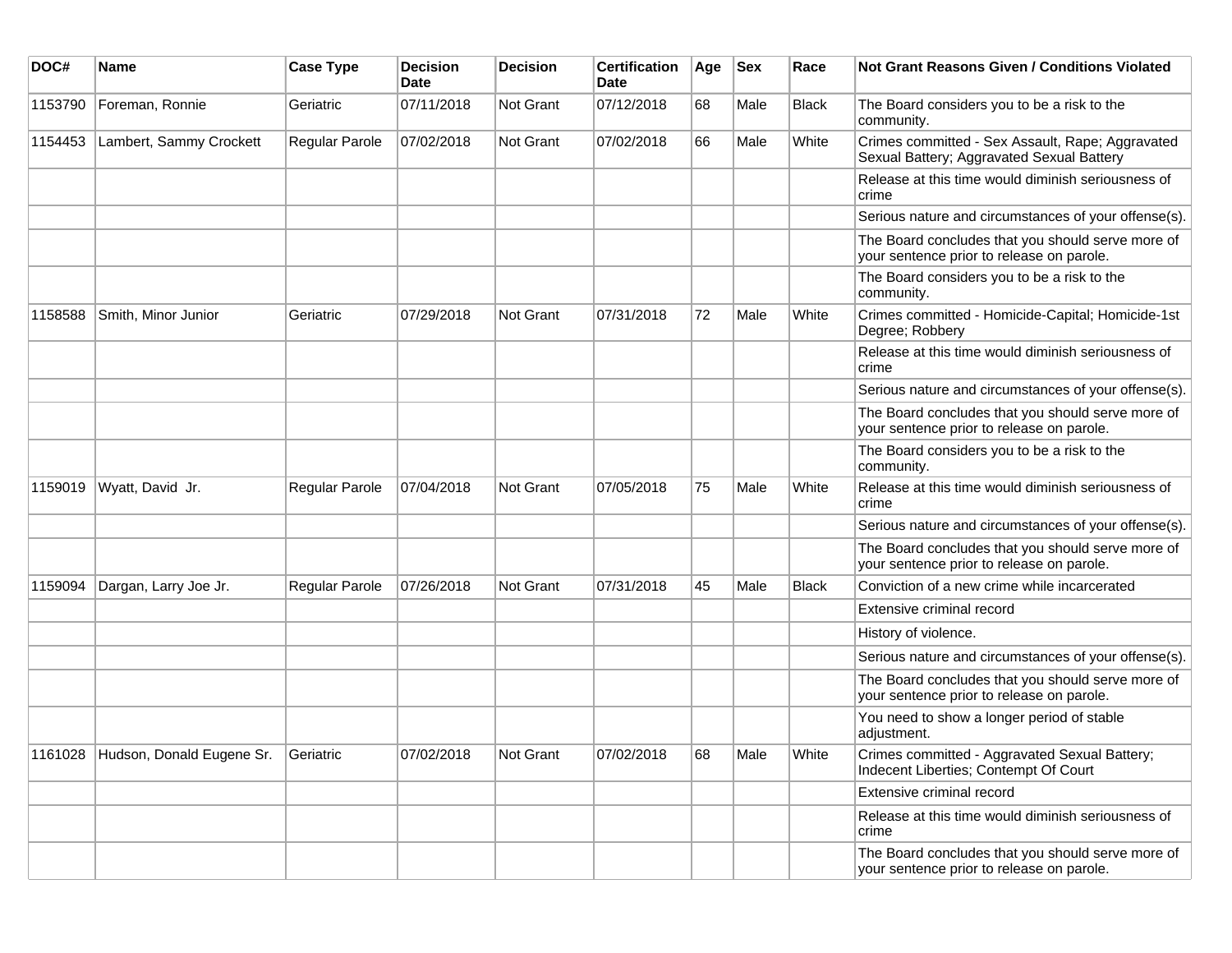| DOC#    | <b>Name</b>               | <b>Case Type</b>    | <b>Decision</b><br><b>Date</b> | <b>Decision</b>  | <b>Certification</b><br>Date | Age | <b>Sex</b> | Race  | <b>Not Grant Reasons Given / Conditions Violated</b>                                                                                                  |
|---------|---------------------------|---------------------|--------------------------------|------------------|------------------------------|-----|------------|-------|-------------------------------------------------------------------------------------------------------------------------------------------------------|
| 1161028 | Hudson, Donald Eugene Sr. | Geriatric           | 07/02/2018                     | Not Grant        | 07/02/2018                   | 68  | Male       | White | The Board considers you to be a risk to the<br>community.                                                                                             |
| 1162350 | Barksdale, Eddie Louis    | Geriatric           | 07/22/2018                     | Not Grant        | 07/23/2018                   | 67  | Male       | Black | Extensive criminal record                                                                                                                             |
|         |                           |                     |                                |                  |                              |     |            |       | Release at this time would diminish seriousness of<br>crime                                                                                           |
|         |                           |                     |                                |                  |                              |     |            |       | Serious nature and circumstances of your offense(s).                                                                                                  |
|         |                           |                     |                                |                  |                              |     |            |       | The Board concludes that you should serve more of<br>your sentence prior to release on parole.                                                        |
|         |                           |                     |                                |                  |                              |     |            |       | The Board considers you to be a risk to the<br>community.                                                                                             |
| 1165674 | Boothe, Donald Ray        | Geriatric           | 07/26/2018                     | <b>Not Grant</b> | 07/26/2018                   | 68  | Male       | White | No Interest in Parole                                                                                                                                 |
| 1165779 | Strong, William R Jr.     | Regular Parole      | 07/22/2018                     | Not Grant        | 07/23/2018                   | 64  | Male       | White | Crimes committed - Kidnap/Abduct; Sex Assault,<br>Rape; Unlawful Wound/Bodily Injury                                                                  |
|         |                           |                     |                                |                  |                              |     |            |       | Release at this time would diminish seriousness of<br>crime                                                                                           |
|         |                           |                     |                                |                  |                              |     |            |       | Serious nature and circumstances of your offense(s).                                                                                                  |
| 1165785 | Miller, Robert Guy        | Regular Parole      | 07/09/2018                     | <b>Not Grant</b> | 07/09/2018                   | 71  | Male       | White | Conviction of a new crime while incarcerated                                                                                                          |
|         |                           |                     |                                |                  |                              |     |            |       | Crimes committed - Sex Assault, Rape; Burglary;<br>Fraud                                                                                              |
|         |                           |                     |                                |                  |                              |     |            |       | History of violence.                                                                                                                                  |
|         |                           |                     |                                |                  |                              |     |            |       | Serious nature and circumstances of your offense(s).                                                                                                  |
|         |                           |                     |                                |                  |                              |     |            |       | The Board concludes that you should serve more of<br>your sentence prior to release on parole.                                                        |
|         |                           |                     |                                |                  |                              |     |            |       | The Board considers you to be a risk to the<br>community.                                                                                             |
| 1165895 | Robbins, Timothy Martin   | <b>Board Review</b> | 07/11/2018                     | <b>Not Grant</b> | 07/16/2018                   | 57  | Male       | White | Extensive criminal record                                                                                                                             |
|         |                           |                     |                                |                  |                              |     |            |       | The Board considers you to be a risk to the<br>community.                                                                                             |
|         |                           |                     |                                |                  |                              |     |            |       | You need to show a longer period of stable<br>adjustment.                                                                                             |
|         |                           |                     |                                |                  |                              |     |            |       | Your prior failure(s) and/or convictions while under<br>community supervision indicate that you are unlikely<br>to comply with conditions of release. |
| 1168893 | Mason, Larry Sr.          | Geriatric           | 07/15/2018                     | ∣Not Grant       | 07/17/2018                   | 66  | Male       | Black | Crimes committed - Homicide-2Nd-Degree; Assault<br><b>And Battery</b>                                                                                 |
|         |                           |                     |                                |                  |                              |     |            |       | Extensive criminal record                                                                                                                             |
|         |                           |                     |                                |                  |                              |     |            |       | Release at this time would diminish seriousness of<br>crime                                                                                           |
|         |                           |                     |                                |                  |                              |     |            |       | The Board considers you to be a risk to the<br>community.                                                                                             |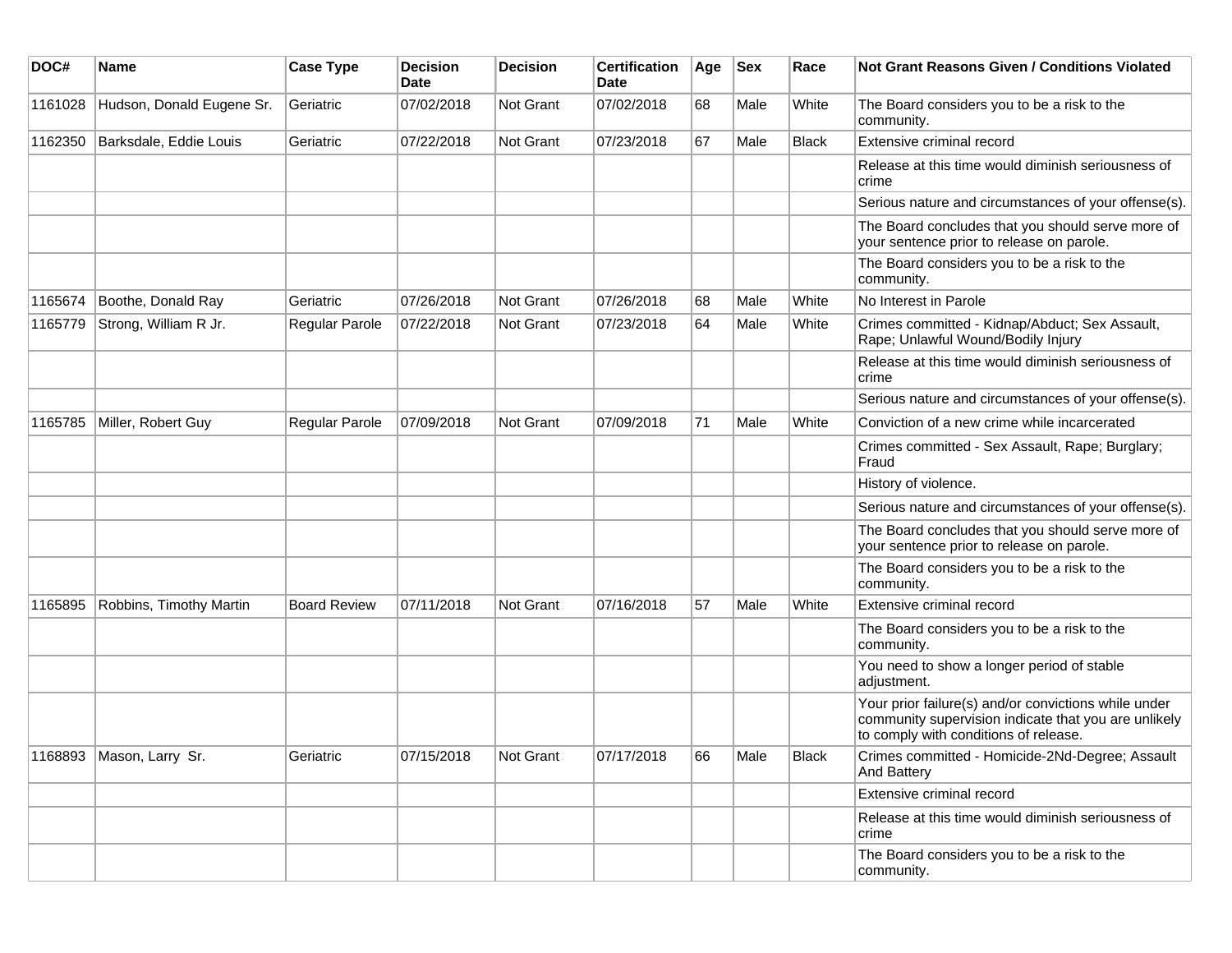| DOC#    | <b>Name</b>              | <b>Case Type</b> | <b>Decision</b><br>Date | <b>Decision</b>  | <b>Certification</b><br><b>Date</b> | Age | <b>Sex</b> | Race         | Not Grant Reasons Given / Conditions Violated                                                                                                         |
|---------|--------------------------|------------------|-------------------------|------------------|-------------------------------------|-----|------------|--------------|-------------------------------------------------------------------------------------------------------------------------------------------------------|
| 1169100 | White, Edward Larry      | Regular Parole   | 07/17/2018              | Not Grant        | 07/18/2018                          | 48  | Male       | <b>Black</b> | History of violence.                                                                                                                                  |
|         |                          |                  |                         |                  |                                     |     |            |              | Release at this time would diminish seriousness of<br>crime                                                                                           |
|         |                          |                  |                         |                  |                                     |     |            |              | Serious nature and circumstances of your offense(s).                                                                                                  |
|         |                          |                  |                         |                  |                                     |     |            |              | The Board concludes that you should serve more of<br>your sentence prior to release on parole.                                                        |
| 1172030 | Patton, Eric Ryan        | Regular Parole   | 07/16/2018              | <b>Not Grant</b> | 07/17/2018                          | 49  | Male       | <b>Black</b> | Considering your offense and your institutional<br>records, the Board concludes that you should serve<br>more of your sentence before being paroled.  |
|         |                          |                  |                         |                  |                                     |     |            |              | Crimes committed - Sex Assault, Rape; Sex Assault,<br>Rape; Sodomy                                                                                    |
|         |                          |                  |                         |                  |                                     |     |            |              | History of substance abuse.                                                                                                                           |
|         |                          |                  |                         |                  |                                     |     |            |              | Release at this time would diminish seriousness of<br>crime                                                                                           |
|         |                          |                  |                         |                  |                                     |     |            |              | Serious nature and circumstances of your offense(s).                                                                                                  |
|         |                          |                  |                         |                  |                                     |     |            |              | You need to show a longer period of stable<br>adjustment.                                                                                             |
| 1174264 | Walls, Daniel Keith      | Regular Parole   | 07/17/2018              | Not Grant        | 07/17/2018                          | 50  | Male       | White        | Crimes committed - Homicide/Murder;<br>Homicide/Murder; Damage Property                                                                               |
|         |                          |                  |                         |                  |                                     |     |            |              | History of substance abuse.                                                                                                                           |
|         |                          |                  |                         |                  |                                     |     |            |              | History of violence.                                                                                                                                  |
|         |                          |                  |                         |                  |                                     |     |            |              | Release at this time would diminish seriousness of<br>crime                                                                                           |
|         |                          |                  |                         |                  |                                     |     |            |              | Serious nature and circumstances of your offense(s).                                                                                                  |
|         |                          |                  |                         |                  |                                     |     |            |              | The Board concludes that you should serve more of<br>your sentence prior to release on parole.                                                        |
| 1175991 | Shifflett, Jeffrey Wayne | Regular Parole   | 07/30/2018              | <b>Not Grant</b> | 07/31/2018                          | 51  | Male       | White        | Extensive criminal record                                                                                                                             |
|         |                          |                  |                         |                  |                                     |     |            |              | Release at this time would diminish seriousness of<br>crime                                                                                           |
|         |                          |                  |                         |                  |                                     |     |            |              | The Board considers you to be a risk to the<br>community.                                                                                             |
|         |                          |                  |                         |                  |                                     |     |            |              | Your prior failure(s) and/or convictions while under<br>community supervision indicate that you are unlikely<br>to comply with conditions of release. |
| 1176082 | Doxie, Aaron III         | Geriatric        | 07/26/2018              | Not Grant        | 07/31/2018                          | 62  | Male       | <b>Black</b> | History of violence.                                                                                                                                  |
|         |                          |                  |                         |                  |                                     |     |            |              | Serious nature and circumstances of your offense(s).                                                                                                  |
|         |                          |                  |                         |                  |                                     |     |            |              | Your prior failure(s) and/or convictions while under<br>community supervision indicate that you are unlikely<br>to comply with conditions of release. |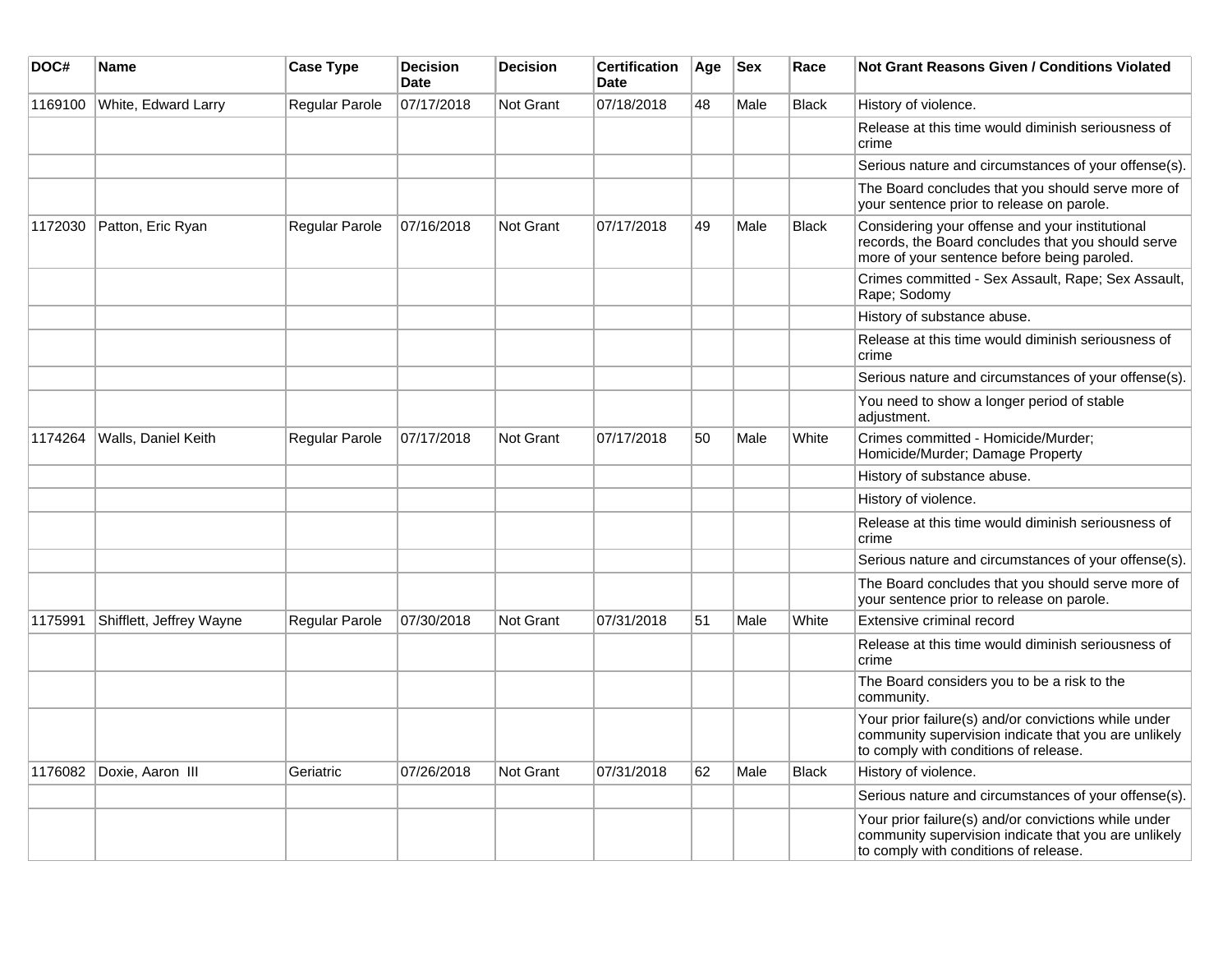| DOC#    | Name                                       | <b>Case Type</b> | <b>Decision</b><br><b>Date</b> | <b>Decision</b> | <b>Certification</b><br><b>Date</b> | Age | <b>Sex</b>   | Race         | Not Grant Reasons Given / Conditions Violated                                                  |
|---------|--------------------------------------------|------------------|--------------------------------|-----------------|-------------------------------------|-----|--------------|--------------|------------------------------------------------------------------------------------------------|
| 1177600 | Melton, Denny Coggin                       | Geriatric        | 07/10/2018                     | Not Grant       | 07/12/2018                          | 64  | Male         | White        | Crimes committed - Homicide/Murder; Use Of<br>Firearm In Felony                                |
|         |                                            |                  |                                |                 |                                     |     |              |              | Release at this time would diminish seriousness of<br>crime                                    |
|         |                                            |                  |                                |                 |                                     |     |              |              | Serious nature and circumstances of your offense(s).                                           |
|         |                                            |                  |                                |                 |                                     |     |              |              | The Board concludes that you should serve more of<br>your sentence prior to release on parole. |
| 1181916 | Diggs, Rafael Da'Dora Juwan Regular Parole |                  | 07/23/2018                     | Not Grant       | 07/24/2018                          | 54  | Male         | <b>Black</b> | Crimes committed - Aggravated Sexual Battery; Sex<br>Assit-Attempted Rape; Robbery             |
|         |                                            |                  |                                |                 |                                     |     |              |              | History of violence.                                                                           |
|         |                                            |                  |                                |                 |                                     |     |              |              | Release at this time would diminish seriousness of<br>crime                                    |
|         |                                            |                  |                                |                 |                                     |     |              |              | Serious nature and circumstances of your offense(s).                                           |
|         |                                            |                  |                                |                 |                                     |     |              |              | The Board concludes that you should serve more of<br>your sentence prior to release on parole. |
|         |                                            |                  |                                |                 |                                     |     |              |              | The Board considers you to be a risk to the<br>community.                                      |
| 1184092 | Cooper, Dawn Patricia                      | Geriatric        | 07/06/2018                     | Not Grant       | 07/09/2018                          | 64  | Female Black |              | Crimes committed - Homicide-1st Degree; Homicide-<br>1st Degree; Malicious Wounding            |
|         |                                            |                  |                                |                 |                                     |     |              |              | Release at this time would diminish seriousness of<br>crime                                    |
|         |                                            |                  |                                |                 |                                     |     |              |              | Serious nature and circumstances of your offense(s).                                           |
|         |                                            |                  |                                |                 |                                     |     |              |              | The Board concludes that you should serve more of<br>your sentence prior to release on parole. |
|         |                                            |                  |                                |                 |                                     |     |              |              | The Board considers you to be a risk to the<br>community.                                      |
| 1185575 | Brown, Mary Gail                           | Geriatric        | 07/12/2018                     | Not Grant       | 07/16/2018                          | 61  | Female White |              | Crimes committed - Homicide-1st Degree;<br>Kidnap/Abduct                                       |
|         |                                            |                  |                                |                 |                                     |     |              |              | Release at this time would diminish seriousness of<br>crime                                    |
|         |                                            |                  |                                |                 |                                     |     |              |              | Serious nature and circumstances of your offense(s).                                           |
|         |                                            |                  |                                |                 |                                     |     |              |              | The Board concludes that you should serve more of<br>your sentence prior to release on parole. |
| 1189336 | Davis, James Thomas                        | Geriatric        | 07/23/2018                     | Not Grant       | 07/23/2018                          | 63  | Male         | <b>Black</b> | No Interest in Parole                                                                          |
| 1189777 | Abney, Wilbert Jr.                         | Regular Parole   | 07/04/2018                     | Not Grant       | 07/05/2018                          | 68  | Male         | <b>Black</b> | Release at this time would diminish seriousness of<br>crime                                    |
|         |                                            |                  |                                |                 |                                     |     |              |              | Serious nature and circumstances of your offense(s).                                           |
|         |                                            |                  |                                |                 |                                     |     |              |              | The Board concludes that you should serve more of<br>your sentence prior to release on parole. |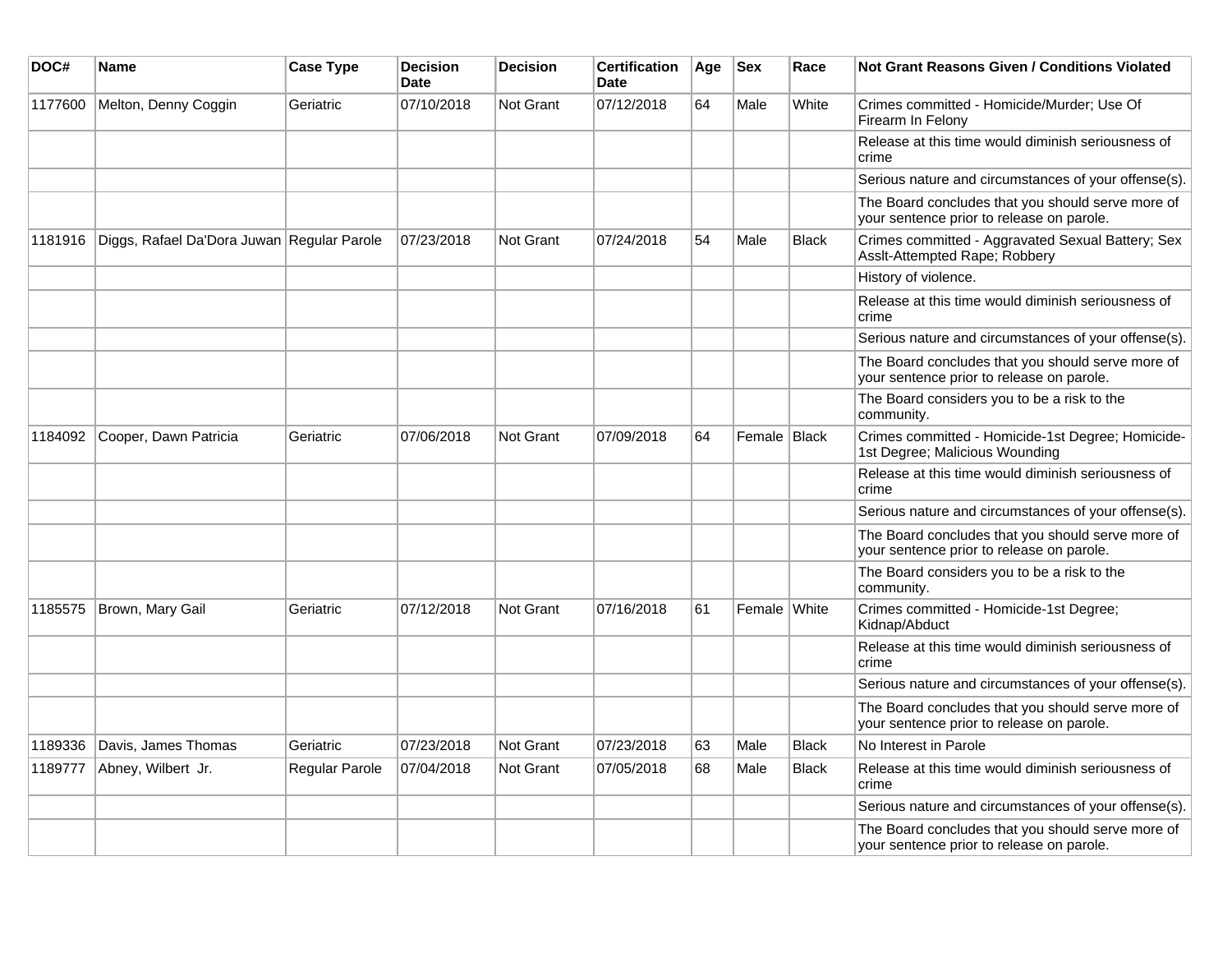| DOC#    | <b>Name</b>                 | <b>Case Type</b> | <b>Decision</b><br><b>Date</b> | <b>Decision</b>  | <b>Certification</b><br>Date | Age | <b>Sex</b> | Race         | <b>Not Grant Reasons Given / Conditions Violated</b>                                                                                                  |
|---------|-----------------------------|------------------|--------------------------------|------------------|------------------------------|-----|------------|--------------|-------------------------------------------------------------------------------------------------------------------------------------------------------|
| 1196762 | Orellanaromero, Rodolfo     | Geriatric        | 07/22/2018                     | Not Grant        | 07/23/2018                   | 67  | Male       | White        | Crimes committed - Rape: Intercourse By<br>Force/Threat/Intimidation; Rape: Intercourse By<br>Force/Threat/Intimidation                               |
|         |                             |                  |                                |                  |                              |     |            |              | Serious nature and circumstances of your offense(s).                                                                                                  |
|         |                             |                  |                                |                  |                              |     |            |              | The Board considers you to be a risk to the<br>community.                                                                                             |
| 1198360 | Mcphatter, Henry Clay       | Geriatric        | 07/10/2018                     | Not Grant        | 07/12/2018                   | 69  | Male       | <b>Black</b> | Extensive criminal record                                                                                                                             |
|         |                             |                  |                                |                  |                              |     |            |              | History of substance abuse.                                                                                                                           |
|         |                             |                  |                                |                  |                              |     |            |              | History of violence.                                                                                                                                  |
|         |                             |                  |                                |                  |                              |     |            |              | Release at this time would diminish seriousness of<br>crime                                                                                           |
|         |                             |                  |                                |                  |                              |     |            |              | Serious nature and circumstances of your offense(s).                                                                                                  |
|         |                             |                  |                                |                  |                              |     |            |              | The Board concludes that you should serve more of<br>your sentence prior to release on parole.                                                        |
| 1198447 | Boensch, John William       | Geriatric        | 07/26/2018                     | Not Grant        | 07/31/2018                   | 65  | Male       | White        | No Interest in Parole                                                                                                                                 |
| 1198811 | Yeager, Robert George Jr.   | Geriatric        | 07/10/2018                     | <b>Not Grant</b> | 07/12/2018                   | 70  | Male       | White        | Crimes committed - (Attempted)Rape: Intercourse<br>By Force/Threat/Intimidation; (Solicit<br>Felony)Sodomy: By Force Or Victim Helplessness           |
|         |                             |                  |                                |                  |                              |     |            |              | Extensive criminal record                                                                                                                             |
|         |                             |                  |                                |                  |                              |     |            |              | Release at this time would diminish seriousness of<br>crime                                                                                           |
|         |                             |                  |                                |                  |                              |     |            |              | The Board considers you to be a risk to the<br>community.                                                                                             |
| 1203930 | Dole, Dexter                | Geriatric        | 07/11/2018                     | Not Grant        | 07/16/2018                   | 71  | Male       | White        | Crimes committed - Aggravated Sexual Battery:<br>Victim <13 Yrs; Object Sexual Penetration: Victim<br><13 Yrs; Sodomy: Victim <13 Yrs                 |
|         |                             |                  |                                |                  |                              |     |            |              | Release at this time would diminish seriousness of<br>crime                                                                                           |
|         |                             |                  |                                |                  |                              |     |            |              | Serious nature and circumstances of your offense(s).                                                                                                  |
|         |                             |                  |                                |                  |                              |     |            |              | The Board concludes that you should serve more of<br>your sentence prior to release on parole.                                                        |
|         |                             |                  |                                |                  |                              |     |            |              | The Board considers you to be a risk to the<br>community.                                                                                             |
|         | 1208114 Harlow, Chad Wesley | Regular Parole   | 07/18/2018                     | Not Grant        | 07/20/2018                   | 31  | Male       | White        | Release at this time would diminish seriousness of<br>crime                                                                                           |
|         |                             |                  |                                |                  |                              |     |            |              | Your prior failure(s) and/or convictions while under<br>community supervision indicate that you are unlikely<br>to comply with conditions of release. |
| 1225354 | Graves, John Jasper         | Regular Parole   | 07/02/2018                     | Not Grant        | 07/02/2018                   | 52  | Male       | <b>Black</b> | No Interest in Parole                                                                                                                                 |
| 1327285 | Crutchley, James Leo Jr.    | Regular Parole   | 07/14/2018                     | Not Grant        | 07/16/2018                   | 71  | Male       | White        | Release at this time would diminish seriousness of<br>crime                                                                                           |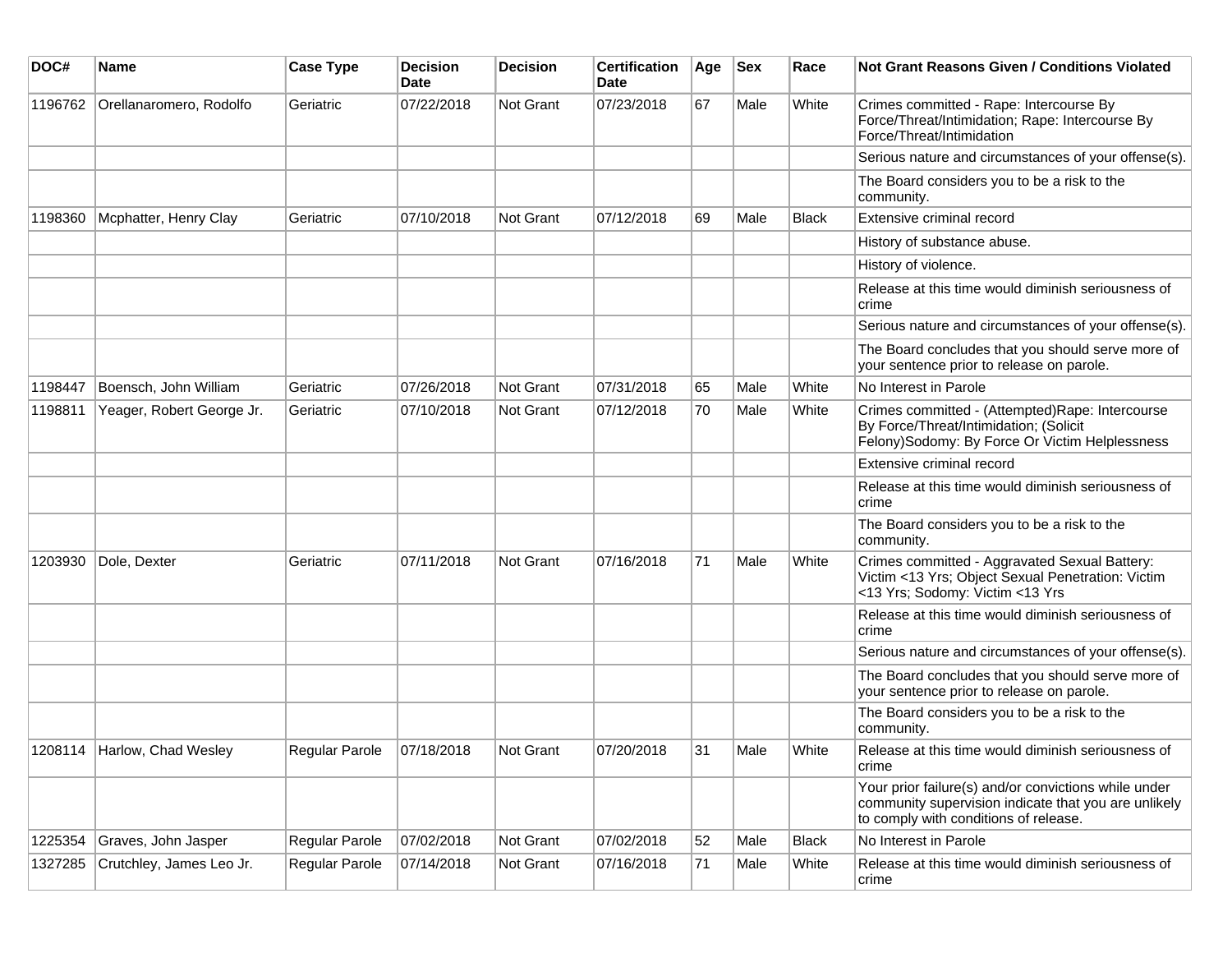| DOC#    | Name                     | <b>Case Type</b> | <b>Decision</b><br><b>Date</b> | <b>Decision</b> | <b>Certification</b><br><b>Date</b> | Age | <b>Sex</b> | Race  | <b>Not Grant Reasons Given / Conditions Violated</b>                                                                                              |
|---------|--------------------------|------------------|--------------------------------|-----------------|-------------------------------------|-----|------------|-------|---------------------------------------------------------------------------------------------------------------------------------------------------|
| 1327285 | Crutchley, James Leo Jr. | Regular Parole   | 07/14/2018                     | Not Grant       | 07/16/2018                          | 71  | Male       | White | Serious nature and circumstances of your offense(s).                                                                                              |
|         |                          |                  |                                |                 |                                     |     |            |       | The Board concludes that you should serve more of<br>your sentence prior to release on parole.                                                    |
|         |                          |                  |                                |                 |                                     |     |            |       | The Board considers you to be a risk to the<br>community.                                                                                         |
| 1398380 | Rice, Robert             | Geriatric        | 07/13/2018                     | Not Grant       | 07/16/2018                          | 73  | Male       | White | Crimes committed - Aggravated Sexual Battery:<br>Victim <13 Yrs; Aggravated Sexual Battery: Victim<br>$<$ 13 Yrs                                  |
|         |                          |                  |                                |                 |                                     |     |            |       | Release at this time would diminish seriousness of<br>crime                                                                                       |
|         |                          |                  |                                |                 |                                     |     |            |       | Serious nature and circumstances of your offense(s).                                                                                              |
|         |                          |                  |                                |                 |                                     |     |            |       | The Board considers you to be a risk to the<br>community.                                                                                         |
| 1406189 | Robey, William Leonard   | Geriatric        | 07/12/2018                     | Not Grant       | 07/16/2018                          | 80  | Male       | White | Crimes committed - Aggravated Sexual Battery:<br>Victim <13 Yrs; Indecent Liberties: W/Child <15Y;<br>Labor/Custody: Endanger/Cruelly Treat Child |
|         |                          |                  |                                |                 |                                     |     |            |       | Release at this time would diminish seriousness of<br>crime                                                                                       |
|         |                          |                  |                                |                 |                                     |     |            |       | Serious nature and circumstances of your offense(s).                                                                                              |
|         |                          |                  |                                |                 |                                     |     |            |       | The Board concludes that you should serve more of<br>your sentence prior to release on parole.                                                    |
|         |                          |                  |                                |                 |                                     |     |            |       | The Board considers you to be a risk to the<br>community.                                                                                         |
| 1406202 | Cole, Jerry              | Geriatric        | 07/16/2018                     | Not Grant       | 07/17/2018                          | 67  | Male       | White | Release at this time would diminish seriousness of<br>crime                                                                                       |
|         |                          |                  |                                |                 |                                     |     |            |       | Serious nature and circumstances of your offense(s).                                                                                              |
|         |                          |                  |                                |                 |                                     |     |            |       | The Board concludes that you should serve more of<br>your sentence prior to release on parole.                                                    |
|         |                          |                  |                                |                 |                                     |     |            |       | The Board considers you to be a risk to the<br>community.                                                                                         |
| 1409698 | Carter, Curtis Eugene    | Geriatric        | 07/10/2018                     | Not Grant       | 07/12/2018                          | 62  | Male       | Black | Crimes committed - Murder: Homicide; Drugs:<br>Distrib/Sell For Profit Sch I Or II; Drugs: Distrib/Sell<br>For Profit Sch I Or II                 |
|         |                          |                  |                                |                 |                                     |     |            |       | Release at this time would diminish seriousness of<br>crime                                                                                       |
|         |                          |                  |                                |                 |                                     |     |            |       | Serious nature and circumstances of your offense(s).                                                                                              |
|         |                          |                  |                                |                 |                                     |     |            |       | The Board concludes that you should serve more of<br>your sentence prior to release on parole.                                                    |
| 1413874 | Taylor, Lawrence Tower   | Geriatric        | 07/23/2018                     | Not Grant       | 07/23/2018                          | 73  | Male       | White | No Interest in Parole                                                                                                                             |
| 1434805 | Brooks, Donald Lee       | Geriatric        | 07/12/2018                     | Not Grant       | 07/17/2018                          | 76  | Male       | White | Crimes committed - Murder: 2nd Degree; Firearm:<br>Use In Commission Of Felony, 1st Off                                                           |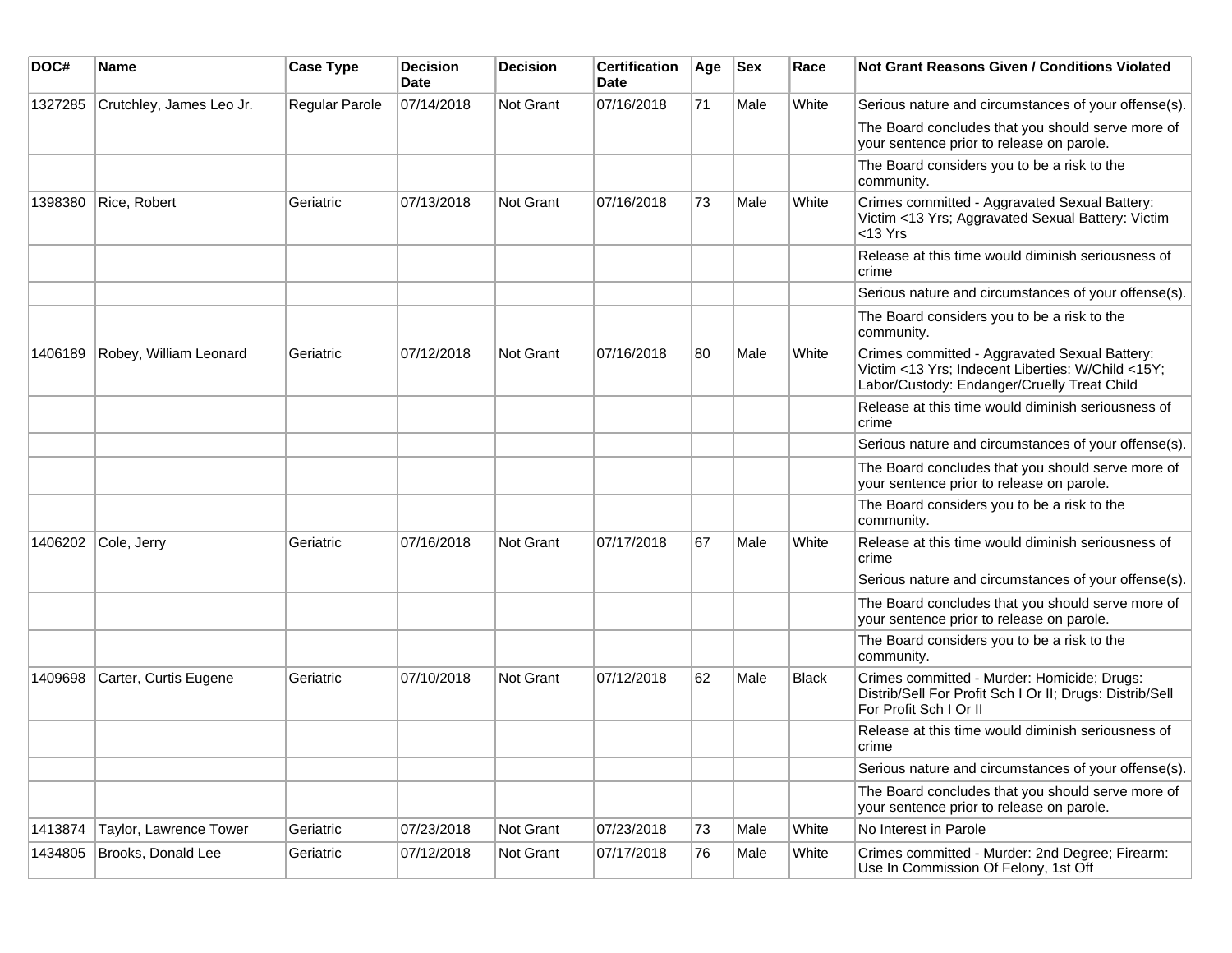| DOC#    | Name                                        | <b>Case Type</b>      | <b>Decision</b><br><b>Date</b> | <b>Decision</b>  | <b>Certification</b><br><b>Date</b> | Age | <b>Sex</b> | Race         | <b>Not Grant Reasons Given / Conditions Violated</b>                                                                                                                       |
|---------|---------------------------------------------|-----------------------|--------------------------------|------------------|-------------------------------------|-----|------------|--------------|----------------------------------------------------------------------------------------------------------------------------------------------------------------------------|
| 1434805 | Brooks, Donald Lee                          | Geriatric             | 07/12/2018                     | Not Grant        | 07/17/2018                          | 76  | Male       | White        | Release at this time would diminish seriousness of<br>crime                                                                                                                |
|         |                                             |                       |                                |                  |                                     |     |            |              | Serious nature and circumstances of your offense(s).                                                                                                                       |
|         |                                             |                       |                                |                  |                                     |     |            |              | The Board concludes that you should serve more of<br>your sentence prior to release on parole.                                                                             |
| 1447269 | Davis, Alton Kenny                          | Geriatric             | 07/04/2018                     | Not Grant        | 07/05/2018                          | 66  | Male       | White        | Crimes committed - Abduction: By Force,<br>Intimidation Or Deception; Abduction: By Force,<br>Intimidation Or Deception; Rape: Intercourse By<br>Force/Threat/Intimidation |
|         |                                             |                       |                                |                  |                                     |     |            |              | Release at this time would diminish seriousness of<br>crime                                                                                                                |
|         |                                             |                       |                                |                  |                                     |     |            |              | The Board concludes that you should serve more of<br>your sentence prior to release on parole.                                                                             |
|         |                                             |                       |                                |                  |                                     |     |            |              | The Board considers you to be a risk to the<br>community.                                                                                                                  |
| 1455242 | Steed, Medford Allen                        | Geriatric             | 07/23/2018                     | Not Grant        | 07/23/2018                          | 68  | Male       | White        | No Interest in Parole                                                                                                                                                      |
| 1465534 | Hutchinson, Anthony Barringt Regular Parole |                       | 07/30/2018                     | <b>Not Grant</b> | 07/31/2018                          | 49  | Male       | <b>Black</b> | Crimes committed - Murder: 2nd Degree; Murder:<br>1st Degree; Abduction: By Force, Intimidation Or<br>Deception                                                            |
|         |                                             |                       |                                |                  |                                     |     |            |              | History of violence.                                                                                                                                                       |
|         |                                             |                       |                                |                  |                                     |     |            |              | Release at this time would diminish seriousness of<br>crime                                                                                                                |
|         |                                             |                       |                                |                  |                                     |     |            |              | The Board concludes that you should serve more of<br>your sentence prior to release on parole.                                                                             |
|         |                                             |                       |                                |                  |                                     |     |            |              | You need further participation in institutional work<br>and/or educational programs to indicate your positive<br>progression towards re-entry into society.                |
| 1470292 | Cantrell, Doil Clinton                      | <b>Regular Parole</b> | 07/27/2018                     | Not Grant        | 07/30/2018                          | 74  | Male       | White        | Crimes committed - Object Sexual Penetration: By<br>Force Or Helpless; Indecent Liberties: W/ Child;<br>Indecent Liberties: W/ Child                                       |
|         |                                             |                       |                                |                  |                                     |     |            |              | Release at this time would diminish seriousness of<br>crime                                                                                                                |
|         |                                             |                       |                                |                  |                                     |     |            |              | Serious nature and circumstances of your offense(s).                                                                                                                       |
|         |                                             |                       |                                |                  |                                     |     |            |              | The Board considers you to be a risk to the<br>community.                                                                                                                  |
| 1472990 | Baird, Charlie William Jr.                  | Geriatric             | 07/13/2018                     | <b>Not Grant</b> | 07/17/2018                          | 69  | Male       | White        | Crimes committed - Rape: Intercourse W/ Victim <13<br>Yrs; Rape: Intercourse W/ Victim <13 Yrs; Rape:<br>Intercourse W/ Victim <13 Yrs                                     |
|         |                                             |                       |                                |                  |                                     |     |            |              | Release at this time would diminish seriousness of<br>crime                                                                                                                |
|         |                                             |                       |                                |                  |                                     |     |            |              | Serious nature and circumstances of your offense(s).                                                                                                                       |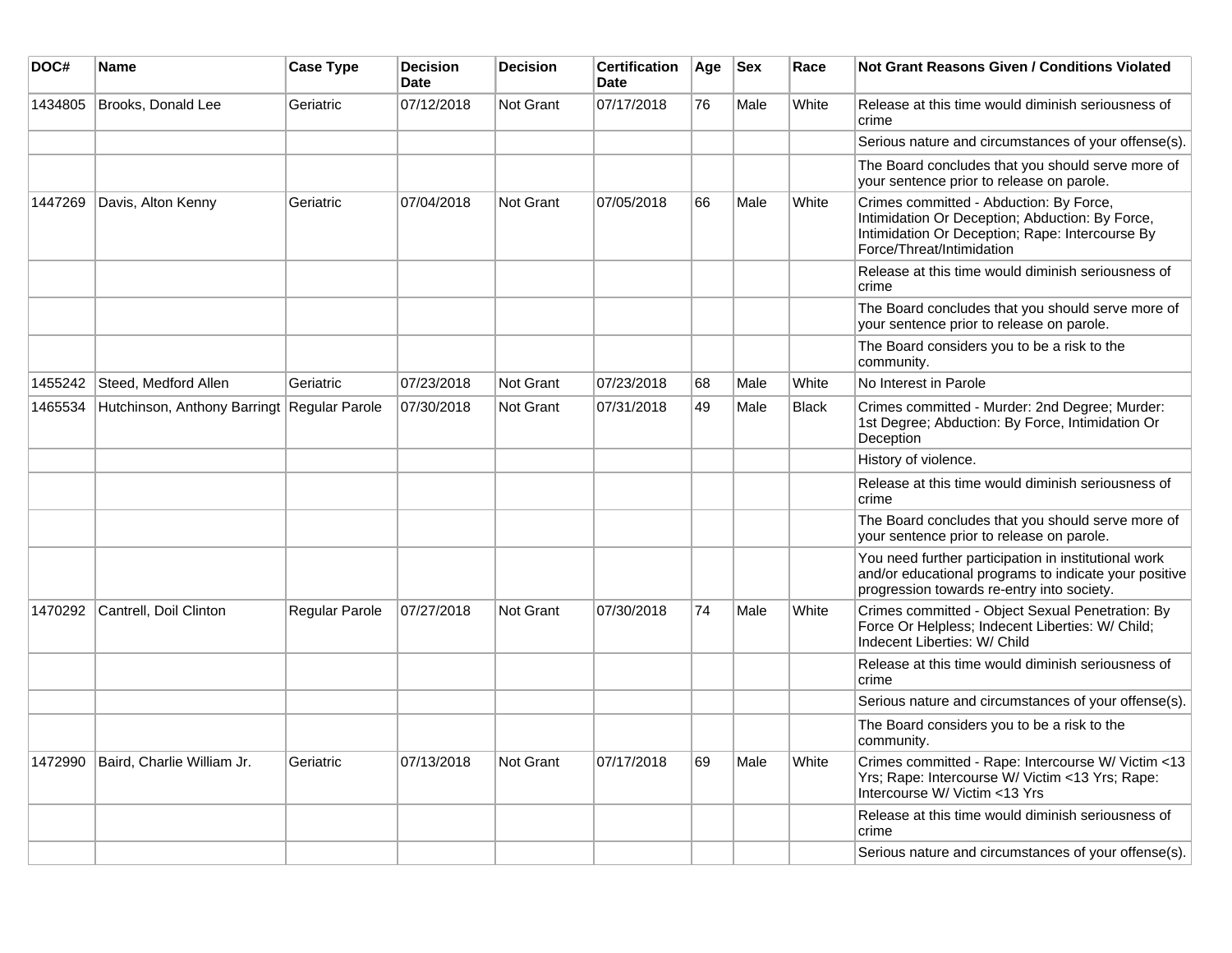| DOC#    | <b>Name</b>                  | <b>Case Type</b> | <b>Decision</b><br><b>Date</b> | <b>Decision</b> | <b>Certification</b><br>Date | Age | <b>Sex</b> | Race                            | Not Grant Reasons Given / Conditions Violated                                                                                                               |
|---------|------------------------------|------------------|--------------------------------|-----------------|------------------------------|-----|------------|---------------------------------|-------------------------------------------------------------------------------------------------------------------------------------------------------------|
| 1472990 | Baird, Charlie William Jr.   | Geriatric        | 07/13/2018                     | Not Grant       | 07/17/2018                   | 69  | Male       | White                           | The Board concludes that you should serve more of<br>your sentence prior to release on parole.                                                              |
|         |                              |                  |                                |                 |                              |     |            |                                 | The Board considers you to be a risk to the<br>community.                                                                                                   |
| 1474690 | Keene, Allen Eugene Jr.      | Geriatric        | 07/10/2018                     | Not Grant       | 07/12/2018                   | 66  | Male       | <b>Black</b>                    | Crimes committed - Object Sexual Penetration: By<br>Force Or Helpless                                                                                       |
|         |                              |                  |                                |                 |                              |     |            |                                 | Release at this time would diminish seriousness of<br>crime                                                                                                 |
|         |                              |                  |                                |                 |                              |     |            |                                 | Serious nature and circumstances of your offense(s).                                                                                                        |
| 1476424 | Mitchell, David Leon         | Geriatric        | 07/13/2018                     | Not Grant       | 07/16/2018                   | 69  | Male       | White                           | History of substance abuse.                                                                                                                                 |
|         |                              |                  |                                |                 |                              |     |            |                                 | History of violence.                                                                                                                                        |
|         |                              |                  |                                |                 |                              |     |            |                                 | Release at this time would diminish seriousness of<br>crime                                                                                                 |
|         |                              |                  |                                |                 |                              |     |            |                                 | Serious nature and circumstances of your offense(s).                                                                                                        |
|         |                              |                  |                                |                 |                              |     |            |                                 | The Board concludes that you should serve more of<br>your sentence prior to release on parole.                                                              |
| 1476944 | Pham, Hoat Linh              | Geriatric        | 07/16/2018                     | Not Grant       | 07/17/2018                   | 65  | Male       | Asian or<br>Pacific<br>Islander | Crimes committed - Aggravated Sexual Battery:<br>Victim <13 Yrs; Aggravated Sexual Battery: Victim<br><13 Yrs; Aggravated Sexual Battery: Victim <13 Yrs    |
|         |                              |                  |                                |                 |                              |     |            |                                 | Extensive criminal record                                                                                                                                   |
|         |                              |                  |                                |                 |                              |     |            |                                 | Release at this time would diminish seriousness of<br>crime                                                                                                 |
|         |                              |                  |                                |                 |                              |     |            |                                 | Serious nature and circumstances of your offense(s).                                                                                                        |
| 1477062 | Perkins, Earl Dean           | Geriatric        | 07/12/2018                     | Not Grant       | 07/16/2018                   | 69  | Male       | White                           | Crimes committed - Sodomy: Victim <13 Yrs;<br>Aggravated Sexual Battery: Victim <13 Yrs                                                                     |
|         |                              |                  |                                |                 |                              |     |            |                                 | Release at this time would diminish seriousness of<br>crime                                                                                                 |
|         |                              |                  |                                |                 |                              |     |            |                                 | The Board concludes that you should serve more of<br>your sentence prior to release on parole.                                                              |
|         |                              |                  |                                |                 |                              |     |            |                                 | The Board considers you to be a risk to the<br>community.                                                                                                   |
|         |                              |                  |                                |                 |                              |     |            |                                 | You need further participation in institutional work<br>and/or educational programs to indicate your positive<br>progression towards re-entry into society. |
|         | 1479254 Hamilton, Charles A. | Geriatric        | 07/18/2018                     | Not Grant       | 07/18/2018                   | 65  | Male       | White                           | Crimes committed - Murder: 1st Degree                                                                                                                       |
|         |                              |                  |                                |                 |                              |     |            |                                 | Release at this time would diminish seriousness of<br>crime                                                                                                 |
|         |                              |                  |                                |                 |                              |     |            |                                 | Serious nature and circumstances of your offense(s).                                                                                                        |
|         |                              |                  |                                |                 |                              |     |            |                                 | The Board considers you to be a risk to the<br>community.                                                                                                   |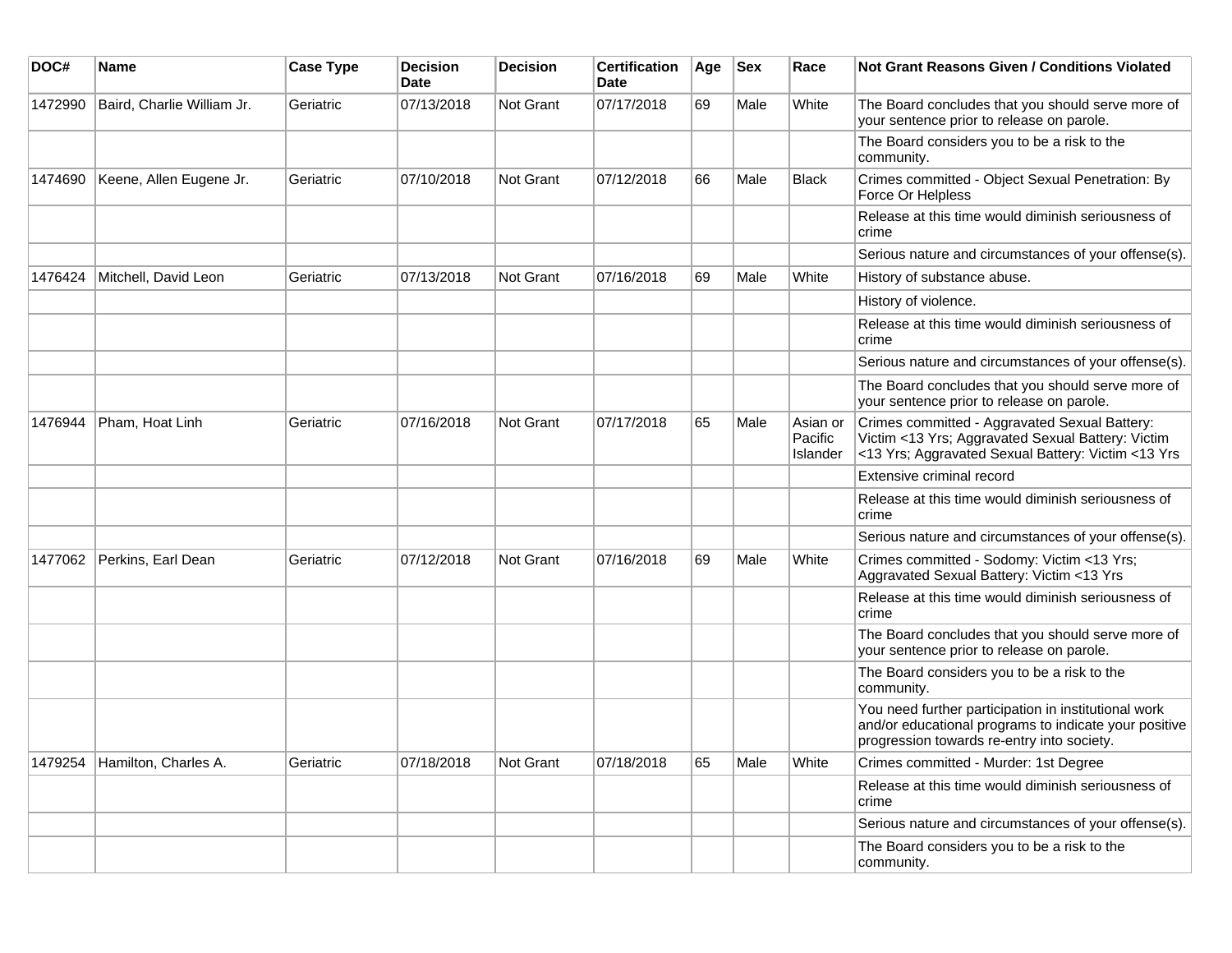| DOC#    | <b>Name</b>                 | <b>Case Type</b> | <b>Decision</b><br><b>Date</b> | <b>Decision</b>  | <b>Certification</b><br>Date | Age | <b>Sex</b> | Race  | <b>Not Grant Reasons Given / Conditions Violated</b>                                                                                                                 |
|---------|-----------------------------|------------------|--------------------------------|------------------|------------------------------|-----|------------|-------|----------------------------------------------------------------------------------------------------------------------------------------------------------------------|
| 1483934 | Ulloa, Mario Llamas         | Geriatric        | 07/31/2018                     | Not Grant        | 07/31/2018                   | 67  | Male       | White | Release at this time would diminish seriousness of<br>crime                                                                                                          |
|         |                             |                  |                                |                  |                              |     |            |       | Serious nature and circumstances of your offense(s).                                                                                                                 |
|         |                             |                  |                                |                  |                              |     |            |       | The Board concludes that you should serve more of<br>your sentence prior to release on parole.                                                                       |
|         |                             |                  |                                |                  |                              |     |            |       | The Board considers you to be a risk to the<br>community.                                                                                                            |
| 1520493 | Merchant, Kenneth R         | Geriatric        | 07/10/2018                     | <b>Not Grant</b> | 07/12/2018                   | 71  | Male       | White | Crimes committed - Object Sexual Penetration:<br>Victim <13 Yrs; Aggravated Sexual Battery: Victim<br><13 Yrs; Produce Child Porn Age <15, Offender 7+<br><b>Yrs</b> |
|         |                             |                  |                                |                  |                              |     |            |       | History of violence.                                                                                                                                                 |
|         |                             |                  |                                |                  |                              |     |            |       | Release at this time would diminish seriousness of<br>crime                                                                                                          |
|         |                             |                  |                                |                  |                              |     |            |       | Serious nature and circumstances of your offense(s).                                                                                                                 |
|         |                             |                  |                                |                  |                              |     |            |       | The Board concludes that you should serve more of<br>your sentence prior to release on parole.                                                                       |
|         |                             |                  |                                |                  |                              |     |            |       | The Board considers you to be a risk to the<br>community.                                                                                                            |
| 1527739 | Daley, James Richard        | Geriatric        | 07/14/2018                     | Not Grant        | 07/17/2018                   | 75  | Male       | White | Release at this time would diminish seriousness of<br>crime                                                                                                          |
|         |                             |                  |                                |                  |                              |     |            |       | Serious nature and circumstances of your offense(s).                                                                                                                 |
|         |                             |                  |                                |                  |                              |     |            |       | The Board concludes that you should serve more of<br>your sentence prior to release on parole.                                                                       |
| 1716755 | Head, George Tyler          | Regular Parole   | 07/03/2018                     | <b>Not Grant</b> | 07/05/2018                   | 22  | Male       | White | Poor institutional adjustment (for example,<br>motivation/attitude, unfavorable reports, lack of<br>program involvement, etc.)                                       |
|         |                             |                  |                                |                  |                              |     |            |       | Release at this time would diminish seriousness of<br>crime                                                                                                          |
|         |                             |                  |                                |                  |                              |     |            |       | You need further participation in institutional work<br>and/or educational programs to indicate your positive<br>progression towards re-entry into society.          |
|         |                             |                  |                                |                  |                              |     |            |       | You need to show a longer period of stable<br>adjustment.                                                                                                            |
|         |                             |                  |                                |                  |                              |     |            |       | Your record of institutional infractions indicates a<br>disregard for rules and that you are not ready to<br>conform to society.                                     |
|         | 1795362 Harris, Stanley III | Regular Parole   | 07/04/2018                     | Not Grant        | 07/05/2018                   | 20  | Male       | Black | Poor institutional adjustment (for example,<br>motivation/attitude, unfavorable reports, lack of<br>program involvement, etc.)                                       |
|         |                             |                  |                                |                  |                              |     |            |       | Release at this time would diminish seriousness of<br>crime                                                                                                          |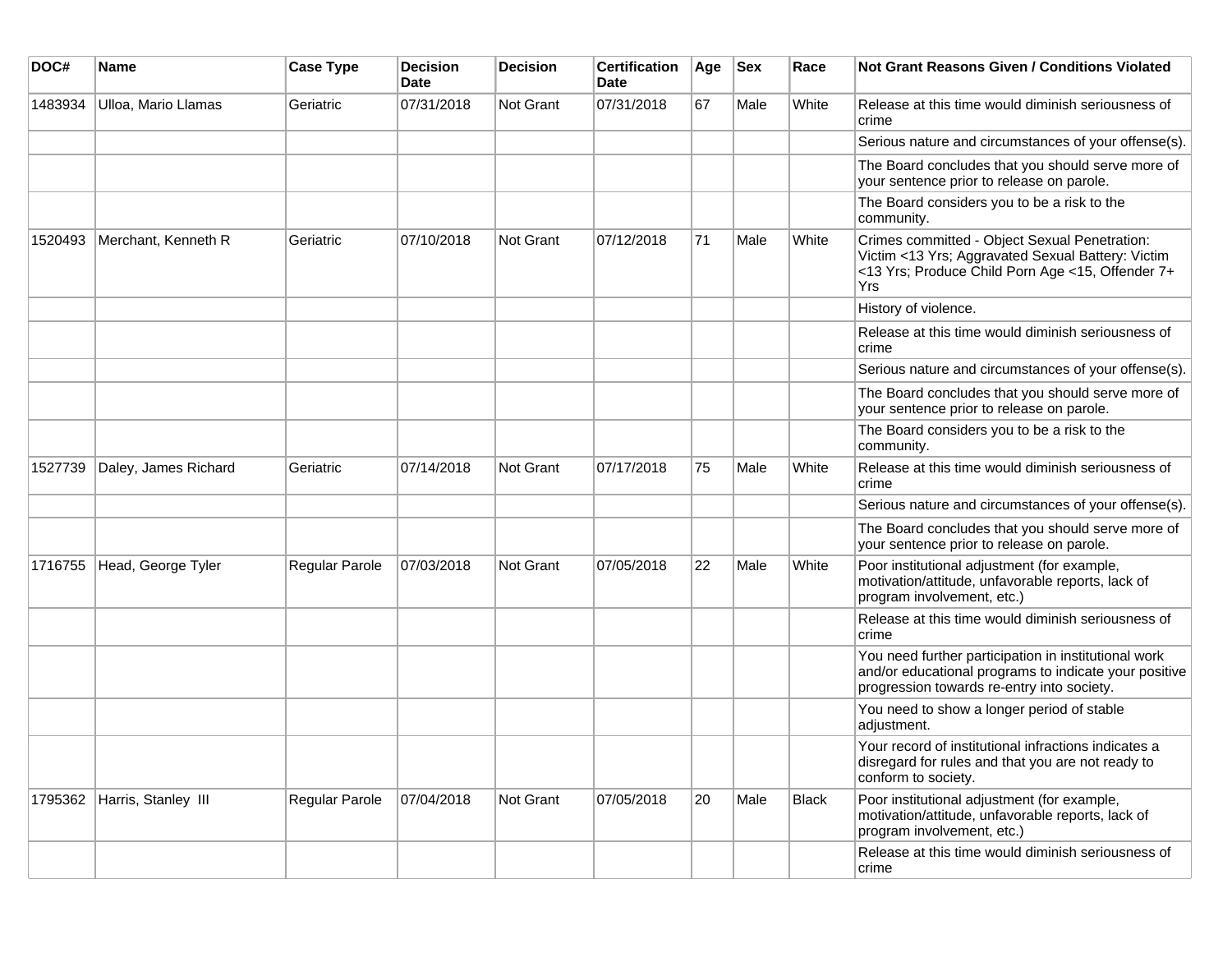| DOC#    | <b>Name</b>                          | <b>Case Type</b>     | <b>Decision</b><br><b>Date</b> | <b>Decision</b>  | <b>Certification</b><br><b>Date</b> | Age | <b>Sex</b> | Race                            | <b>Not Grant Reasons Given / Conditions Violated</b>                                                                                                                                                                                                                                         |
|---------|--------------------------------------|----------------------|--------------------------------|------------------|-------------------------------------|-----|------------|---------------------------------|----------------------------------------------------------------------------------------------------------------------------------------------------------------------------------------------------------------------------------------------------------------------------------------------|
| 1857381 | Leslie, Jermaine Lee Jr.             | Regular Parole       | 07/18/2018                     | Not Grant        | 07/18/2018                          | 20  | Male       | Black                           | Extensive criminal record                                                                                                                                                                                                                                                                    |
|         |                                      |                      |                                |                  |                                     |     |            |                                 | History of substance abuse.                                                                                                                                                                                                                                                                  |
|         |                                      |                      |                                |                  |                                     |     |            |                                 | Poor institutional adjustment (for example,<br>motivation/attitude, unfavorable reports, lack of<br>program involvement, etc.)                                                                                                                                                               |
|         |                                      |                      |                                |                  |                                     |     |            |                                 | Release at this time would diminish seriousness of<br>crime                                                                                                                                                                                                                                  |
|         |                                      |                      |                                |                  |                                     |     |            |                                 | The Board concludes that you should serve more of<br>your sentence prior to release on parole.                                                                                                                                                                                               |
|         |                                      |                      |                                |                  |                                     |     |            |                                 | You need further participation in institutional work<br>and/or educational programs to indicate your positive<br>progression towards re-entry into society.                                                                                                                                  |
|         |                                      |                      |                                |                  |                                     |     |            |                                 | Your record of institutional infractions indicates a<br>disregard for rules and that you are not ready to<br>conform to society.                                                                                                                                                             |
| 1863253 | Anderson, Raekwon<br><b>Delshawn</b> | Regular Parole       | 07/09/2018                     | <b>Not Grant</b> | 07/10/2018                          | 21  | Male       | Black                           | Poor institutional adjustment (for example,<br>motivation/attitude, unfavorable reports, lack of<br>program involvement, etc.)                                                                                                                                                               |
|         |                                      |                      |                                |                  |                                     |     |            |                                 | Release at this time would diminish seriousness of<br>crime                                                                                                                                                                                                                                  |
|         |                                      |                      |                                |                  |                                     |     |            |                                 | You need further participation in institutional work<br>and/or educational programs to indicate your positive<br>progression towards re-entry into society.                                                                                                                                  |
| 1025390 | Hall, Stanley Eugene                 | Violation<br>Hearing | 07/12/2018                     | Revoke           | 07/18/2018                          | 66  | Male       | Black                           |                                                                                                                                                                                                                                                                                              |
|         |                                      |                      |                                |                  |                                     |     |            |                                 | 06. I will follow the Probation and Parole Officer's<br>instructions and will be truthful, cooperative, and<br>report as instructed.                                                                                                                                                         |
|         |                                      |                      |                                |                  |                                     |     |            |                                 | 08. I will not unlawfully use, possess or distribute<br>controlled substances or related paraphernalia.                                                                                                                                                                                      |
|         |                                      |                      |                                |                  |                                     |     |            |                                 | 10. I will not change my residence without the<br>permission of the Probation and Parole Officer. I will<br>not leave the State of Virginia or travel outside of a<br>designated area without permission of the Probation<br>and Parole Officer.                                             |
|         |                                      |                      |                                |                  |                                     |     |            |                                 | 11. I will not abscond from supervision. I understand<br>I will be considered an absconder when my<br>whereabouts are no longer known to my supervising<br>officer. I freely, voluntarily and intelligently waive<br>any right I may have to extradition if arrested outside<br>of Virginia. |
| 1054067 | Sato, John Arador                    | Violation<br>Hearing | 07/03/2018                     | Revoke           | 07/06/2018                          | 49  | Male       | Asian or<br>Pacific<br>Islander | 06. I will follow the Probation and Parole Officer's<br>instructions and will be truthful, cooperative, and<br>report as instructed.                                                                                                                                                         |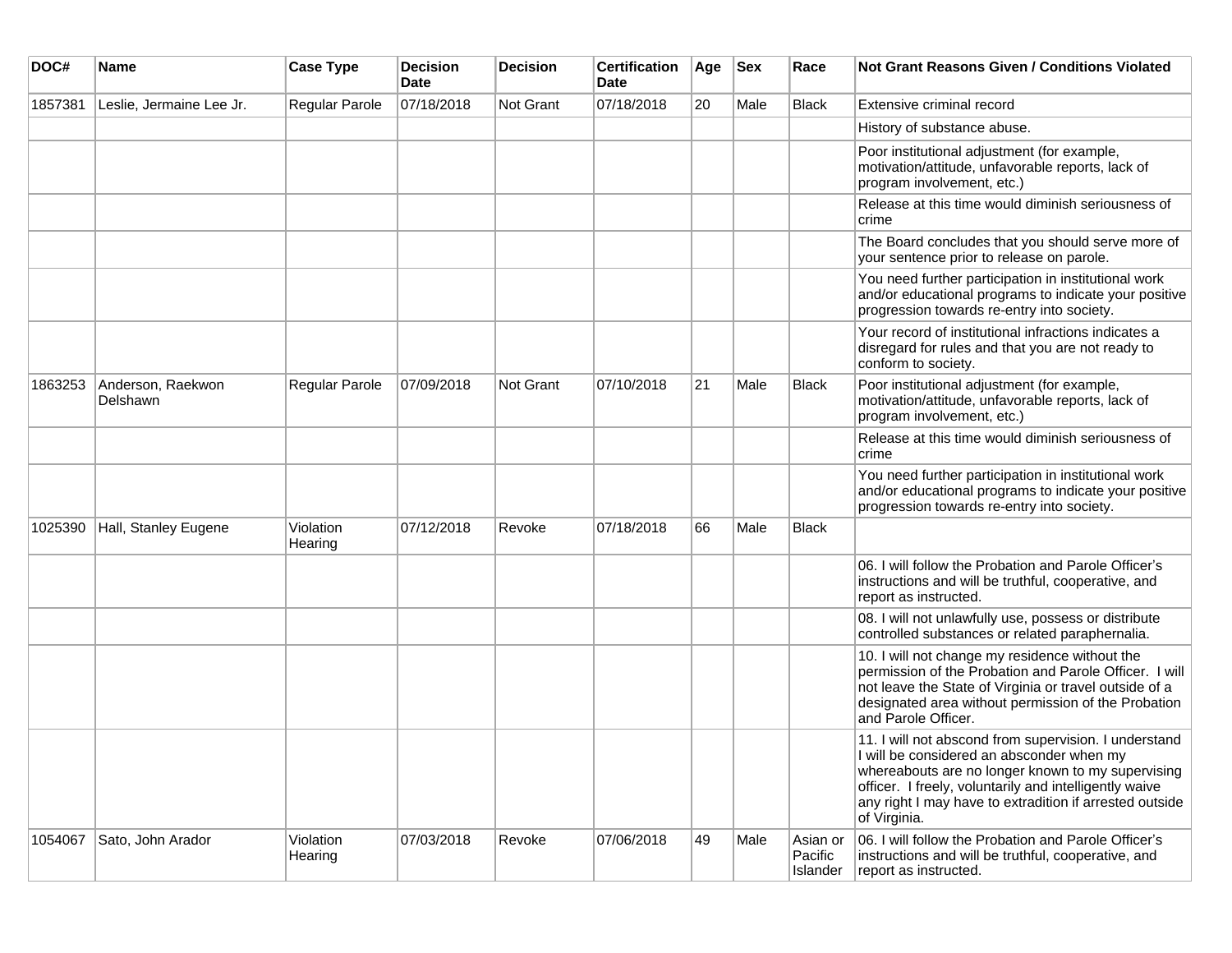| DOC#    | Name                    | <b>Case Type</b>     | <b>Decision</b><br><b>Date</b> | <b>Decision</b> | <b>Certification</b><br>Date | Age | <b>Sex</b>   | Race         | <b>Not Grant Reasons Given / Conditions Violated</b>                                                                                                                                                     |
|---------|-------------------------|----------------------|--------------------------------|-----------------|------------------------------|-----|--------------|--------------|----------------------------------------------------------------------------------------------------------------------------------------------------------------------------------------------------------|
| 1080073 | Snowden, Michael Lavonn | Violation<br>Hearing | 07/07/2018                     | Revoke          | 07/11/2018                   | 46  | Male         | Black        |                                                                                                                                                                                                          |
|         |                         |                      |                                |                 |                              |     |              |              | 01. I will obey all Federal, State and local laws and<br>ordinances.                                                                                                                                     |
| 1094771 | Boyce, Clyde W          | Violation<br>Hearing | 07/28/2018                     | Revoke          | 07/30/2018                   | 46  | Male         | Black        |                                                                                                                                                                                                          |
|         |                         |                      |                                |                 |                              |     |              |              | 04. I will report in person or by telephone to the<br>Probation and Parole office listed below within three<br>working days of my release from incarceration, and<br>as otherwise instructed thereafter. |
| 1144479 | Allen, Gerard Hernon    | Violation<br>Hearing | 07/12/2018                     | Revoke          | 07/16/2018                   | 58  | Male         | Black        |                                                                                                                                                                                                          |
|         |                         |                      |                                |                 |                              |     |              |              | 01. I will obey all Federal, State and local laws and<br>ordinances.                                                                                                                                     |
|         |                         |                      |                                |                 |                              |     |              |              | 08. I will not unlawfully use, possess or distribute<br>controlled substances or related paraphernalia.                                                                                                  |
| 1166006 | Williams, Donald Eugene | Violation<br>Hearing | 07/12/2018                     | Revoke          | 07/18/2018                   | 56  | Male         | Black        |                                                                                                                                                                                                          |
|         |                         |                      |                                |                 |                              |     |              |              | 06. I will follow the Probation and Parole Officer's<br>instructions and will be truthful, cooperative, and<br>report as instructed.                                                                     |
|         |                         |                      |                                |                 |                              |     |              |              | 08. I will not unlawfully use, possess or distribute<br>controlled substances or related paraphernalia.                                                                                                  |
| 1169725 | Muhammad, Roland Waleed | Violation<br>Hearing | 05/16/2018                     | Revoke          | 07/10/2018                   | 43  | Male         | <b>Black</b> | 06. I will follow the Probation and Parole Officer's<br>instructions and will be truthful, cooperative, and<br>report as instructed.                                                                     |
|         |                         |                      |                                |                 |                              |     |              |              | 08. I will not unlawfully use, possess or distribute<br>controlled substances or related paraphernalia.                                                                                                  |
| 1199769 | Bethel, Darnell Marquis | Violation<br>Hearing | 07/12/2018                     | Revoke          | 07/16/2018                   | 31  | Male         | Black        |                                                                                                                                                                                                          |
|         |                         |                      |                                |                 |                              |     |              |              | 01. I will obey all Federal, State and local laws and<br>ordinances.                                                                                                                                     |
| 1206413 | Thomas, Merton A.       | Violation<br>Hearing | 07/13/2018                     | Revoke          | 07/18/2018                   | 35  | Male         | Black        |                                                                                                                                                                                                          |
|         |                         |                      |                                |                 |                              |     |              |              | 04. I will report in person or by telephone to the<br>Probation and Parole office listed below within three<br>working days of my release from incarceration, and<br>as otherwise instructed thereafter. |
|         |                         |                      |                                |                 |                              |     |              |              | 06. I will follow the Probation and Parole Officer's<br>instructions and will be truthful, cooperative, and<br>report as instructed.                                                                     |
| 1296061 | Perkins, Michelle Rose  | Violation<br>Hearing | 07/14/2018                     | Revoke          | 07/16/2018                   | 39  | Female White |              |                                                                                                                                                                                                          |